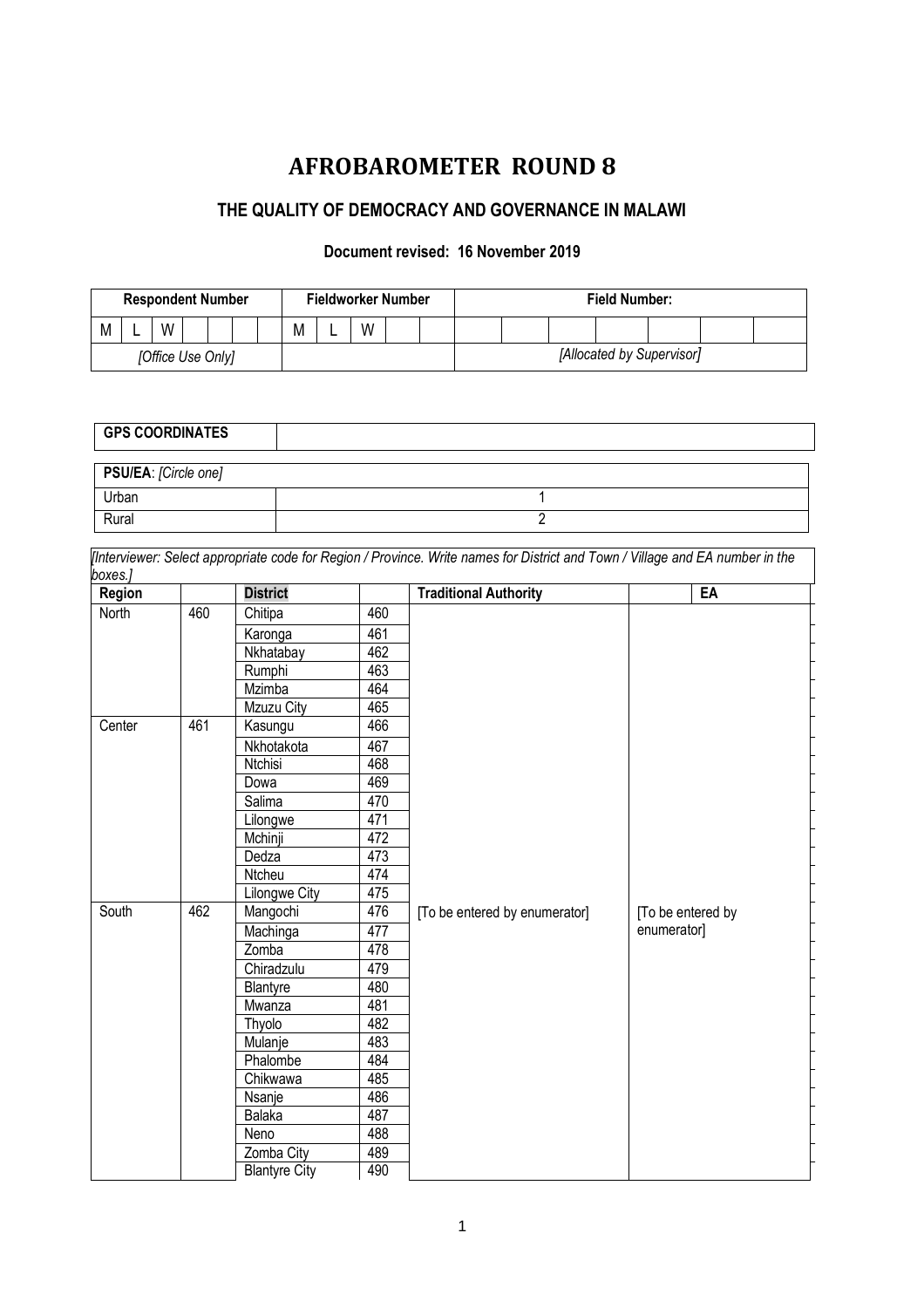| <b>Constituency name</b> |  |
|--------------------------|--|
| <b>Municipality name</b> |  |

|     | EA-SVC. Are the following services present in the primary sampling unit /<br>enumeration area? | Yes | No | Can't<br>determine |
|-----|------------------------------------------------------------------------------------------------|-----|----|--------------------|
|     | A. Electricity grid that most houses can access                                                |     |    |                    |
|     | B. Piped water system that most houses can access                                              |     |    |                    |
| 13. | C. Sewage system that most houses can access                                                   |     |    |                    |
|     | D. Mobile phone service                                                                        |     |    |                    |
|     | E. Borehole or tubewell                                                                        |     |    |                    |

| EA-FAC. Are the following facilities present in the primary sampling unit /<br>enumeration area or in easy walking distance? | Yes | No | Can't<br>determine |
|------------------------------------------------------------------------------------------------------------------------------|-----|----|--------------------|
| A. Post office<br>Α.                                                                                                         |     |    |                    |
| $\overline{5}$ .<br>B. School (private or public or both)                                                                    |     |    |                    |
| 6.<br>C. Police station                                                                                                      |     |    |                    |
| D. Health clinic (private or public or both)                                                                                 |     |    |                    |
| E. Market stalls (selling groceries and / or clothing)                                                                       |     |    |                    |
| F. Bank, money transfer point, mobile banking services or ATM                                                                |     |    |                    |
| G. Is there any kind of paid transport, such as a bus, taxi, moped, or other form, available<br>on a daily basis?            |     |    |                    |

| EA-SEC. In the PSU / EA, did you (or any of your colleagues) see:                             | Yes | No. | Don't know |
|-----------------------------------------------------------------------------------------------|-----|-----|------------|
| A. Any police officers or police vehicles?                                                    |     |     |            |
| B. Any soldiers or army vehicles?                                                             |     |     |            |
| C. Any roadblocks set up by police or army?                                                   |     |     |            |
| D. Any customs checkpoints?                                                                   |     |     |            |
| E. Any roadblocks or booms set up by private security providers or by the local<br>community? |     |     |            |

|    | EA-ROAD. Thinking of the journey here:                                                                                            | Earth | Gravel | Stone | <b>Muram</b> | Paved/<br>Tarred | Concrete | None of<br>the<br>above |
|----|-----------------------------------------------------------------------------------------------------------------------------------|-------|--------|-------|--------------|------------------|----------|-------------------------|
|    | A. Was the road at the start point in the PSU / EA:                                                                               |       |        |       |              |                  |          |                         |
| B. | What was the most common surface of the road over<br>the last 5 kilometers before arriving at the start point of<br>the PSU / EA? |       |        |       |              |                  | 6        |                         |

| EA-ROAD-C Thinking of the journey here:                                                                                                                                                                                                                                                                                                                                                                               | Impassable Very poor | Poor | Fair | Good | Verv<br>good |
|-----------------------------------------------------------------------------------------------------------------------------------------------------------------------------------------------------------------------------------------------------------------------------------------------------------------------------------------------------------------------------------------------------------------------|----------------------|------|------|------|--------------|
| What was the condition of the road in the last 5 km before<br>reaching the start point of the PSU / EA? Was the road in<br>excellent or good condition and easy to traverse, or was it in<br>poor or very poor condition, that is, difficult to traverse due to<br>potholes, waterlogging, or other issues, or was it impassable at<br>any point (e.g. due to a collapsed bridge, fallen tree, flooding,<br>$etc.$ )? |                      |      |      |      |              |

## **Household Selection Procedure**

*Interviewer: It is your job to select a random (this means any) household. A household is a group of people who currently eat together from the same pot.*

*Start your walk pattern from the start point that has been randomly chosen by your Field Supervisor. Team members must walk in opposite directions to each other. If A walks toward the sun, B must walk away from the sun; C and D must walk at right angles to A and B.*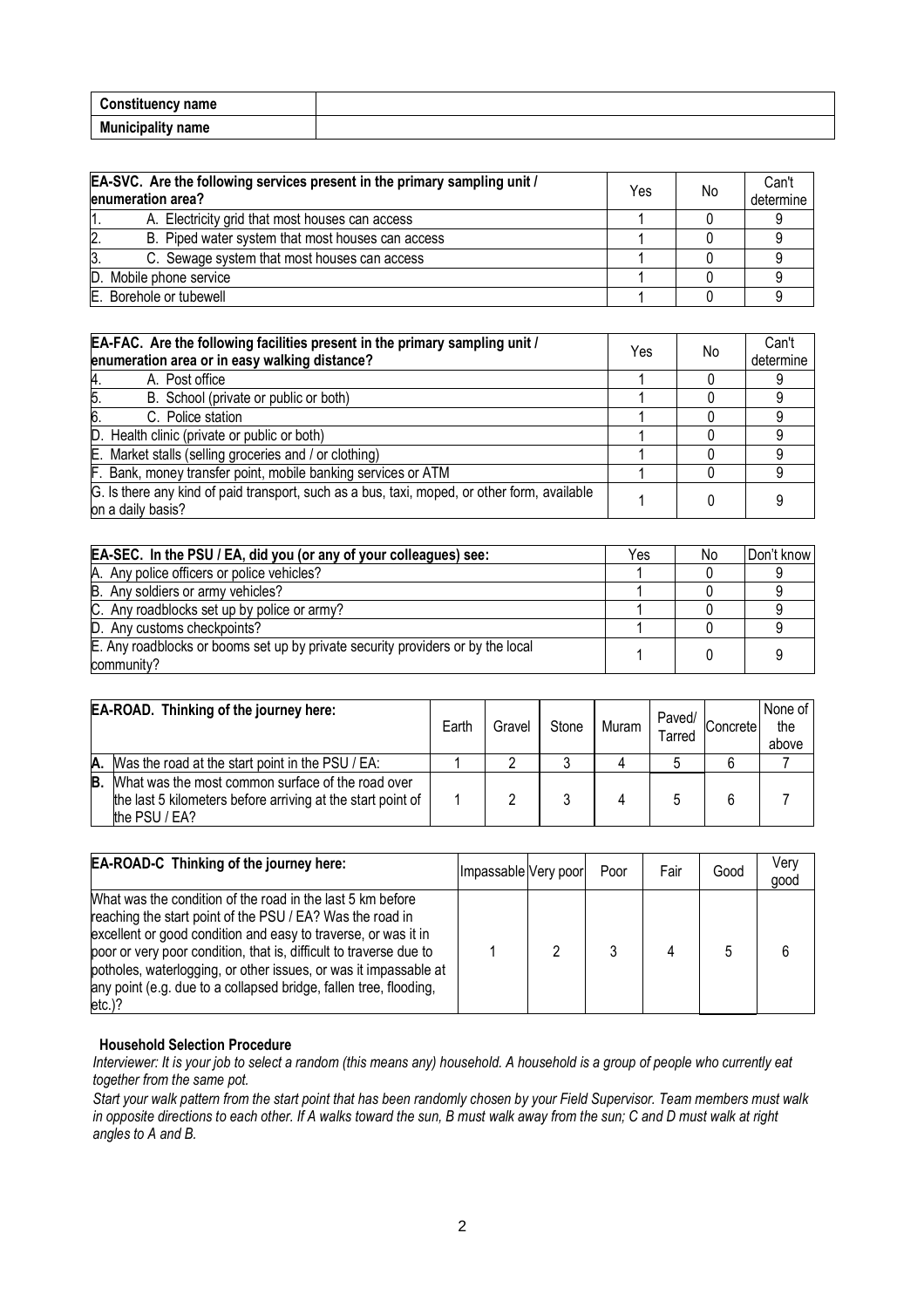*Use a 5 / 10 interval pattern to select a household. That is, walking in your designated direction away from the start point, select the 5th household for the first interview, counting houses on both the right and the left (and starting with those on the right if they are opposite each other). Once you leave your first interview, continue on in the same direction, this time selecting the 10th household, again counting houses on both the right and the left. If the settlement comes to an end and there are no more houses, turn at right angles to the right and keep walking, continuing to count until finding the 10th dwelling. Interviewer: If a call is unsuccessful, use the table below to record your progress until you make a successful call. Circle a code number for unsuccessful calls only.*

| <b>NOCALL</b>                                                                 | NOCALL 1         |      |      |      | NOCALL_2 NOCALL_3 NOCALL_4 NOCALL_5 NOCALL_6 NOCALL_7                 |      |      |
|-------------------------------------------------------------------------------|------------------|------|------|------|-----------------------------------------------------------------------|------|------|
| <b>Reasons for Unsuccessful Calls</b>                                         | <b>Household</b> |      |      |      | Household   Household   Household   Household   Household   Household | 6    |      |
| Refused to be interviewed                                                     |                  |      |      |      |                                                                       |      |      |
| Person selected was never at home after at<br>least two visits                | 2                |      | 2    | 2    |                                                                       |      |      |
| Household / Premises empty for the survey<br>period after at least two visits | 3                |      |      |      |                                                                       |      |      |
| Not a citizen / Spoke only a foreign<br>language                              | 4                |      | 4    |      |                                                                       |      |      |
| Deaf / Did not speak a survey language                                        | 5                | 5    | 5    | 5    | 5                                                                     | 5    |      |
| Did not fit gender quota                                                      | 6                | 6    | 6    | 6    | 6                                                                     | 6    |      |
| No adults in household                                                        |                  |      |      |      |                                                                       |      |      |
| <b>Other</b><br>[Specify]                                                     | 8                | 8    | 8    | 8    | 8                                                                     | 8    |      |
| Not applicable                                                                | 9997             | 9997 | 9997 | 9997 | 9997                                                                  | 9997 | 9997 |

*If no one is at home (i.e. premises empty) after two visits, substitute with the very next household. If the interview is refused, use an interval of 10 to select a substitute household, counting houses on both the right and the left. When you find a household with someone home, please introduce yourself using the following script. You must learn this introduction so that you can say it exactly as it is written below.*

**Good day. My name is \_\_\_\_\_\_\_\_\_\_\_\_. I am from the Centre for Social Research, University of Malawi and Afrobarometer, independent research organisations. I do not represent the government or any political party. We are studying the views of citizens in Malawi about how the country is governed and how the economy is managed. We would like to discuss these issues with a member of your household. Every person in the country has an equal chance of being included in this study. All information will be kept confidential. Your household has been chosen by chance. We would like to choose an adult from your household. Would you help us pick one?**

*Note: The person must give his or her informed consent by answering positively. If participation is refused, walk away from the household and record this in the above table on "Reasons for Unsuccessful Calls." Substitute the household using an interval of 10 households.If consent is secured, proceed to Respondent Selection.*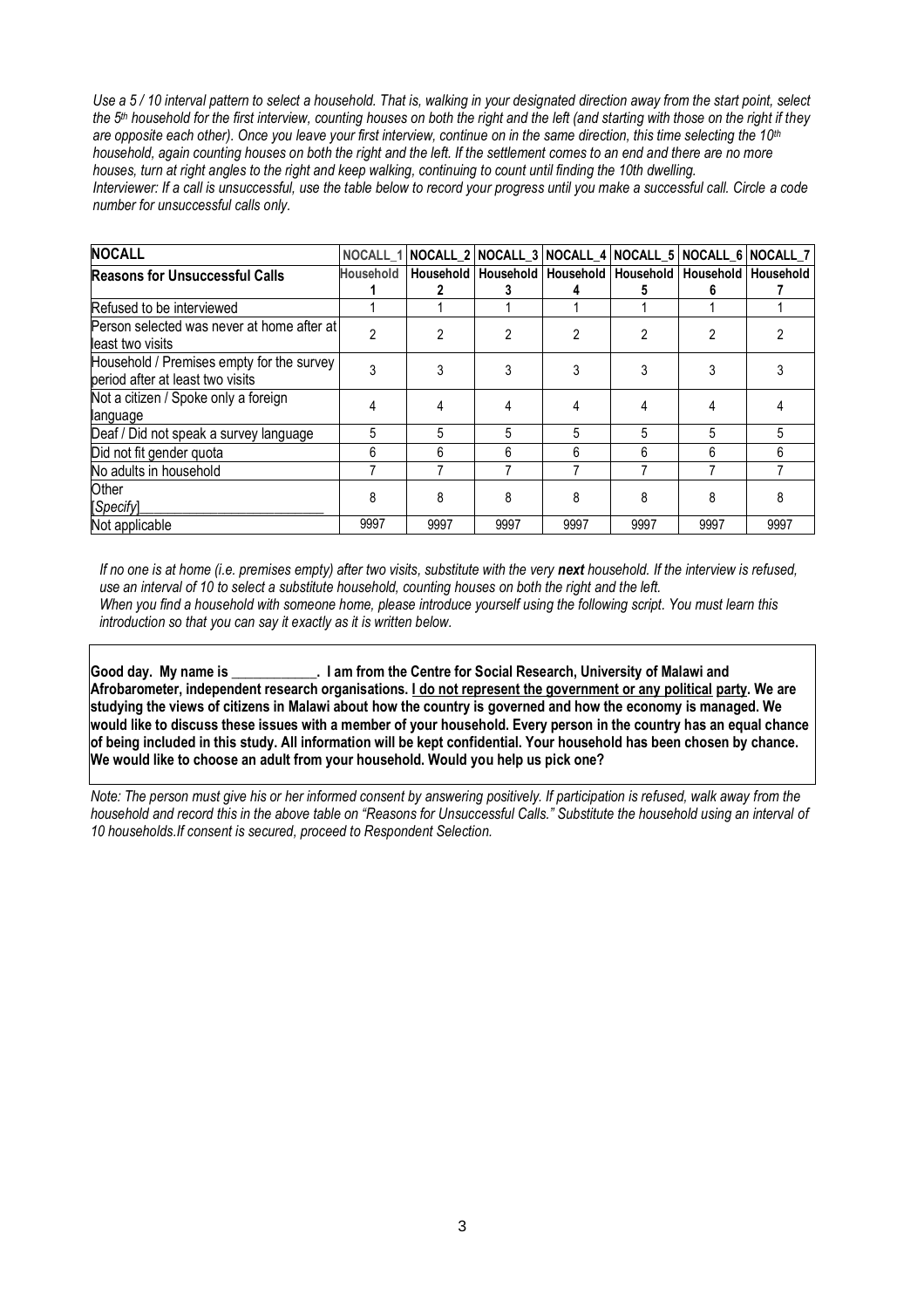## **Respondent Selection Procedure**

*Interviewer: Within the household, the tablet will select a random (this means any) individual. This individual becomes the interview Respondent. The tablet will guide you to alternate interviews between men and women. Note that "First Interview" should ONLY be used for your very first interview on the first day of fieldwork, NOT your first interview every day.*

|                                                   | <b>First interview</b> | Male | Female |
|---------------------------------------------------|------------------------|------|--------|
| PREVINT. Previous interview was with a:           |                        |      |        |
| <b>THISINT.</b><br>This interview must be with a: |                        |      |        |

### **Please tell me the first names and ages of all males / females** *[select correct gender]* **who currently live in this household. I only want the names of males / females** *[select correct gender]* **who are citizens of Malawi and who are 18 years and older.**

*If this interview must be with a female, list only women's names. If this interview is with a male, list only men's names. List all eligible household members of this gender who are 18 years or older, even those not currently at home but who will return to the house at any time that day. Include only citizens of Malawi*

| <b>Women's Names</b> | <b>Men's Names</b> |
|----------------------|--------------------|
|                      |                    |
| റ                    | c                  |
| 3                    | 3                  |
|                      | 4                  |
| 5                    | 5                  |
| 6                    | 6                  |
|                      |                    |
| 8                    | 8                  |
| 9                    | 9                  |
| 10                   | 10                 |

*Please record the total number of adults (men and women) in the household who are citizens of Malawi. Enter a two-digit number.*

|  | <b>ADULT CT.</b> Total number of adult citizens in the household |
|--|------------------------------------------------------------------|
|--|------------------------------------------------------------------|

### **The person I need to speak to is** *[insert name]* **\_\_\_\_\_\_\_\_\_\_\_\_\_\_\_\_\_\_\_\_\_\_\_\_\_\_\_\_\_\_\_. Is this person currently at home?**

| If yes: | May I please interview this person now?                                                                                                                                                                                 |
|---------|-------------------------------------------------------------------------------------------------------------------------------------------------------------------------------------------------------------------------|
| If no:  | Will this person return here at any time today?                                                                                                                                                                         |
| If no:  | Thank you very much. I will select another household. Substitute with the next household to the right<br>and repeat the respondent selection procedure. (NOTE: YOU CAN ONLY SUBSTITUTE HOUSEHOLDS,<br>NOT INDIVIDUALS.) |
| If yes: | Please tell this person that I will return for an interview at [insert convenient time]. If this respondent is<br>not present when you call back, replace this household with the next household to the right.          |

*If the selected respondent is not the same person that you first met, repeat Introduction:*

**Good day. My name is \_\_\_\_\_\_\_\_\_\_\_\_. I am from the Centre for Social Research, University of Malawi and Afrobarometer, independent research organisations. I do not represent the government or any political party. We are studying the views of citizens in Malawi about how the country is governed and how the economy is managed. We would like to discuss these issues with you.**

### *To ALL respondents:*

**Your answers will be confidential. They will be put together with [1200] other people we are talking to, to get an overall picture. It will be impossible to pick you out from what you say, so please feel free to tell us what you think. This interview will take about 45 minutes. There is no penalty for refusing to participate. Do you wish to proceed?** *[Proceed with interview only if answer is positive.]*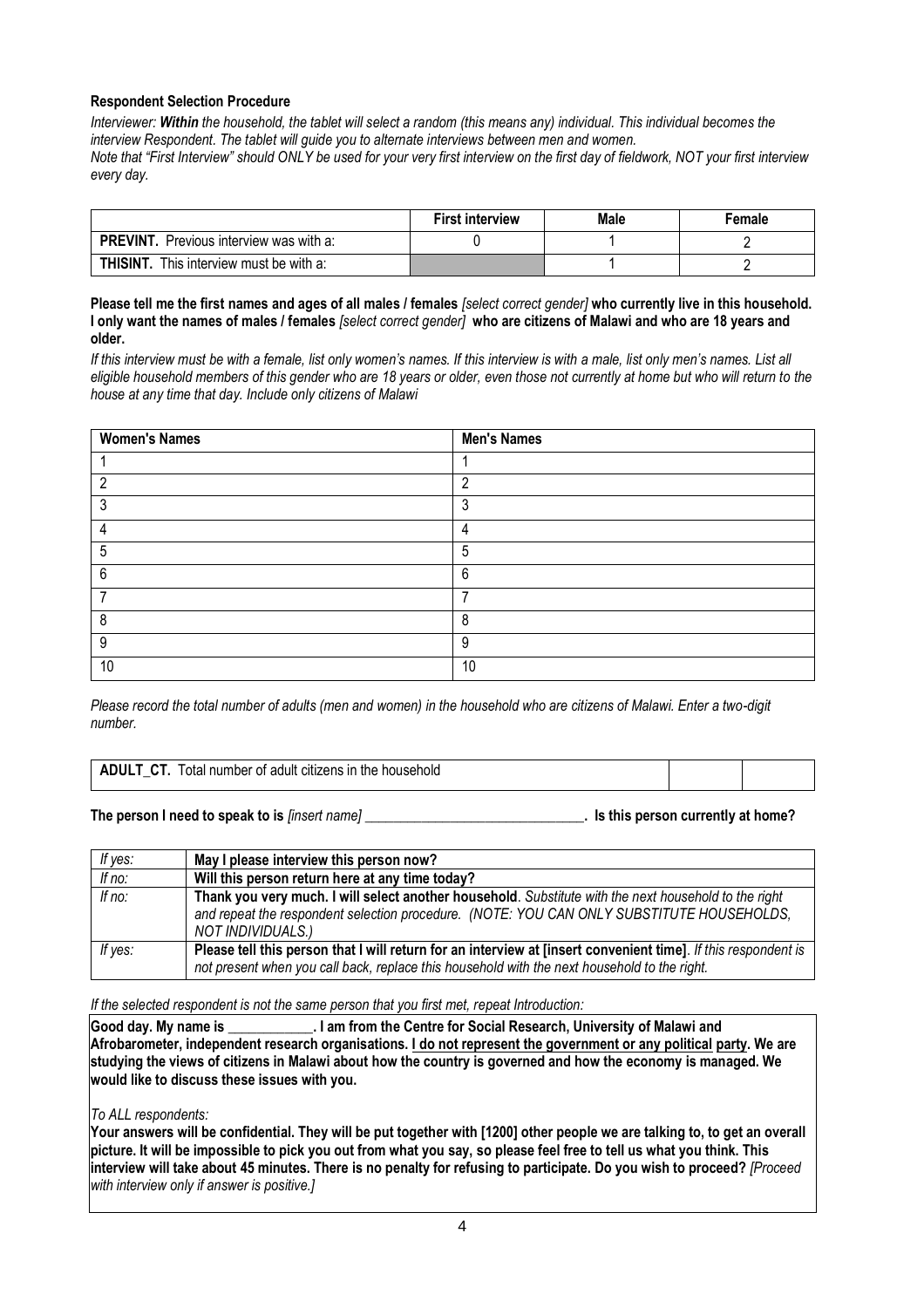*[If respondent agrees to proceed, add:]* **We can do this interview in Chichewa, Chitumbuka or English. Please, tell me which language you would like to use.** *[If interviewer does not speak selected language, then make an appointment for later in the day with a member of the team who speaks that language.]*

*Note: The person must give his or her informed consent by answering positively. If participation is refused, walk away from the household and record this in the above table on "Reasons for Unsuccessful Calls." Substitute the household using an interval of 10 households.If consent is secured, proceed with the interview after recording number of calls and current date and time.*

|                                                                                           | Circle number |
|-------------------------------------------------------------------------------------------|---------------|
| calls were made to the household where the interview actually took<br>How many<br>∵place? |               |

|                                                                                 | Jav | Montr | Yeaı |
|---------------------------------------------------------------------------------|-----|-------|------|
| vear<br>month.<br>and<br>. IInterviewer: Enter<br>dav.<br>∶interview<br>Date of |     |       |      |

| <b>RTIME</b>                                                                              | Hour | Minute |  |
|-------------------------------------------------------------------------------------------|------|--------|--|
| , using 24-hour clock]<br>lInterviewer: Enter hour and minute,<br>I ime interview started |      |        |  |

*Interviewer: If a respondent firmly refuses to answer* any question, write "refused" in the answer space and continue to the next question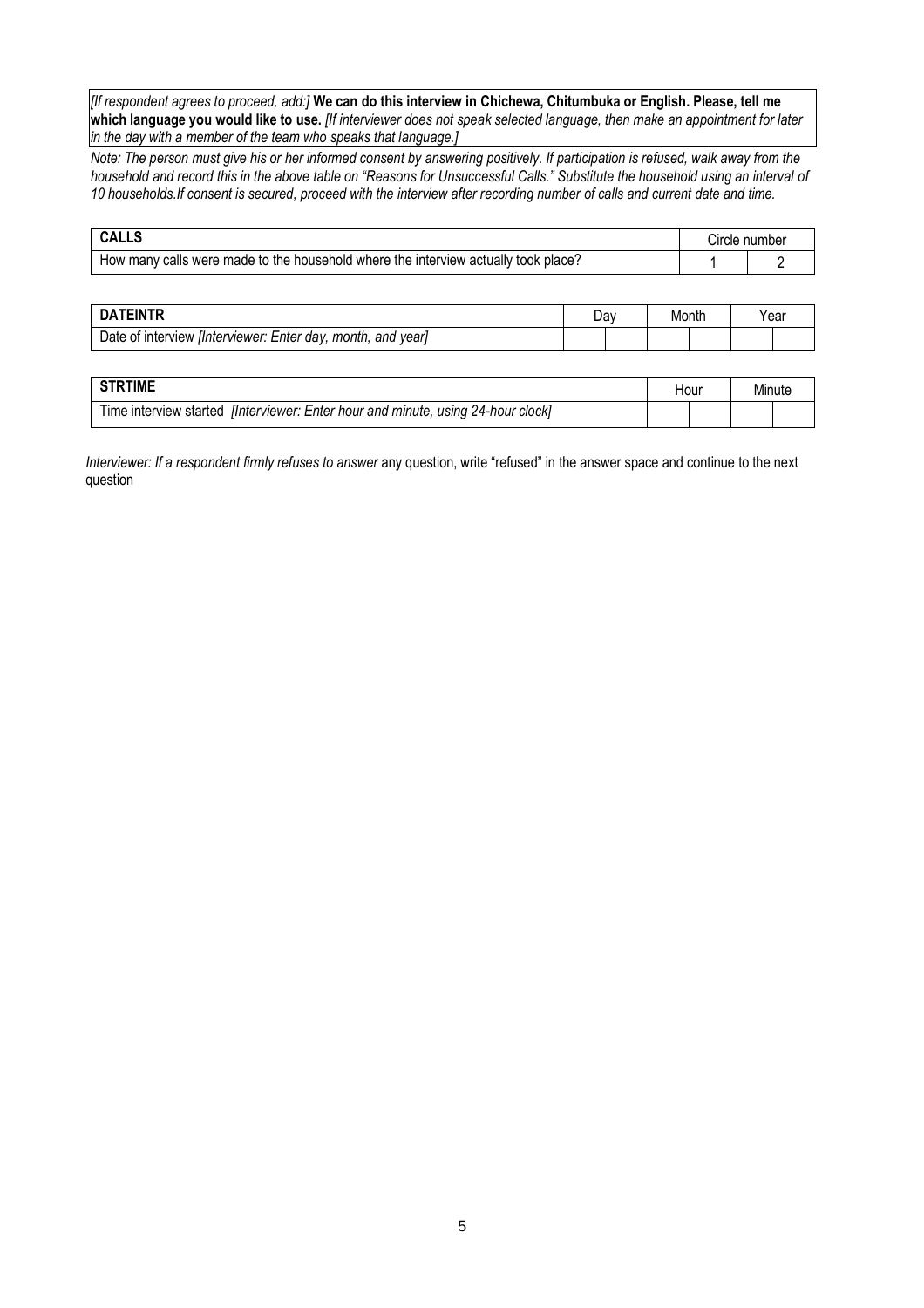### **BEGIN INTERVIEW**

### **Let's begin by recording a few facts about yourself.**

## **1. How old are you?**

 *[Interviewer: Don't know = 999] [Interviewer: If respondent is aged less than 18, select "Respondent is under 18 years old" and use the tablet to select another respondent of the same gender from this household. If there are no other respondents of the correct gender in this household, continue to the next household in the direction of the walk pattern.]*

| 2B. What is the primary language you speak in your home now? |                     |                                  |  |      |     |     |  |  |
|--------------------------------------------------------------|---------------------|----------------------------------|--|------|-----|-----|--|--|
| English                                                      | Chilomwe<br>466     |                                  |  |      |     |     |  |  |
| Chitumbuka                                                   | 460<br>Chimang'anja |                                  |  |      | 467 |     |  |  |
| Chinkhonde<br>461<br>Chisena                                 |                     |                                  |  |      | 468 |     |  |  |
| Chilambya                                                    | 462<br>Chisukwa     |                                  |  |      |     | 469 |  |  |
| Chichewa                                                     | 463                 | Chisenga                         |  |      |     | 470 |  |  |
| Chiyao                                                       | 464                 | Chitonga                         |  | 471  |     |     |  |  |
| Chingoni                                                     | 465                 | Post<br>Other [Specify]:<br>code |  |      |     |     |  |  |
| Don't know                                                   |                     |                                  |  | 9999 |     |     |  |  |

**3. Let's start with your general view about the current direction of our country. Some people might think the country is going in the wrong direction. Others may feel it is going in the right direction. So let me ask YOU about the overall direction of the country: Would you say that the country is going in the wrong direction or going in the right direction?**

| Going in the wrong direction |  |
|------------------------------|--|
| Going in the right direction |  |
| Don't know [Do not read]     |  |

|    | Let's discuss economic conditions.                        |  |                                                          |                |  |  |                     |  |  |
|----|-----------------------------------------------------------|--|----------------------------------------------------------|----------------|--|--|---------------------|--|--|
|    | 4. In general, how would you describe: [Read out options] |  |                                                          |                |  |  |                     |  |  |
|    |                                                           |  | Very good Fairly good   good nor   Fairly bad   Very bad | Neither<br>bad |  |  | Don't know<br>[DNR] |  |  |
| A. | The present economic condition of this country?           |  |                                                          |                |  |  |                     |  |  |
| B. | Your own present living conditions?                       |  |                                                          |                |  |  |                     |  |  |

| 5. How often, if ever, are people like you treated unfairly by the government based on your economic status, that is, |  |  |  |  |  |
|-----------------------------------------------------------------------------------------------------------------------|--|--|--|--|--|
| how rich or poor you are? [Read out options]                                                                          |  |  |  |  |  |
| Never                                                                                                                 |  |  |  |  |  |
| Sometimes                                                                                                             |  |  |  |  |  |
| Often                                                                                                                 |  |  |  |  |  |
| Always                                                                                                                |  |  |  |  |  |
| Don't know [Do not read]                                                                                              |  |  |  |  |  |

| Q6A. Looking back, how do you rate economic conditions in this country compared to 12 months ago? [Read out<br>options] |  |  |  |  |
|-------------------------------------------------------------------------------------------------------------------------|--|--|--|--|
| Much worse                                                                                                              |  |  |  |  |
| Worse                                                                                                                   |  |  |  |  |
| Same                                                                                                                    |  |  |  |  |
| Better                                                                                                                  |  |  |  |  |
| Much better                                                                                                             |  |  |  |  |
| Don't know [Do not read]                                                                                                |  |  |  |  |

**6B. Looking ahead, do you expect economic conditions in this country to be better or worse in 12 months' time?** *[Read out options]* Much worse 1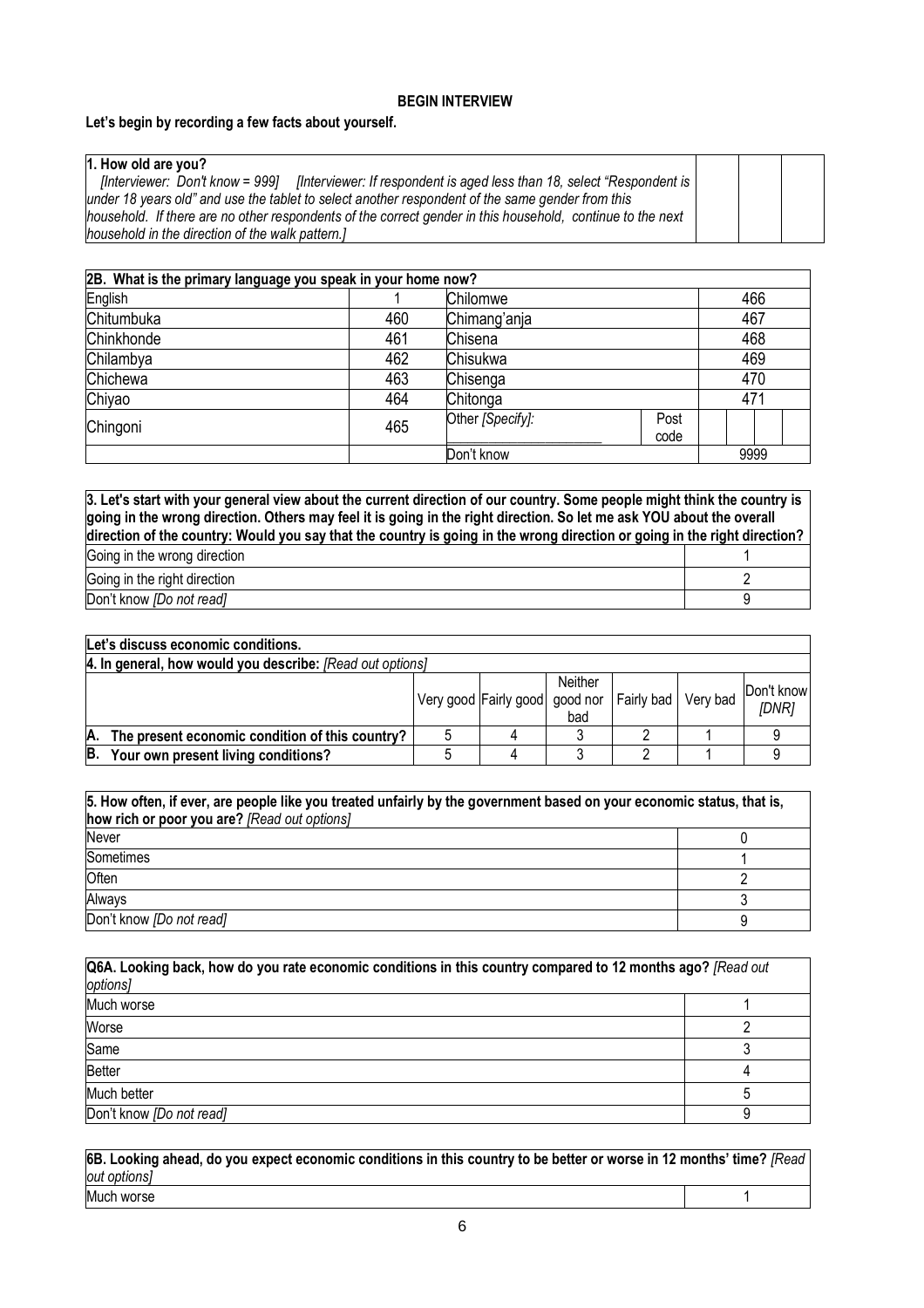| Worse                    |  |
|--------------------------|--|
| Same                     |  |
| <b>Better</b>            |  |
| Much better              |  |
| Don't know [Do not read] |  |

|    | 7. Over the past year, how often, if ever, have you or anyone in your family gone without: [Read out options] |       |                       |                  |               |        |                     |  |  |
|----|---------------------------------------------------------------------------------------------------------------|-------|-----------------------|------------------|---------------|--------|---------------------|--|--|
|    |                                                                                                               | Never | Just once<br>or twice | Several<br>times | Many<br>times | Always | Don't know<br>[DNR] |  |  |
| А. | Enough food to eat?                                                                                           |       |                       |                  |               |        |                     |  |  |
| B. | Enough clean water for home use?                                                                              |       |                       |                  |               |        |                     |  |  |
|    | C. Medicines or medical treatment?                                                                            |       |                       |                  |               |        |                     |  |  |
| D. | Enough fuel to cook your food?                                                                                |       |                       |                  |               |        |                     |  |  |
|    | E. A cash income?                                                                                             |       |                       |                  |               |        |                     |  |  |

| 8. Over the past year, how often, if ever, have you or anyone in your family: [Read out options] |       |                       |                  |               |        |                     |
|--------------------------------------------------------------------------------------------------|-------|-----------------------|------------------|---------------|--------|---------------------|
|                                                                                                  | Never | Just once<br>or twice | Several<br>times | Many<br>times | Always | Don't know<br>[DNR] |
| A. Felt unsafe walking in your neighbourhood?                                                    |       |                       |                  |               |        |                     |
| B. Feared crime in your own home?                                                                |       |                       |                  |               |        |                     |

| 9. When you get together with your friends or family, would you say you discuss political matters: [Read out options] |  |
|-----------------------------------------------------------------------------------------------------------------------|--|
| Frequently                                                                                                            |  |
| Occasionally                                                                                                          |  |
| Never                                                                                                                 |  |
| Don't know [Do not read]                                                                                              |  |

|    | 10. In this country, how free are you: [Read out options] |            |          |      |                       |            |
|----|-----------------------------------------------------------|------------|----------|------|-----------------------|------------|
|    |                                                           | Not at all | Not verv |      | Somewhat   Completely | Don't know |
|    |                                                           | free       | free     | tree | free                  | IDNR1      |
| А. | To say what you think                                     |            |          |      |                       |            |
|    | B. To join any political organization you want            |            |          |      |                       |            |
| C. | To choose who to vote for without feeling pressured       |            |          |      |                       |            |

**11. Here is a list of actions that people sometimes take as citizens. For each of these, please tell me whether you, personally, have done any of these things during the past year.** *[If Yes, read]*: **Was this often, several times or once or twice?** *[If no, read]*: **Would you do this if you had the chance?**

|    |                                                     |       | YES              |                  |                            | NΟ                     |               |  |
|----|-----------------------------------------------------|-------|------------------|------------------|----------------------------|------------------------|---------------|--|
|    |                                                     | Often | Several<br>times | Once or<br>twice | Would if had<br>the chance | Would never<br>do this | know<br>[DNR] |  |
|    |                                                     |       |                  |                  |                            |                        |               |  |
| A. | Attended a community meeting                        |       |                  |                  |                            |                        |               |  |
| B. | Got together with others to raise an issue          |       |                  |                  |                            |                        |               |  |
| C. | Participated in a demonstration or protest<br>march |       |                  |                  |                            |                        |               |  |

| 12. During the past year, how often have you contacted any of the following persons about some important problem or |       |           |             |       |                            |
|---------------------------------------------------------------------------------------------------------------------|-------|-----------|-------------|-------|----------------------------|
| to give them your views? [Read out options]                                                                         |       |           |             |       |                            |
|                                                                                                                     | Never | Only once | A few times | Often | Don't know<br><i>IDNR1</i> |
| A. A [local government councillor]                                                                                  |       |           |             |       |                            |
| <b>B.</b> A member of [Parliament]                                                                                  |       |           |             |       |                            |

**C. A political party official** 0 1 2 3 9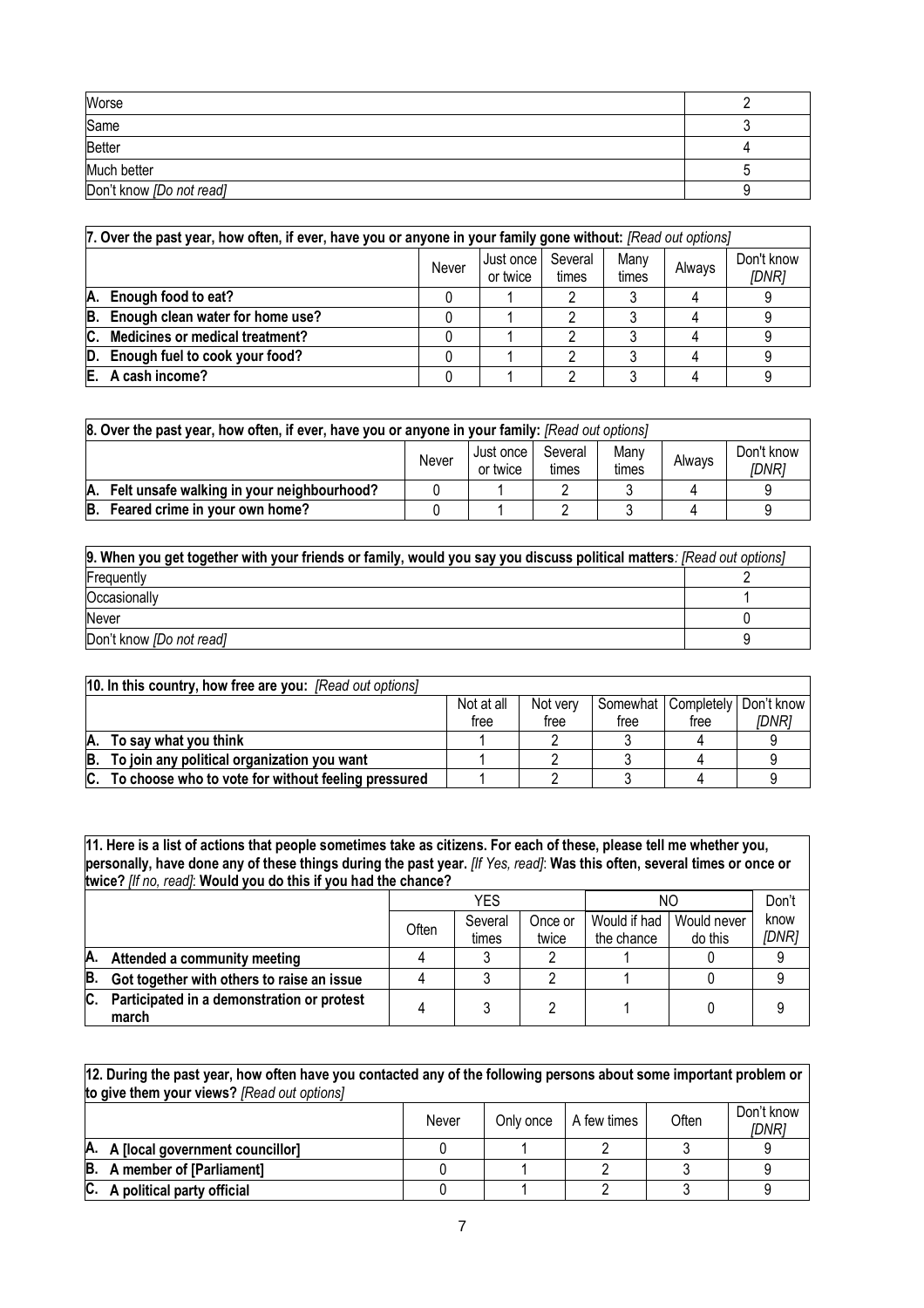| n<br>.<br>D<br>$-$<br>-- |  |  |  |
|--------------------------|--|--|--|
|                          |  |  |  |

| Let's talk about the last national election held in 2019.                                                                                                                                                                                                                                                                        |  |  |
|----------------------------------------------------------------------------------------------------------------------------------------------------------------------------------------------------------------------------------------------------------------------------------------------------------------------------------|--|--|
| 13. People are not always able to vote in elections, for example, because they weren't registered, they were unable to<br>go, or someone prevented them from voting. How about you? In the last national election held in 2019, did you vote, or<br>not, or were you too young to vote? Or can't you remember whether you voted? |  |  |
| I did not vote                                                                                                                                                                                                                                                                                                                   |  |  |
| was too young to vote                                                                                                                                                                                                                                                                                                            |  |  |
| can't remember whether I voted                                                                                                                                                                                                                                                                                                   |  |  |
| voted in the election                                                                                                                                                                                                                                                                                                            |  |  |
| Don't know [Do not read]                                                                                                                                                                                                                                                                                                         |  |  |

| 14. On the whole, how would you rate the freeness and fairness of the last national election, held in 2019? Was it: |  |  |
|---------------------------------------------------------------------------------------------------------------------|--|--|
| [Read out options]                                                                                                  |  |  |
| Completely free and fair                                                                                            |  |  |
| Free and fair, but with minor problems                                                                              |  |  |
| Free and fair, with major problems                                                                                  |  |  |
| Not free and fair                                                                                                   |  |  |
| Do not understand question [Do not read]                                                                            |  |  |
| Don't know [Do not read]                                                                                            |  |  |

| 15. Thinking about the last national election in 2019:                             |    |     |                     |
|------------------------------------------------------------------------------------|----|-----|---------------------|
|                                                                                    | No | Yes | Don't know<br>IDNR. |
| A. Did you attend a campaign rally?                                                |    |     |                     |
| B. Did you work for a candidate or party?                                          |    |     |                     |
| $ C.$ Did any representative of a political party contact you during the campaign? |    |     |                     |

| 15D. [If yes to Q15C] Which party were they from? [Do not read options. Code from response. If more than one party made |      |      |  |
|-------------------------------------------------------------------------------------------------------------------------|------|------|--|
| contact, selectall parties that made contact.]                                                                          |      |      |  |
| Alliance for Democracy (AFORD)                                                                                          |      | 460  |  |
| Democratic Progressive Party (DPP)                                                                                      |      | 461  |  |
| Malawi Forum for Unity and Development (MAFUNDE)                                                                        |      | 462  |  |
| Malawi Congress Party (MCP)                                                                                             |      | 463  |  |
| National Salvation Front (NSF)                                                                                          |      | 464  |  |
| New Rainbow Coalition Party (NARC)                                                                                      |      | 465  |  |
| People's Democratic Movement (PDM)                                                                                      |      | 466  |  |
| People's Party (PP)                                                                                                     |      | 467  |  |
| People's Progressive Movement (PPM)                                                                                     |      | 468  |  |
| People's Transformation Party (PETRA)                                                                                   |      | 469  |  |
| Republican Party (RP)                                                                                                   |      | 470  |  |
| United Democratic Front (UDF)                                                                                           |      | 471  |  |
| New Labor Party (NLP)                                                                                                   |      | 472  |  |
| Chipani Cha Fuko (CCP)                                                                                                  |      | 473  |  |
| United Independent Party (UIP)                                                                                          |      | 474  |  |
| UTM                                                                                                                     |      | 475  |  |
|                                                                                                                         | Post |      |  |
| Other [Specify]:                                                                                                        | code |      |  |
| Not applicable [if respondent answered 0=No or 9=DK on Q15C]                                                            |      | 9997 |  |
| Don't know [Do not read]                                                                                                |      | 9999 |  |

| 16A. During the last national election campaign in 2019, how often did the media provide fair coverage of all |  |  |  |
|---------------------------------------------------------------------------------------------------------------|--|--|--|
| candidates? [Read out options]                                                                                |  |  |  |
| <b>Never</b>                                                                                                  |  |  |  |
| Sometimes                                                                                                     |  |  |  |
| Often                                                                                                         |  |  |  |
| Always                                                                                                        |  |  |  |
| Don't know [Do not read]                                                                                      |  |  |  |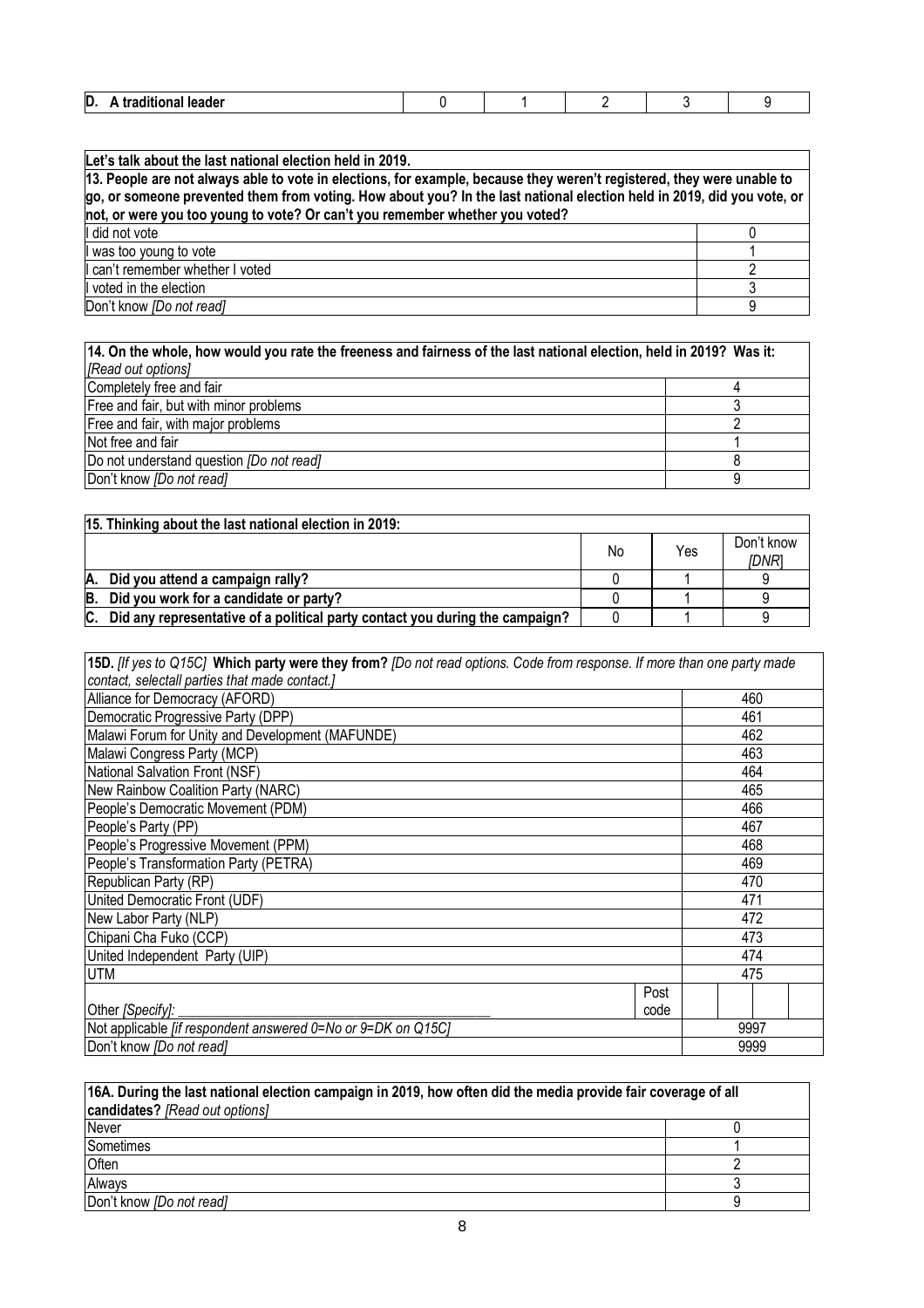| 16B. During the last national election in 2019, how often, if ever, did a candidate or someone from a political party offer<br>you something, like food, a gift, or money, in return for your vote? [Read out options] |  |  |  |
|------------------------------------------------------------------------------------------------------------------------------------------------------------------------------------------------------------------------|--|--|--|
| Never                                                                                                                                                                                                                  |  |  |  |
| Once or twice                                                                                                                                                                                                          |  |  |  |
| Several times                                                                                                                                                                                                          |  |  |  |
| Often                                                                                                                                                                                                                  |  |  |  |
| Don't know [Do not read]                                                                                                                                                                                               |  |  |  |

|    | [17. In the last national election in 2019, how often did each of the following things happen? [Read out options] |  |  |  |  |  |
|----|-------------------------------------------------------------------------------------------------------------------|--|--|--|--|--|
|    | Don't know<br>Often<br>A few times<br>Never<br>IDNRi                                                              |  |  |  |  |  |
| A. | People's votes were not accurately counted or not fairly<br>reflected in the results?                             |  |  |  |  |  |
| B. | People voted more than once?                                                                                      |  |  |  |  |  |

| 17C. How likely do you think it is that powerful people can find out how you voted, even though there is supposed to<br>be a secret ballot in this country? [Read out options] |  |  |
|--------------------------------------------------------------------------------------------------------------------------------------------------------------------------------|--|--|
| Not at all likely                                                                                                                                                              |  |  |
| Not very likely                                                                                                                                                                |  |  |
| Somewhat likely                                                                                                                                                                |  |  |
| Very likely                                                                                                                                                                    |  |  |
| Don't know [Do not read]                                                                                                                                                       |  |  |

| 17D. During the last national election campaign in 2019, how much did you personally fear becoming a victim of<br>political intimidation or violence? [Read out options] |  |  |
|--------------------------------------------------------------------------------------------------------------------------------------------------------------------------|--|--|
| Not at all                                                                                                                                                               |  |  |
| A little bit                                                                                                                                                             |  |  |
| Somewhat                                                                                                                                                                 |  |  |
| A lot                                                                                                                                                                    |  |  |
| Don't know <i>[Do not read]</i>                                                                                                                                          |  |  |

|    | 18. During the last national election in 2019, did you witness:                                    |    |     |                                         |  |  |
|----|----------------------------------------------------------------------------------------------------|----|-----|-----------------------------------------|--|--|
|    |                                                                                                    | No | Yes | Don't know /<br>Can't remember<br>[DNR] |  |  |
| Ά. | Police or soldiers, rather than election officials, assisting some<br>people to cast their ballot? |    |     | 9                                       |  |  |
| B. | Anyone from the security forces or a political party trying to<br>intimidate voters?               |    |     | 9                                       |  |  |

| 18C. With regard to the last national election in 2019, to what extent do you think the results announced by the Malawi |  |  |  |  |
|-------------------------------------------------------------------------------------------------------------------------|--|--|--|--|
| Electoral Commission accurately reflected the actual results as counted? [Read out options]                             |  |  |  |  |
| Completely accurate                                                                                                     |  |  |  |  |
| Mostly accurate, but with some minor discrepancies                                                                      |  |  |  |  |
| Not very accurate, with major discrepancies                                                                             |  |  |  |  |
| Not accurate at all                                                                                                     |  |  |  |  |
| Don't know <i>[Do not read]</i>                                                                                         |  |  |  |  |

**Let's talk for a moment about the kind of society you would like to have in this country. Which of the following statements is closest to your view? Choose Statement 1 or Statement 2.** *[Interviewer: Probe for strength of opinion: Do you agree or agree very strongly?]*

| Statement 2: We should be able to join any organisation, |
|----------------------------------------------------------|
| whether or not the government approves of it.            |
|                                                          |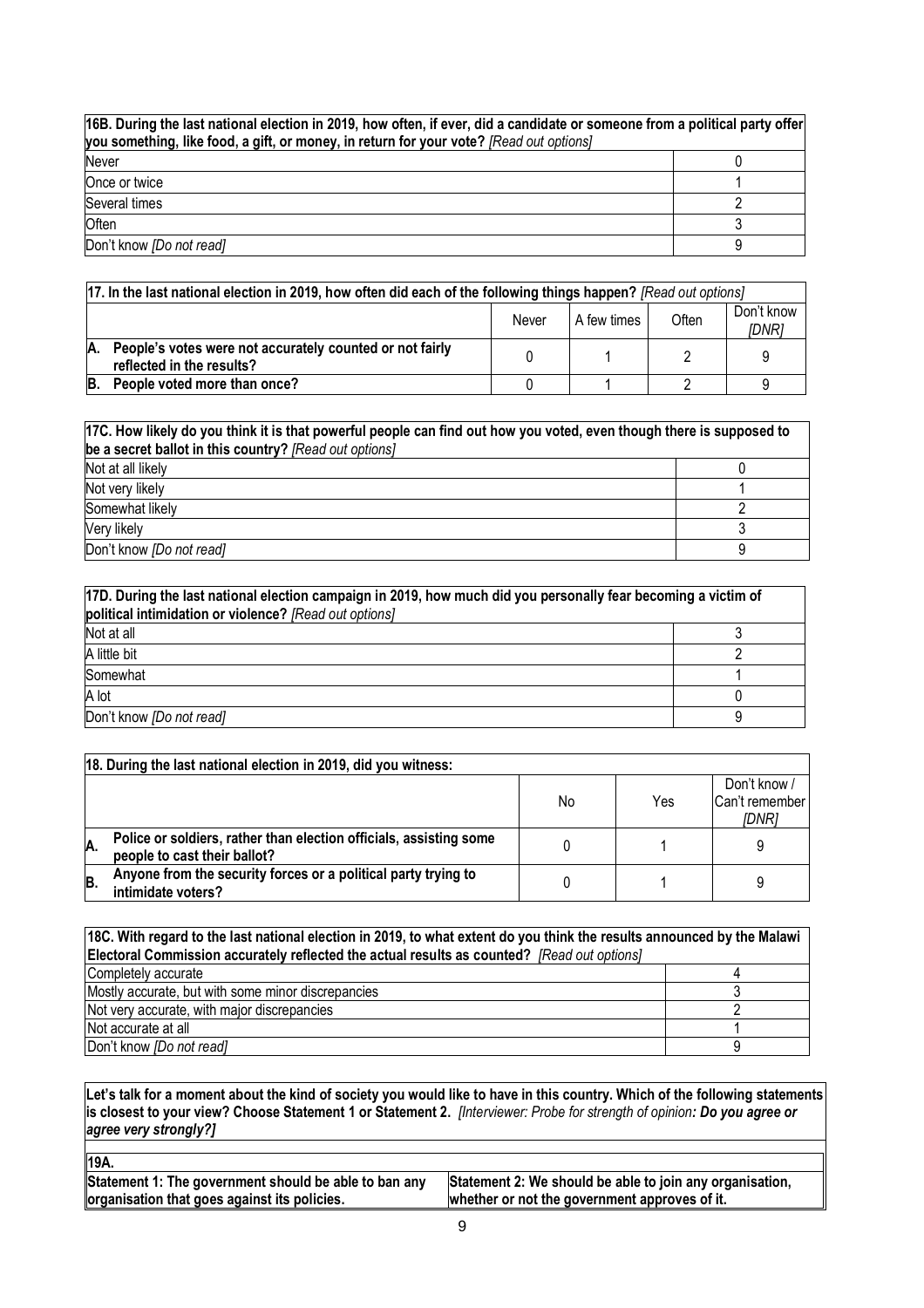| Agree very strongly with<br>Statement 1 | Agree with Statement 1 | Agree with Statement 2 | Agree very strongly with<br>Statement 2 |
|-----------------------------------------|------------------------|------------------------|-----------------------------------------|
|                                         |                        |                        |                                         |
| Agree with neither <i>[Do not read]</i> |                        |                        |                                         |
| Don't know [Do not read]                |                        |                        |                                         |

| 19B.                                                                                                       |                        |                                                                                                                             |                                         |  |
|------------------------------------------------------------------------------------------------------------|------------------------|-----------------------------------------------------------------------------------------------------------------------------|-----------------------------------------|--|
| Statement 1: The media should have the right to publish<br>any views and ideas without government control. |                        | Statement 2: The government should have the right to<br>prevent the media from publishing things that it<br>disapproves of. |                                         |  |
| Agree very strongly with<br>Statement 1                                                                    | Agree with Statement 1 | Agree with Statement 2                                                                                                      | Agree very strongly with<br>Statement 2 |  |
|                                                                                                            |                        |                                                                                                                             |                                         |  |
| Agree with neither [Do not read]                                                                           |                        |                                                                                                                             |                                         |  |
| Don't know <i>[Do not read]</i>                                                                            |                        |                                                                                                                             |                                         |  |

**Q20. There are many ways to govern a country. Would you disapprove or approve of only one political party is allowed to stand for election and hold office The army comes in to govern the country. Elections and [Parliament] are abolished so that the president can decide everything?** *[Interviewer: Probe for strength of opinion.]*

|    |                                                                                               | Strongly<br>disapprove | Disapprove | Neither<br>approve nor<br>disapprove<br>[DNR] | Approve | Strongly<br>approve | Don't<br>know<br>[DNR] |
|----|-----------------------------------------------------------------------------------------------|------------------------|------------|-----------------------------------------------|---------|---------------------|------------------------|
| А. | Only one political party is allowed to<br>stand for election and hold office.                 |                        |            |                                               |         |                     |                        |
| B. | The army comes in to govern the country.                                                      |                        |            |                                               |         |                     | 9                      |
| С. | Elections and [Parliament] are abolished<br>so that the [president] can decide<br>everything. |                        |            |                                               |         |                     | q                      |

**Q21. Which of these three statements is closest to your own opinion?** *[Read out statements. Read the question in the language of the interview, but always read "democracy" in [English / French / Portuguese]. Translate "democracy" into local language only if respondent does not understand the term in the official language.]*

| Statement 1: Democracy is preferable to any other kind of government.                |  |
|--------------------------------------------------------------------------------------|--|
| Statement 2: In some circumstances, a non-democratic government can be preferable.   |  |
| Statement 3: For someone like me, it doesn't matter what kind of government we have. |  |
| Don't know <i>[Do not read]</i>                                                      |  |

# **Which of the following statements is closest to your view? Choose Statement 1 or Statement 2.**  *[Interviewer: Probe for strength of opinion: Do you agree or agree very strongly?]*

| <b>Q22.</b> Which of the following statements is closest to your view? Choose Statement 1 or Statement 2. |                        |                                                              |                                                          |  |  |
|-----------------------------------------------------------------------------------------------------------|------------------------|--------------------------------------------------------------|----------------------------------------------------------|--|--|
| Statement 1: It is more important to have a government                                                    |                        | Statement 2: It is more important for citizens to be able to |                                                          |  |  |
| that can get things done, even if we have no influence                                                    |                        |                                                              | hold government accountable, even if that means it makes |  |  |
| over what it does.                                                                                        |                        | decisions more slowly.                                       |                                                          |  |  |
| Agree very strongly with                                                                                  | Agree with Statement 1 | Agree with Statement 2                                       | Agree very strongly with                                 |  |  |
| Statement 1                                                                                               |                        |                                                              | Statement 2                                              |  |  |
|                                                                                                           |                        |                                                              |                                                          |  |  |
| Agree with neither [Do not read]                                                                          |                        |                                                              |                                                          |  |  |
| Don't know [Do not read]                                                                                  |                        |                                                              |                                                          |  |  |

| 23.                                                                                                                     |                        |                                               |                          |  |
|-------------------------------------------------------------------------------------------------------------------------|------------------------|-----------------------------------------------|--------------------------|--|
| Statement 1: In order for our country to do well, we should Statement 2: In order for our country to do well, we should |                        |                                               |                          |  |
| listen more to the wisdom of our elders.                                                                                |                        | listen more to fresh ideas from young people. |                          |  |
| Agree very strongly with                                                                                                | Agree with Statement 1 | Agree with Statement 2                        | Agree very strongly with |  |
| Statement 1                                                                                                             |                        |                                               | Statement 2              |  |
|                                                                                                                         |                        |                                               |                          |  |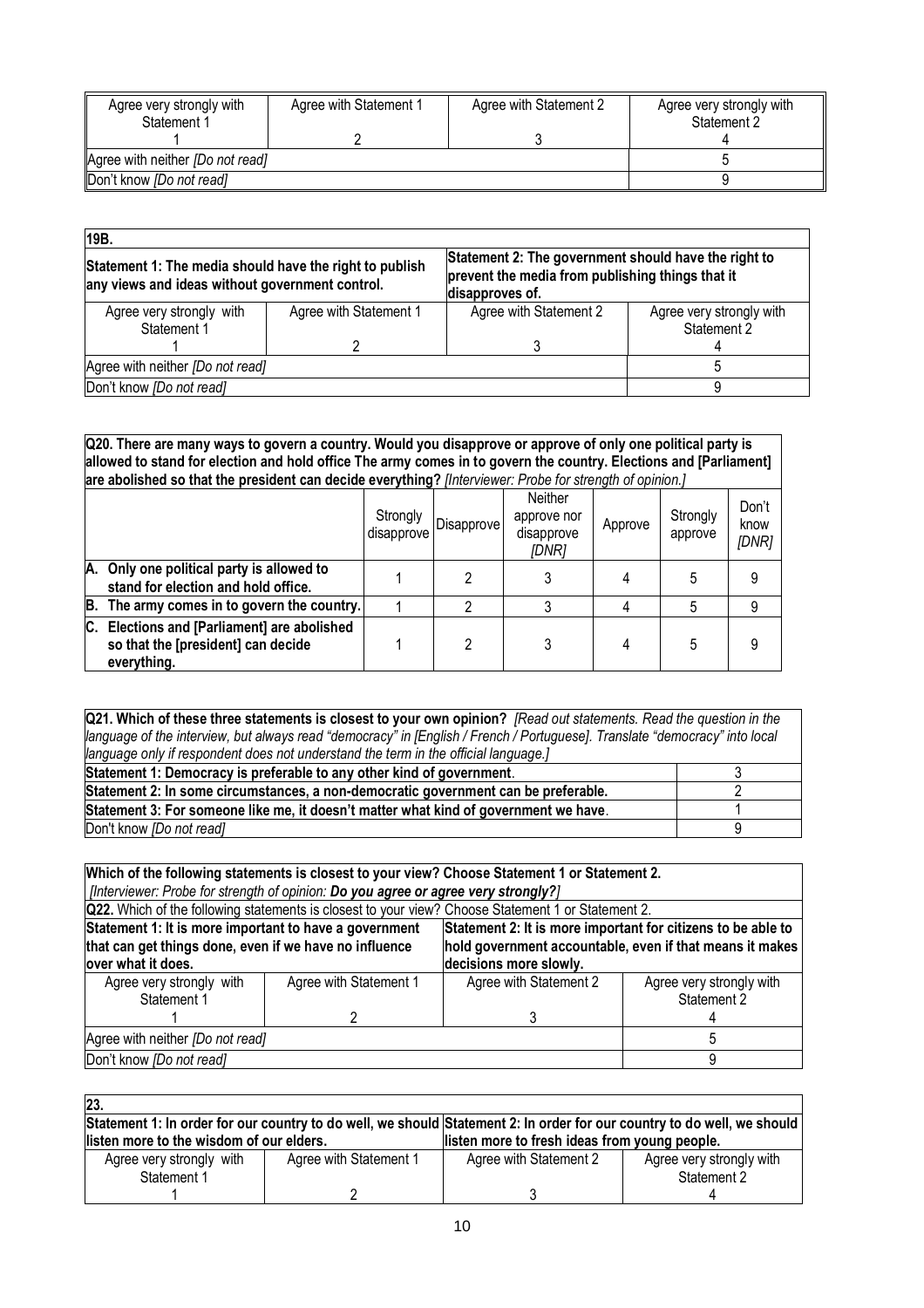| $-$<br>Agree<br>readl<br>with<br>neither<br>not<br>ם וו |  |
|---------------------------------------------------------|--|
| Don't<br>readı<br>know<br>not<br>IDO                    |  |

| 24.                                                                                                                                                                                                                                            |                        |                        |                                         |
|------------------------------------------------------------------------------------------------------------------------------------------------------------------------------------------------------------------------------------------------|------------------------|------------------------|-----------------------------------------|
| Statement 1: We should choose our leaders in this country Statement 2: Since elections sometimes produce bad<br>results, we should adopt other methods for choosing this<br>through regular, open, and honest elections.<br>country's leaders. |                        |                        |                                         |
| Agree very strongly with<br>Statement 1                                                                                                                                                                                                        | Agree with Statement 1 | Agree with Statement 2 | Agree very strongly with<br>Statement 2 |
|                                                                                                                                                                                                                                                |                        |                        |                                         |
| Agree with neither [Do not read]                                                                                                                                                                                                               |                        |                        |                                         |
| Don't know [Do not read]                                                                                                                                                                                                                       |                        |                        |                                         |

| $\overline{25}$ .                                   |                        |                                                        |                          |
|-----------------------------------------------------|------------------------|--------------------------------------------------------|--------------------------|
| Statement 1: Political parties create division and  |                        | Statement 2: Many political parties are needed to make |                          |
| confusion; it is therefore unnecessary to have many |                        | sure that Malawians have real choices in who governs   |                          |
| political parties in Malawi.                        |                        | them.                                                  |                          |
| Agree very strongly with                            | Agree with Statement 1 | Agree with Statement 2                                 | Agree very strongly with |
| Statement 1                                         |                        |                                                        | Statement 2              |
|                                                     |                        |                                                        |                          |
| Agree with neither [Do not read]                    |                        |                                                        |                          |
| Don't know [Do not read]                            |                        |                                                        |                          |

| Statement 1: Our elected officials should listen to<br>constituents' views and do what they demand. |                        | Statement 2: Our elected leaders should follow their own<br>ideas in deciding what is best for the country. |  |
|-----------------------------------------------------------------------------------------------------|------------------------|-------------------------------------------------------------------------------------------------------------|--|
| Agree with Statement 1                                                                              | Agree with Statement 2 | Agree very strongly with                                                                                    |  |
|                                                                                                     |                        | Statement 2                                                                                                 |  |
|                                                                                                     |                        |                                                                                                             |  |
| Agree with neither [Do not read]                                                                    |                        |                                                                                                             |  |
|                                                                                                     |                        |                                                                                                             |  |
|                                                                                                     |                        |                                                                                                             |  |

| 27.                                                                                        |                        |                                                                                                                                |                                         |
|--------------------------------------------------------------------------------------------|------------------------|--------------------------------------------------------------------------------------------------------------------------------|-----------------------------------------|
| Statement 1: Our elected leaders need to focus on<br>empowering our most capable citizens. |                        | Statement 2: Our elected leaders should focus on helping<br>people who have been left behind by economic and social<br>change. |                                         |
| Agree very strongly with<br>Statement 1                                                    | Agree with Statement 1 | Agree with Statement 2                                                                                                         | Agree very strongly with<br>Statement 2 |
|                                                                                            |                        |                                                                                                                                |                                         |
| Agree with neither [Do not read]                                                           |                        |                                                                                                                                |                                         |
| Don't know [Do not read]                                                                   |                        |                                                                                                                                |                                         |

| 28.                                                                                                                                   |                        |                                                                                                                                               |                                         |
|---------------------------------------------------------------------------------------------------------------------------------------|------------------------|-----------------------------------------------------------------------------------------------------------------------------------------------|-----------------------------------------|
| Statement 1: Experts with specialized education or skills<br>are needed to help make the most important decisions for<br>our country. |                        | Statement 2: The people and their elected representatives<br>know what is best; they do not need the advice of experts<br>to run the country. |                                         |
| Agree very strongly with<br>Statement 1                                                                                               | Agree with Statement 1 | Agree with Statement 2                                                                                                                        | Agree very strongly with<br>Statement 2 |
|                                                                                                                                       |                        |                                                                                                                                               |                                         |
| Agree with neither [Do not read]                                                                                                      |                        |                                                                                                                                               |                                         |
| Don't know [Do not read]                                                                                                              |                        |                                                                                                                                               |                                         |

# **Q29. Which of the following statements is closest to your view? Choose Statement 1 or Statement 2.**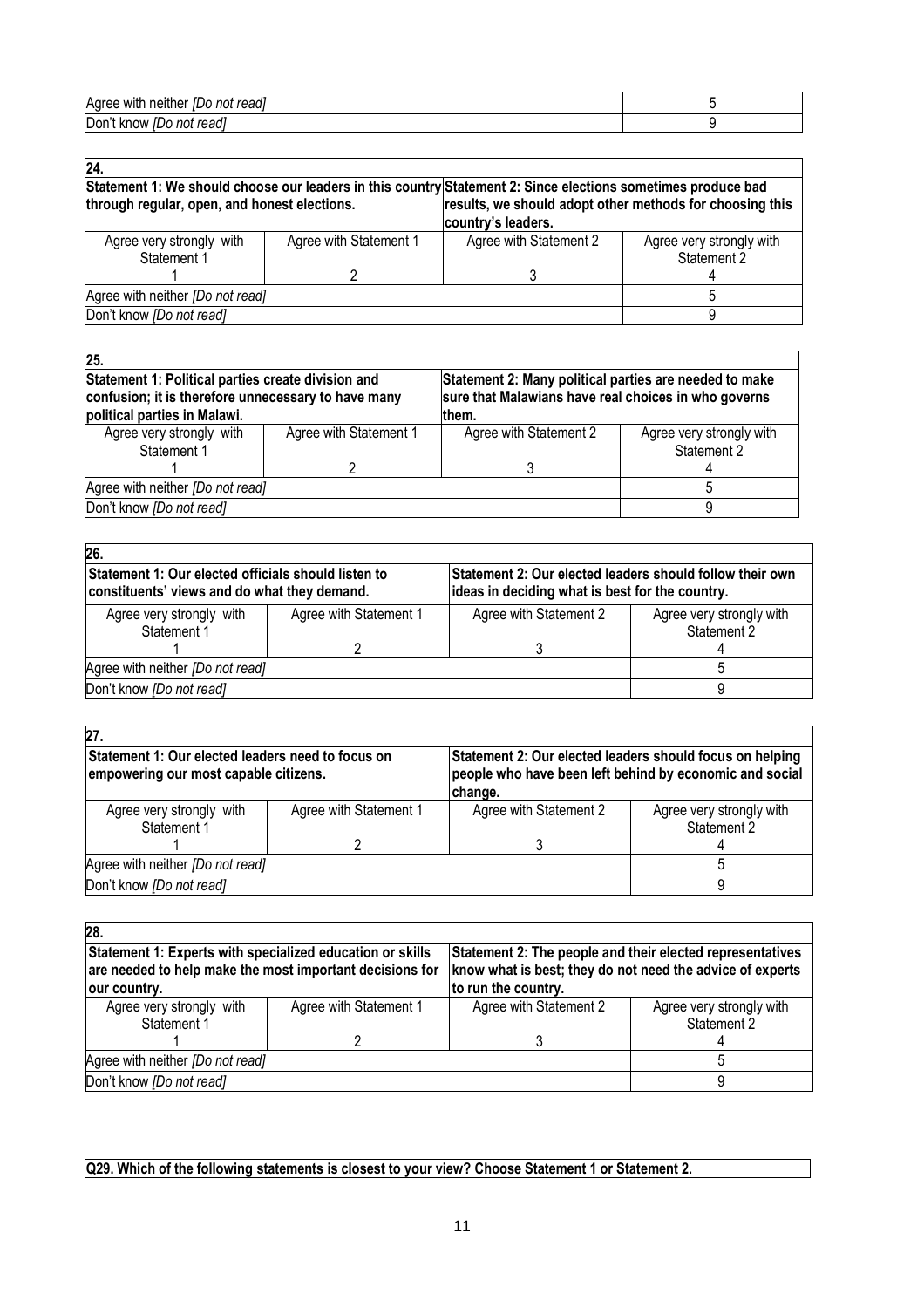| Statement 1: Parliament should ensure that the president<br>explains to it on a regular basis how his government<br>spends taxpayers' money. |                        | Statement 2: The president should be able to devote his full<br>attention to developing the country rather than wasting time<br>justifying his actions. |  |
|----------------------------------------------------------------------------------------------------------------------------------------------|------------------------|---------------------------------------------------------------------------------------------------------------------------------------------------------|--|
| Agree with Statement 1                                                                                                                       | Agree with Statement 2 | Agree very strongly with<br>Statement 2                                                                                                                 |  |
|                                                                                                                                              |                        |                                                                                                                                                         |  |
| Agree with neither [Do not read]                                                                                                             |                        |                                                                                                                                                         |  |
| Don't know [Do not read]                                                                                                                     |                        |                                                                                                                                                         |  |
|                                                                                                                                              |                        |                                                                                                                                                         |  |

| 30.                                                                                                          |                        |                                                                                                           |                                         |
|--------------------------------------------------------------------------------------------------------------|------------------------|-----------------------------------------------------------------------------------------------------------|-----------------------------------------|
| Statement 1: Since the president was elected to lead the<br>country, he should not be bound by laws or court |                        | Statement 2: The president must always obey the laws and<br>the courts, even if he thinks they are wrong. |                                         |
| decisions that he thinks are wrong.                                                                          |                        |                                                                                                           |                                         |
| Agree very strongly with<br>Statement 1                                                                      | Agree with Statement 1 | Agree with Statement 2                                                                                    | Agree very strongly with<br>Statement 2 |
|                                                                                                              |                        |                                                                                                           |                                         |
| Agree with neither [Do not read]                                                                             |                        |                                                                                                           |                                         |
| Don't know [Do not read]                                                                                     |                        |                                                                                                           |                                         |

| 31.                                                                                                                |                        |                                                      |                          |
|--------------------------------------------------------------------------------------------------------------------|------------------------|------------------------------------------------------|--------------------------|
| Statement 1: Whichever party or group wins elections<br>should be able to pursue the policies they prefer, without |                        | Statement 2: In a democracy, it is important to make |                          |
|                                                                                                                    |                        | compromises between the preferences and needs of     |                          |
| needing to compromise with others.                                                                                 |                        | different groups.                                    |                          |
| Agree very strongly with                                                                                           | Agree with Statement 1 | Agree with Statement 2                               | Agree very strongly with |
| Statement 1                                                                                                        |                        |                                                      | Statement 2              |
|                                                                                                                    |                        |                                                      |                          |
| Agree with neither [Do not read]                                                                                   |                        |                                                      |                          |
| Don't know [Do not read]                                                                                           |                        |                                                      |                          |

| 31B-MLW. Which of the following statements is closest to your view? Choose Statement 1 or Statement 2.              |                                                                                      |                                                         |                          |  |
|---------------------------------------------------------------------------------------------------------------------|--------------------------------------------------------------------------------------|---------------------------------------------------------|--------------------------|--|
|                                                                                                                     | [?[Interviewer: Probe for strength of opinion: Do you agree or agree very strongly?] |                                                         |                          |  |
| Statement 1: Once elections are over, losing candidaties                                                            |                                                                                      | Statement 2: Losing candidates and parties in elections |                          |  |
| should always have the right to challenge election results<br>and parties should accept the election results in the |                                                                                      |                                                         |                          |  |
| interest of peace and development<br>in the courts                                                                  |                                                                                      |                                                         |                          |  |
| Agree very strongly with                                                                                            | Agree with Statement 1                                                               | Agree with Statement 2                                  | Agree very strongly with |  |
| Statement 1                                                                                                         |                                                                                      |                                                         | Statement 2              |  |
|                                                                                                                     |                                                                                      |                                                         |                          |  |
| Agree with neither [Do not read]                                                                                    |                                                                                      |                                                         |                          |  |
| Don't know [Do not read]                                                                                            |                                                                                      |                                                         |                          |  |

| 32.                                                                                                                                                 |                        |                                                                                                         |                                         |
|-----------------------------------------------------------------------------------------------------------------------------------------------------|------------------------|---------------------------------------------------------------------------------------------------------|-----------------------------------------|
| Statement 1: A government that enjoys the support of the<br>people should be free to do whatever the people want,<br>even if it is outside the law. |                        | Statement 2: The actions of any government, no matter<br>how popular it is, must always follow the law. |                                         |
| Agree very strongly with<br>Statement 1                                                                                                             | Agree with Statement 1 | Agree with Statement 2                                                                                  | Agree very strongly with<br>Statement 2 |
|                                                                                                                                                     |                        |                                                                                                         |                                         |
| Agree with neither [Do not read]                                                                                                                    |                        |                                                                                                         |                                         |
| Don't know <i>[Do not read]</i>                                                                                                                     |                        |                                                                                                         |                                         |

| 33.                                               |                        |                                                          |                                         |
|---------------------------------------------------|------------------------|----------------------------------------------------------|-----------------------------------------|
| Statement 1: The news media should constantly     |                        | Statement 2: Too much reporting on negative events, like |                                         |
| investigate and report on government mistakes and |                        | government mistakes and corruption, only harms the       |                                         |
| corruption.                                       |                        | country.                                                 |                                         |
| Agree very strongly with<br>Statement 1           | Agree with Statement 1 | Agree with Statement 2                                   | Agree very strongly with<br>Statement 2 |
|                                                   |                        |                                                          |                                         |
| Agree with neither <i>[Do not read]</i>           |                        |                                                          |                                         |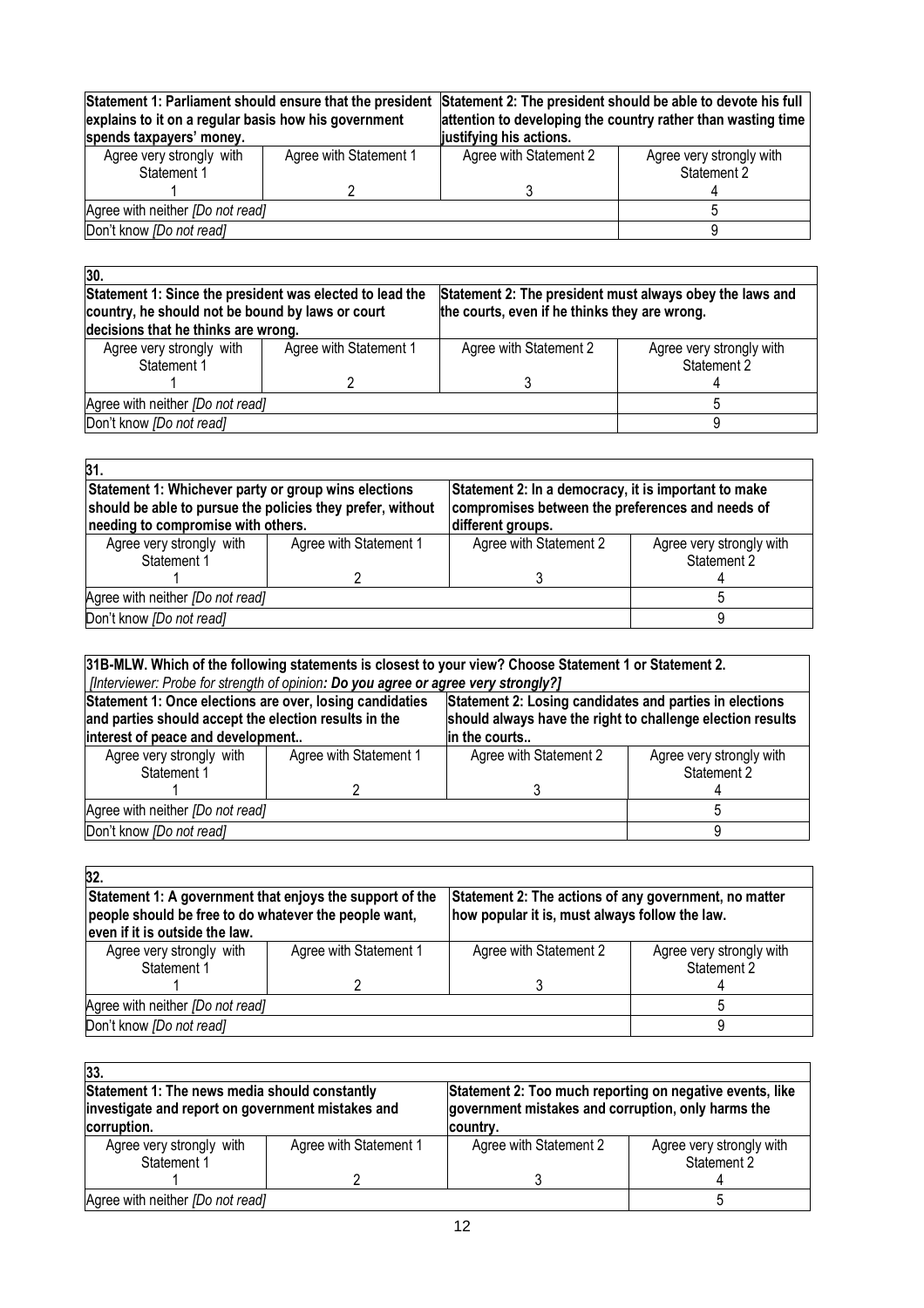| 34.                                                      |                        |                                                         |                                         |  |  |
|----------------------------------------------------------|------------------------|---------------------------------------------------------|-----------------------------------------|--|--|
| Statement 1: The Constitution should limit the president |                        | Statement 2: There should be no constitutional limit on |                                         |  |  |
| to serving a maximum of two terms in office.             |                        | how long the president can serve.                       |                                         |  |  |
| Agree very strongly with<br>Statement 1                  | Agree with Statement 1 | Agree with Statement 2                                  | Agree very strongly with<br>Statement 2 |  |  |
|                                                          |                        |                                                         |                                         |  |  |
| Agree with neither [Do not read]                         |                        |                                                         |                                         |  |  |
| Don't know [Do not read]                                 |                        |                                                         |                                         |  |  |

| 35A. Should there be a minimum age for candidates for president?                              |     |
|-----------------------------------------------------------------------------------------------|-----|
| No, no minimum                                                                                |     |
| Yes, should be a minimum                                                                      |     |
| Don't know [Do not read]                                                                      |     |
| 35B. [If yes] What should the minimum age be?                                                 |     |
| Not applicable [If response to Q35A was 0=No or 9=Don't know (tablet will do automatic skip)] | 997 |
| Enter age                                                                                     |     |
| Don't know <i>[Do not read]</i>                                                               | 999 |

| 35C. Should there be a maximum age for candidates for president?                              |     |  |  |  |  |
|-----------------------------------------------------------------------------------------------|-----|--|--|--|--|
| No, no maximum                                                                                |     |  |  |  |  |
| Yes, should be a maximum                                                                      |     |  |  |  |  |
| Don't know [Do not read]                                                                      | 9   |  |  |  |  |
| 35D. [If yes] What should the maximum age be?                                                 |     |  |  |  |  |
| Not applicable [If response to Q35C was 0=No or 9=Don't know (tablet will do automatic skip)] | 997 |  |  |  |  |
| Enter age                                                                                     |     |  |  |  |  |
| Don't know [Do not read]                                                                      | 999 |  |  |  |  |

| Now let us speak about the political system in this country.                                                                                                                                                                                                                                                                                            |   |  |  |
|---------------------------------------------------------------------------------------------------------------------------------------------------------------------------------------------------------------------------------------------------------------------------------------------------------------------------------------------------------|---|--|--|
| 36. In your opinion, how much of a democracy is Malawi today? [Read out options. Accept only one option. Read the<br>question in the language of the interview, but always read "democracy" in [English / French / Portuguese]. Translate<br>"democracy" into local language only if respondent does not understand the term in the official language.] |   |  |  |
| A full democracy                                                                                                                                                                                                                                                                                                                                        |   |  |  |
| A democracy, but with minor problems                                                                                                                                                                                                                                                                                                                    |   |  |  |
| A democracy, with major problems                                                                                                                                                                                                                                                                                                                        |   |  |  |
| Not a democracy                                                                                                                                                                                                                                                                                                                                         |   |  |  |
| Do not understand question / Do not understand what "democracy" is [Do not read]                                                                                                                                                                                                                                                                        |   |  |  |
| Don't know [Do not read]                                                                                                                                                                                                                                                                                                                                | a |  |  |

**37. Overall, how satisfied are you with the way democracy works in Malawi? Are you:** *[Read out options.Only one option to be chosen. Read the question in the language of the interview, but always read "democracy" in [English / French / Portuguese]. Translate "democracy" into local language only if respondent does not understand the term in the official language.]* Very satisfied? 4 Fairly satisfied? 3 Not very satisfied? 2 Not at all satisfied? 1 Malawi is not a democracy *[Do not read]* 0 Don't know *[Do not read]* 9

**38. How much of the time do you think the following try their best to listen to what people like you have to say?** *[Read out options]*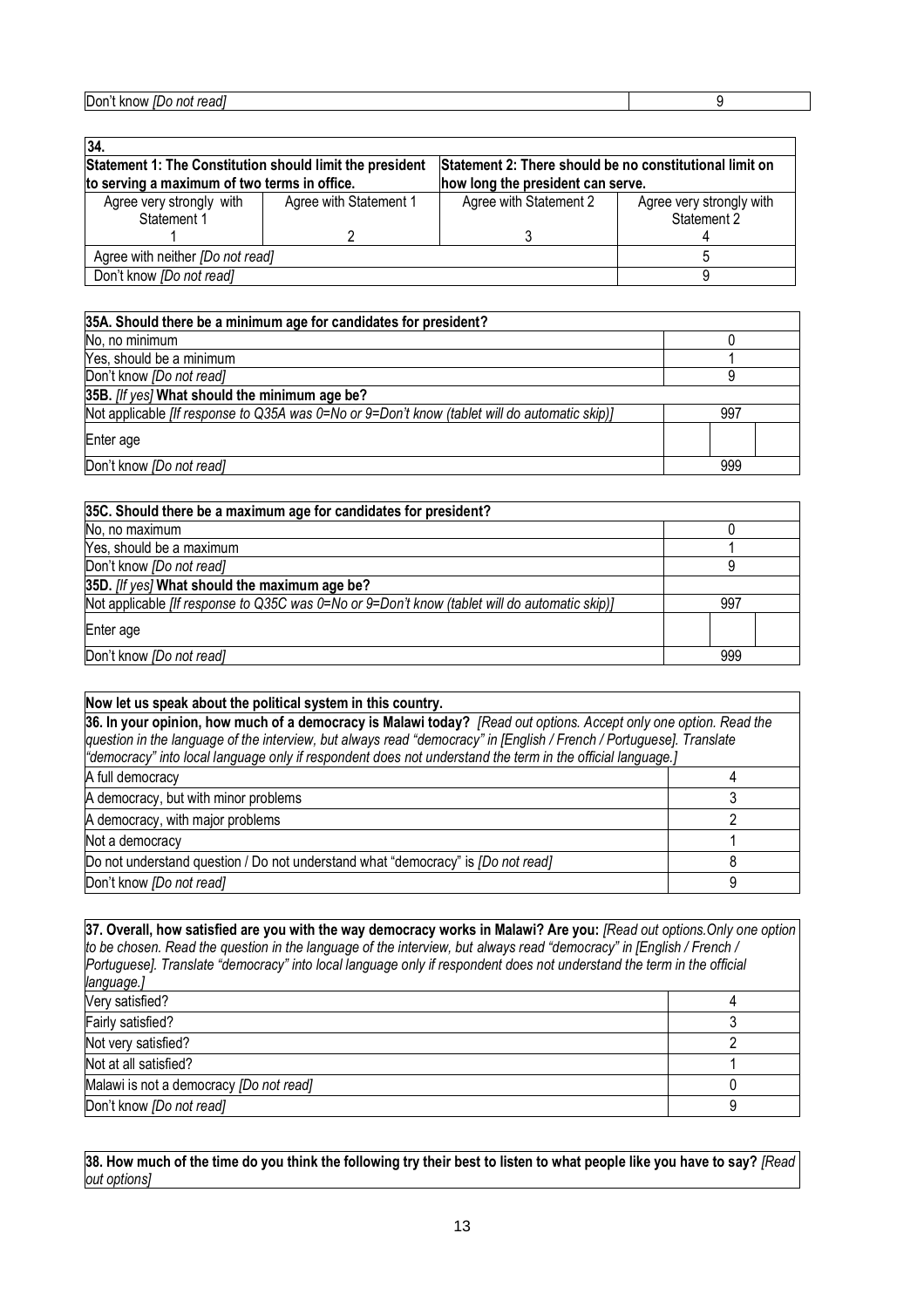|         |                                     | Never | Onlv<br>sometimes | <b>Often</b> | Always | Don't know<br>IDNRi |
|---------|-------------------------------------|-------|-------------------|--------------|--------|---------------------|
| А.      | <b>Members of Parliament</b>        |       |                   |              |        |                     |
| B.      | Members of local government council |       |                   |              |        |                     |
| r<br>u. | <b>Traditional leaders</b>          |       |                   |              |        |                     |

**39. For each of the following statements, please tell me whether you disagree or agree.** *[Interviewer: Probe for strength of opinion]* 

|    |                                                                                                                                        | Strongly<br>disagree | <b>Disagree</b> | Neither agree<br>nor disagree<br>IDNR1 | Agree | Strongly<br>agree | Don't know<br>[DNR] |
|----|----------------------------------------------------------------------------------------------------------------------------------------|----------------------|-----------------|----------------------------------------|-------|-------------------|---------------------|
| А. | The tax authorities always have the right to<br>make people pay taxes.                                                                 |                      |                 |                                        |       |                   |                     |
| B. | Information held by public authorities is only<br>for use by government officials; it should not<br>have to be shared with the public. |                      |                 |                                        |       |                   |                     |

|    | 40. In your opinion, how often, in this country: [Read out options]     |        |       |        |       |                     |  |  |
|----|-------------------------------------------------------------------------|--------|-------|--------|-------|---------------------|--|--|
|    |                                                                         | Always | Often | Rarely | Never | Don't know<br>IDNR1 |  |  |
| А. | Does competition between political parties lead to<br>violent conflict? |        | 2     |        |       |                     |  |  |
| В. | Does the president ignore the courts and laws of<br>this country?       |        |       |        |       |                     |  |  |
| С. | Does the president ignore Parliament and just do<br>what he wants?      |        | 2     |        |       |                     |  |  |
| D. | Do people have to be careful of what they say about<br>politics?        |        | 2     |        |       |                     |  |  |
| Ε. | Are people treated unequally under the law?                             | 3      | າ     |        |       |                     |  |  |
| F. | Do officials who commit crimes go unpunished?                           | 3      | 2     |        |       |                     |  |  |
| G. | Do ordinary people who break the law go<br>unpunished?                  |        | 2     |        |       |                     |  |  |

|    | 41. How much do you trust each of the following, or haven't you heard enough about them to say? [Read out options] |            |               |          |       |                                    |  |  |
|----|--------------------------------------------------------------------------------------------------------------------|------------|---------------|----------|-------|------------------------------------|--|--|
|    |                                                                                                                    | Not at all | Just a little | Somewhat | A lot | Don't know/<br>Haven't heard [DNR] |  |  |
| A. | The president                                                                                                      |            |               | 2        | 3     |                                    |  |  |
| B. | <b>Parliament</b>                                                                                                  |            |               | 2        | 3     | 9                                  |  |  |
| C. | <b>Malawi Electoral Commission</b>                                                                                 |            |               | 2        |       | 9                                  |  |  |
| D. | Your local government council                                                                                      |            |               | 2        |       | 9                                  |  |  |
| E. | The ruling party                                                                                                   |            |               | 2        |       |                                    |  |  |
| F. | <b>Opposition political parties</b>                                                                                |            |               | 2        |       |                                    |  |  |
| G. | The police                                                                                                         |            |               | 2        |       | g                                  |  |  |
| H. | The Malawi Defence Force                                                                                           |            |               | 2        |       | 9                                  |  |  |
| ı. | <b>Courts of law</b>                                                                                               |            |               | 2        |       | 9                                  |  |  |
| J. | The Malawi Revenue Authority                                                                                       |            |               | 2        | 3     | 9                                  |  |  |
| K. | <b>Traditional leaders</b>                                                                                         |            |               | 2        |       | 9                                  |  |  |
|    | <b>Religious leaders</b>                                                                                           |            |               | 2        | 3     | 9                                  |  |  |
|    | <b>M-MLW Civil Society Organizations</b>                                                                           |            |               | າ        |       | 9                                  |  |  |

**42. How many of the following people do you think are involved in corruption, or haven't you heard enough about them to say?** *[Read out options]*

|    |                                           | None | Some of them   Most of them | All of them | Don't know/<br>Haven't heard<br>IDNR1 |
|----|-------------------------------------------|------|-----------------------------|-------------|---------------------------------------|
| Ά. | The president and officials in his office |      |                             |             |                                       |
| B  | <b>Members of Parliament</b>              |      |                             |             |                                       |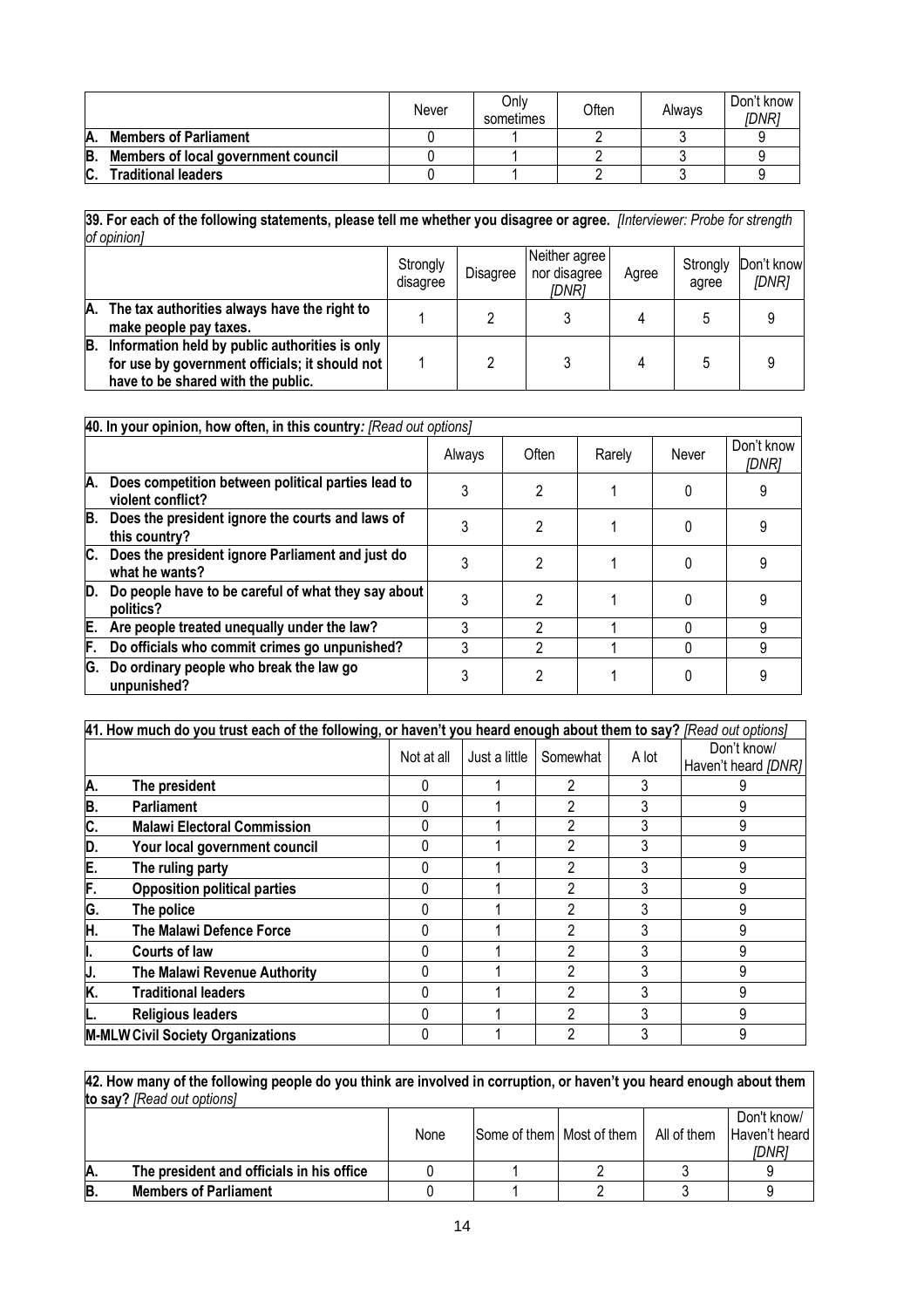| C. | <b>Civil servants</b>                                                     |  |  |  |
|----|---------------------------------------------------------------------------|--|--|--|
| D. | Members of your local government<br>council                               |  |  |  |
| E. | <b>Police</b>                                                             |  |  |  |
|    | Judges and magistrates                                                    |  |  |  |
| G. | Tax officials, like officials from the Malawi<br><b>Revenue Authority</b> |  |  |  |
| Η  | <b>Traditional leaders</b>                                                |  |  |  |
|    | <b>Religious leaders</b>                                                  |  |  |  |
|    | <b>J-MLW Civil Society Organizations</b>                                  |  |  |  |

**43A. In your opinion, over the past year, has the level of corruption in this country increased, decreased, or stayed the same?** *[Interviewer: Probe for strength of opinion.]* Increased a lot 1<br>
Increased somewhat 2 Increased somewhat 2<br>Stayed the same 3 Stayed the same 3<br>Decreased somewhat 4 Pecreased somewhat 4<br>Decreased a lot 5 Decreased a lot 5 Don't know *[Do not read]* 9

| 43B. In this country, can ordinary people report incidents of corruption without fear, or do they risk retaliation or other<br>negative consequences if they speak out? |  |
|-------------------------------------------------------------------------------------------------------------------------------------------------------------------------|--|
| Can report without fear                                                                                                                                                 |  |
| Risk retaliation or other negative consequences                                                                                                                         |  |
| Don't know [Do not read]                                                                                                                                                |  |

**44. Now I would like to talk to you about experiences that some people have in accessing certain essential government services.** 

|    |                                                                      | Νo | Yes | Don't know [DNR] |
|----|----------------------------------------------------------------------|----|-----|------------------|
| A. | In the past 12 months, have you had<br>contact with a public school? |    |     |                  |
|    |                                                                      |    |     |                  |

|     |                                                                                                                                                                                                                                                                                                                                                                   | No contact<br>IDNR1 | Very easy | Easy | <b>Difficult</b> | Verv<br>difficult | Don't know<br>[DNR] |
|-----|-------------------------------------------------------------------------------------------------------------------------------------------------------------------------------------------------------------------------------------------------------------------------------------------------------------------------------------------------------------------|---------------------|-----------|------|------------------|-------------------|---------------------|
| IB. | [If respondent answered 1=Yes to part A, ask<br>parts B and C. If respondent answered 0=No,<br>8=Refused or 9=Don't know to part A, select<br>7=NA for parts B and C and continue to part D<br>(tablet will do an automatic skip).] How easy or<br>difficult was it to obtain the services you<br>needed from teachers or school officials?<br>[Read out options] |                     |           |      |                  |                   |                     |

|     |                                                                                                                                                                                                            | No contact<br>[DNR] | Never     | Once or<br>twice | A few times      | Often             | Don't know<br>[DNR] |
|-----|------------------------------------------------------------------------------------------------------------------------------------------------------------------------------------------------------------|---------------------|-----------|------------------|------------------|-------------------|---------------------|
| IC. | And how often, if ever, did you have to pay a<br>bribe, give a gift, or do a favour for a teacher<br>or school official in order to get the services<br>you needed from the schools? [Read out<br>options] |                     | 0         |                  |                  |                   | 9                   |
|     |                                                                                                                                                                                                            |                     | No        |                  | Yes              |                   | Don't know [DNR]    |
| ID. | In the past 12 months, have you had contact<br>with a public clinic or hospital?                                                                                                                           | 0                   |           |                  |                  | 9                 |                     |
|     |                                                                                                                                                                                                            | No contact<br>[DNR] | Very easy | Easy             | <b>Difficult</b> | Very<br>difficult | Don't know<br>[DNR] |
| E.  | [If respondent answered 1=Yes to part D, ask<br>parts E and F. If respondent answered 0=No,                                                                                                                |                     |           | 2                | 3                | 4                 | 9                   |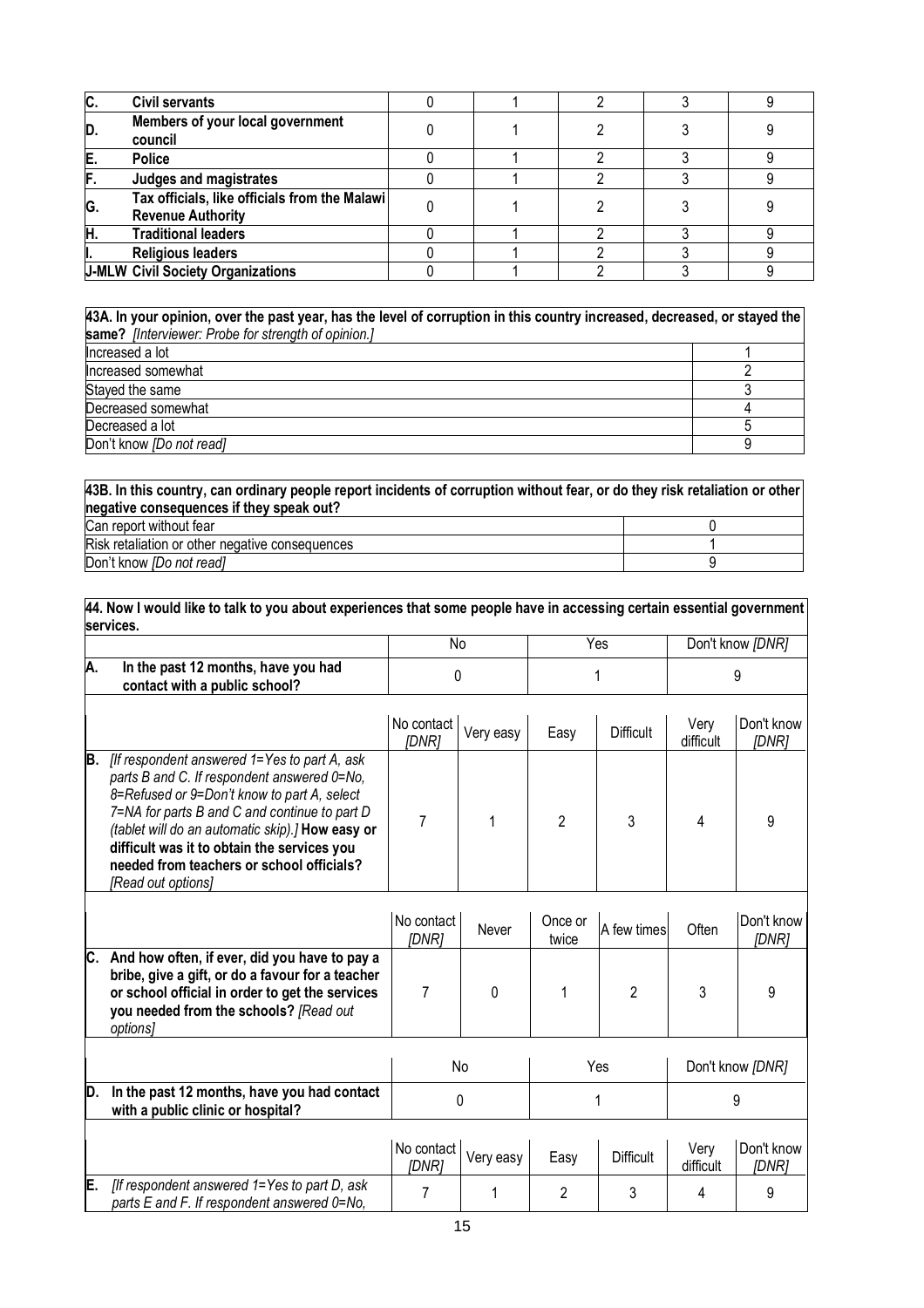|    | 8=Refused or 9=Don't know to part D, select<br>7=NA for parts E and F and continue to part G<br>(tablet will do an automatic skip).] How easy or<br>difficult was it to obtain the medical care you<br>needed? [Read out options]                                                                                           |                     |           |                  |                  |                   |                     |
|----|-----------------------------------------------------------------------------------------------------------------------------------------------------------------------------------------------------------------------------------------------------------------------------------------------------------------------------|---------------------|-----------|------------------|------------------|-------------------|---------------------|
|    |                                                                                                                                                                                                                                                                                                                             | No contact<br>[DNR] | Never     | Once or<br>twice | A few times      | Often             | Don't know<br>[DNR] |
| F. | And how often, if ever, did you have to pay a<br>bribe, give a gift, or do a favour for a health<br>worker or clinic or hospital staff in order to<br>get the medical care you needed? [Read out<br>options]                                                                                                                | 7                   | $\Omega$  | 1                | 2                | 3                 | 9                   |
|    |                                                                                                                                                                                                                                                                                                                             |                     | No        |                  | Yes              | Don't know [DNR]  |                     |
| G. | In the past 12 months, have you tried to get<br>an identity document like a birth certificate,<br>driver's license, passport or voter's card, or<br>permit from government?                                                                                                                                                 | 0                   |           | 1                |                  | 9                 |                     |
|    |                                                                                                                                                                                                                                                                                                                             | No contact<br>[DNR] | Very easy | Easy             | <b>Difficult</b> | Very<br>difficult | Don't know<br>[DNR] |
| H  | If respondent answered 1=Yes to part G, ask<br>parts H and I. If respondent answered 0=No,<br>8=Refused or 9=Don't know to part G, select<br>7=NA for parts H and I and continue to part J<br>(tablet will do an automatic skip).] How easy or<br>difficult was it to obtain the document you<br>needed? [Read out options] | $\overline{7}$      | 1         | $\overline{2}$   | 3                | 4                 | 9                   |
|    |                                                                                                                                                                                                                                                                                                                             | No contact<br>[DNR] | Never     | Once or<br>twice | A few times      | Often             | Don't know<br>[DNR] |
|    | And how often, if ever, did you have to pay a<br>bribe, give a gift, or do a favour for a<br>government official in order to get the<br>document you needed? [Read out options]                                                                                                                                             | $\overline{7}$      | 0         | 1                | $\overline{2}$   | 3                 | 9                   |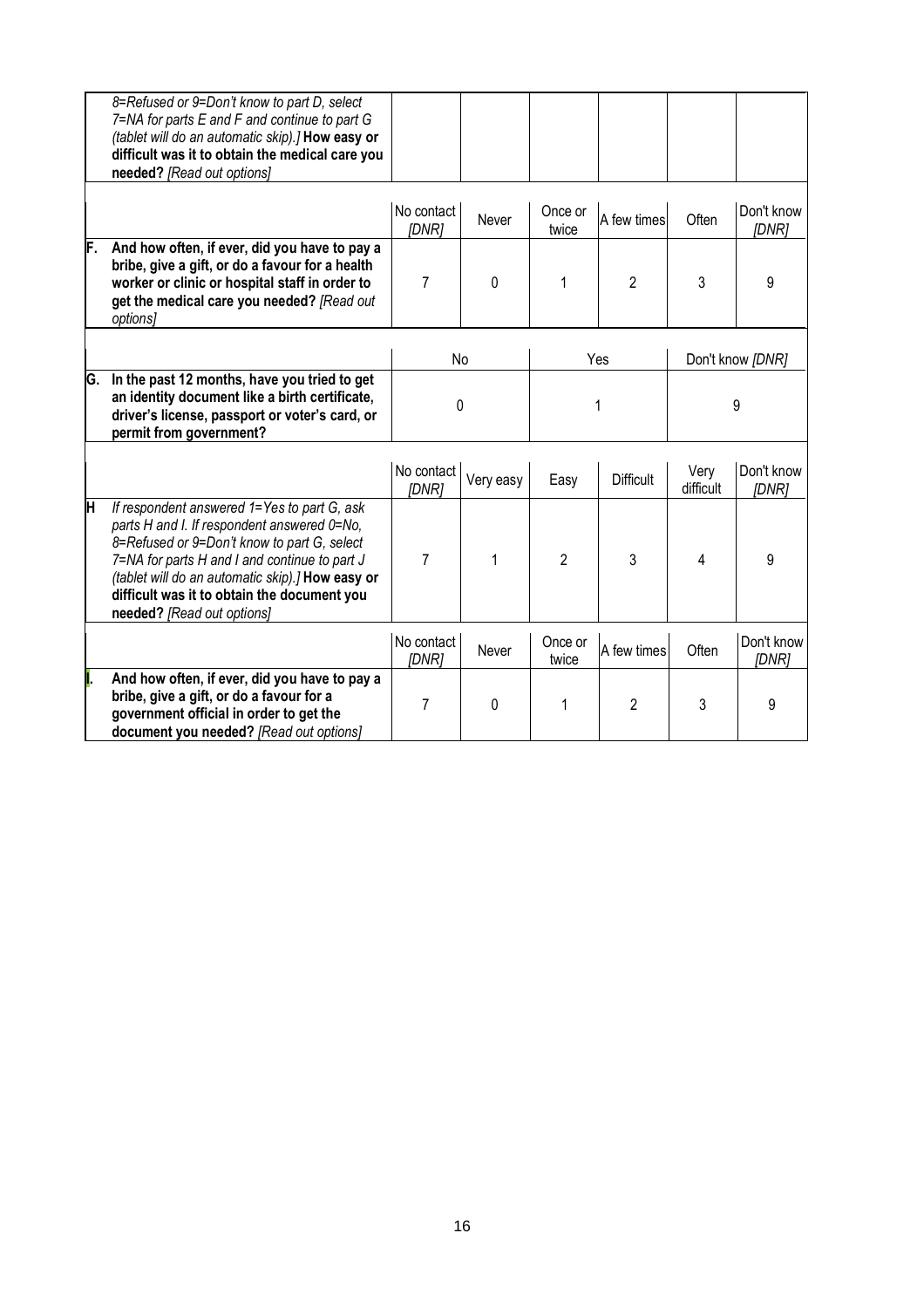|    |                                                                                                                                                                                                                                                                                                                                                                               | No                  |             | Yes              |                  | Don't know<br>[DNR] |                     |
|----|-------------------------------------------------------------------------------------------------------------------------------------------------------------------------------------------------------------------------------------------------------------------------------------------------------------------------------------------------------------------------------|---------------------|-------------|------------------|------------------|---------------------|---------------------|
| J. | In the past 12 months, have you<br>requested assistance from the police?                                                                                                                                                                                                                                                                                                      |                     | 0           | 1                |                  | 9                   |                     |
|    |                                                                                                                                                                                                                                                                                                                                                                               | No contact<br>[DNR] | Very easy   | Easy             | <b>Difficult</b> | Very difficult      | Don't know<br>[DNR] |
| K. | If respondent answered 1=Yes to part J, ask<br>parts K and L. If respondent answered<br>0=No, 8=Refused or 9=Don't know to part J,<br>select 7=NA for parts K and L and continue<br>to part M (tablet will do an automatic<br>skip). /How easy or difficult was it to<br>obtain the assistance you needed? [Read<br>out options]                                              | $\overline{7}$      | $\mathbf 1$ | $\overline{2}$   | 3                | 4                   | 9                   |
|    |                                                                                                                                                                                                                                                                                                                                                                               | No contact<br>[DNR] | Never       | Once or<br>twice | A few times      | Often               | Don't know<br>[DNR] |
|    | And how often, if ever, did you have to<br>pay a bribe, give a gift, or do a favour for<br>a police officer in order to get the<br>assistance you needed? [Read out<br>options]                                                                                                                                                                                               | 7                   | 0           | 1                | 2                | 3                   | 9                   |
|    |                                                                                                                                                                                                                                                                                                                                                                               | No contact<br>[DNR] | Never       | Once or<br>twice | A few times      | Often               | Don't know<br>[DNR] |
| М. | In the past 12 months, how often have<br>you encountered the police in other<br>situations, like at checkpoints, during<br>identity checks or traffic stops, or during<br>an investigation? [Read out options]                                                                                                                                                                |                     | $\mathbf 0$ | 1                | $\overline{2}$   | 3                   | 9                   |
|    | N. If respondent answered 0=Never,<br>8=Refused or 9=Don't know to part M, select<br>7=NA for part N and continue to Q45 (tablet<br>will do an automatic skip). Otherwise<br>ask:/How often, if ever did you have to<br>pay a bribe, give a gift, or do a favour for<br>a police officer in order to avoid a<br>problem during one of these encounters?<br>[Read out options] | $\overline{7}$      | $\Omega$    | 1                | 2                | 3                   | 9                   |

| Now let us talk about the tax system in this country.                                                                         |                                                                                    |                                                      |                          |  |  |  |  |
|-------------------------------------------------------------------------------------------------------------------------------|------------------------------------------------------------------------------------|------------------------------------------------------|--------------------------|--|--|--|--|
| Which of the following statements is closest to your view? Choose Statement 1 or Statement 2.                                 |                                                                                    |                                                      |                          |  |  |  |  |
|                                                                                                                               | [Interviewer: Probe for strength of opinion: Do you agree or agree very strongly?] |                                                      |                          |  |  |  |  |
| 45.                                                                                                                           |                                                                                    |                                                      |                          |  |  |  |  |
| Statement 1: It is better to pay higher taxes if it means that Statement 2: It is better to pay lower taxes, even if it means |                                                                                    |                                                      |                          |  |  |  |  |
| there will be more services provided by government.                                                                           |                                                                                    | there will be fewer services provided by government. |                          |  |  |  |  |
| Agree very strongly with                                                                                                      | Agree with Statement 1                                                             | Agree with Statement 2                               | Agree very strongly with |  |  |  |  |
| Statement 1                                                                                                                   |                                                                                    |                                                      | Statement 2              |  |  |  |  |
|                                                                                                                               |                                                                                    |                                                      |                          |  |  |  |  |
| Agree with neither [Do not read]                                                                                              |                                                                                    |                                                      |                          |  |  |  |  |
| Don't know [Do not read]                                                                                                      |                                                                                    |                                                      |                          |  |  |  |  |

**46. Based on your experience, how easy or difficult is it to do each of the following?** *[Interviewer: Probe for strength of opinion]*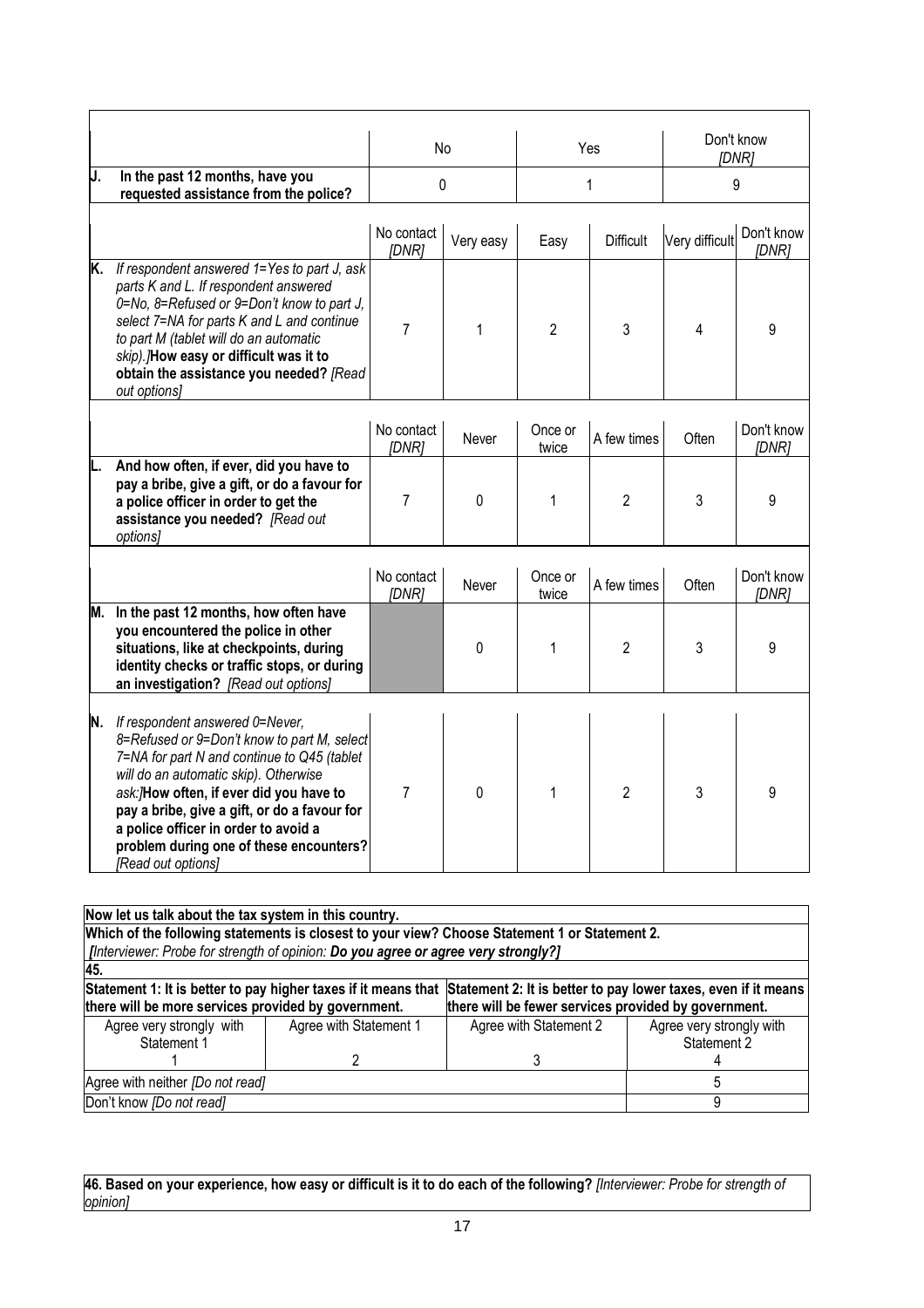|    |                                                                                  | Very easy | Easy | <b>Difficult</b> | Verv<br>difficult | Don't know<br>[DNR] |
|----|----------------------------------------------------------------------------------|-----------|------|------------------|-------------------|---------------------|
|    | A. To find out what taxes and fees you are<br>supposed to pay to the government? |           |      |                  |                   |                     |
| B. | To find out how government uses the<br>revenues from people's taxes and fees?    |           |      |                  |                   |                     |

| 46C. Do you think that the amount of taxes that ordinary people in Malawi are required to pay to the government is too<br>little, too much, or about the right amount? [Probe for strength of opinion.] |  |  |  |  |
|---------------------------------------------------------------------------------------------------------------------------------------------------------------------------------------------------------|--|--|--|--|
| Far too little                                                                                                                                                                                          |  |  |  |  |
| Somewhat too little                                                                                                                                                                                     |  |  |  |  |
| About the right amount                                                                                                                                                                                  |  |  |  |  |
| Somewhat too much                                                                                                                                                                                       |  |  |  |  |
| Far too much                                                                                                                                                                                            |  |  |  |  |
| Don't know <i>[Do not read]</i>                                                                                                                                                                         |  |  |  |  |

| 46D. Do you think that the amount of taxes that rich people in Malawi are required to pay to the government is too little, |  |  |  |  |  |
|----------------------------------------------------------------------------------------------------------------------------|--|--|--|--|--|
| too much, or about the right amount? [Read out options]                                                                    |  |  |  |  |  |
| Far too little                                                                                                             |  |  |  |  |  |
| Somewhat too little                                                                                                        |  |  |  |  |  |
| About the right amount                                                                                                     |  |  |  |  |  |
| Somewhat too much                                                                                                          |  |  |  |  |  |
| Far too much                                                                                                               |  |  |  |  |  |
| Don't know [Do not read]                                                                                                   |  |  |  |  |  |

|    | 47. Do you agree or disagree with each of the following statements? [Interviewer: Probe for strength of opinion]                               |                      |          |                                         |       |                   |                     |  |
|----|------------------------------------------------------------------------------------------------------------------------------------------------|----------------------|----------|-----------------------------------------|-------|-------------------|---------------------|--|
|    |                                                                                                                                                | Strongly<br>disagree | Disagree | <b>Neither</b><br>agree nor<br>disagree | Agree | Strongly<br>agree | Don't know<br>[DNR] |  |
| A. | Government should make sure small<br>traders and other people working in the<br>informal sector pay taxes on their<br>businesses.              |                      | 2        | 3                                       |       | 5                 |                     |  |
| B. | It is fair to tax rich people at a higher rate<br>than ordinary people in order to help pay<br>for government programs to benefit the<br>poor. |                      |          | 3                                       |       | 5                 |                     |  |
| C. | The government usually uses the tax<br>revenues it collects for the well-being of<br>citizens.                                                 |                      | 2        |                                         | 4     | 5                 |                     |  |

| 47D. In your opinion, how often, in this country, do people avoid paying the taxes that they owe the government? |  |  |  |  |  |
|------------------------------------------------------------------------------------------------------------------|--|--|--|--|--|
| [Read out options]                                                                                               |  |  |  |  |  |
| Always                                                                                                           |  |  |  |  |  |
| Often                                                                                                            |  |  |  |  |  |
| Rarely                                                                                                           |  |  |  |  |  |
| Never                                                                                                            |  |  |  |  |  |
| Don't know [Do not read]                                                                                         |  |  |  |  |  |

| 48. In your opinion, what are the most important problems facing this country that government should address? $ Do$         |                          |                          |                             |  |  |  |
|-----------------------------------------------------------------------------------------------------------------------------|--------------------------|--------------------------|-----------------------------|--|--|--|
| not read options. Code from responses. Accept up to three answers. If respondent offers more than three options, ask "Which |                          |                          |                             |  |  |  |
| three of these are the most important?" If respondent offers one or two answers, ask "Anything else?"]                      |                          |                          |                             |  |  |  |
|                                                                                                                             | 1 <sup>st</sup> response | 2 <sup>nd</sup> response | 3 <sup>rd</sup><br>response |  |  |  |
| <b>Economics</b>                                                                                                            |                          |                          |                             |  |  |  |
| Management of the economy                                                                                                   |                          |                          |                             |  |  |  |
| Wages, incomes, and salaries                                                                                                |                          |                          |                             |  |  |  |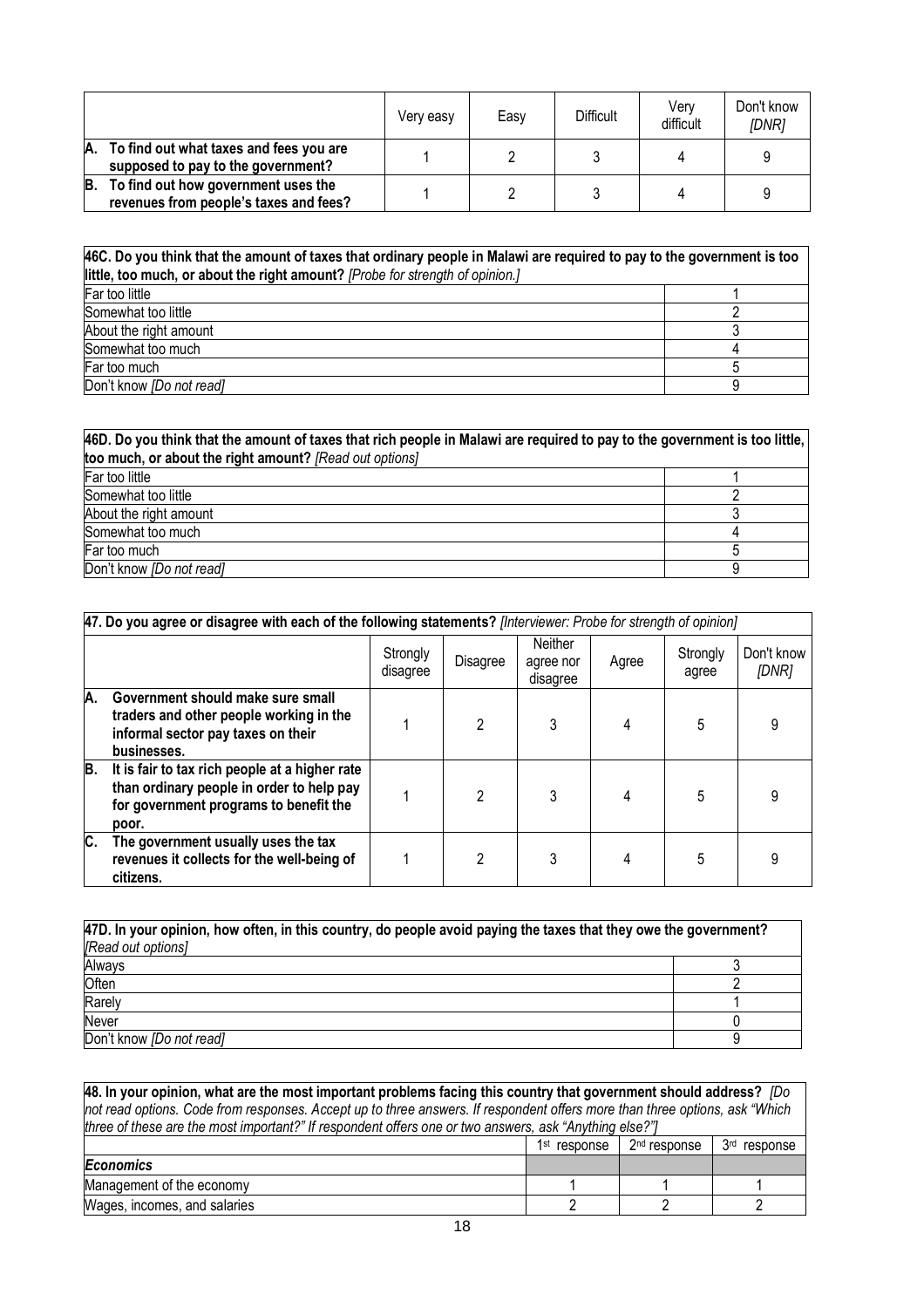| Unemployment                                                  |              | 3  | 3  | 3               |
|---------------------------------------------------------------|--------------|----|----|-----------------|
| Poverty / Destitution                                         |              | 4  | 4  | 4               |
| Rates and taxes                                               |              | 5  | 5  | 5               |
| Loans / Credit                                                |              | 6  | 6  | 6               |
| Food / Agriculture                                            |              |    |    |                 |
| Farming / Agriculture                                         |              | 7  | 7  | 7               |
| Agricultural marketing                                        |              | 32 | 32 | 32              |
| Food shortage / Famine                                        |              | 8  | 8  | 8               |
| <b>Drought</b>                                                |              | 9  | 9  | 9               |
| Land                                                          |              | 10 | 10 | 10              |
| Infrastructure                                                |              |    |    |                 |
| Transportation                                                |              | 11 | 11 | 11              |
| Communications                                                |              | 12 | 12 | 12              |
| Infrastructure / Roads                                        |              | 13 | 13 | 13              |
| <b>Government services</b>                                    |              |    |    |                 |
| Education                                                     |              | 14 | 14 | 14              |
| Housing                                                       |              | 15 | 15 | 15              |
| Electricity                                                   |              | 16 | 16 | 16              |
| Water supply                                                  |              | 17 | 17 | 17              |
| Orphans / Street children / Homeless children                 |              | 18 | 18 | 18              |
| Services (other)                                              |              | 19 | 19 | 19              |
| <b>Health</b>                                                 |              |    |    |                 |
| <b>Health</b>                                                 |              | 20 | 20 | 20              |
| <b>AIDS</b>                                                   |              | 21 | 21 | 21              |
| Sickness / Disease                                            |              | 22 | 22 | 22              |
| <b>Governance</b>                                             |              |    |    |                 |
| Crime and security                                            |              | 23 | 23 | 23              |
| Corruption                                                    |              | 24 | 24 | 24              |
| Political violence                                            |              | 25 | 25 | 25              |
| Political instability / Political divisions / Ethnic tensions |              | 26 | 26 | 26              |
| Discrimination / Inequality                                   |              | 27 | 27 | 27              |
| Gender issues / Women's rights                                |              | 28 | 28 | 28              |
| Democracy / Political rights                                  |              | 29 | 29 | 29              |
| War (international)                                           |              | 30 | 30 | 30              |
| Civil war                                                     |              | 31 | 31 | $\overline{31}$ |
| Other responses                                               |              |    |    |                 |
| Climate change                                                |              | 33 | 33 | 33              |
| Nothing / No problems                                         |              | 0  |    |                 |
| Other (1 <sup>st</sup> response)                              | Post         |    |    |                 |
| [Specify]                                                     | Code         |    |    |                 |
| Other (2 <sup>nd</sup> response)                              | Post         |    |    |                 |
| [Specify]<br>Other (3rd response)                             | Code<br>Post |    |    |                 |
| [Specify]                                                     | Code         |    |    |                 |
|                                                               |              |    |    |                 |

| No<br>turther reply |      | aaar<br>ວວວບ | 9996 |
|---------------------|------|--------------|------|
| Don't<br>know       | 9999 |              |      |

| 49A. If the government decided to make people pay more taxes in order to support programs to help young people, |  |  |  |  |
|-----------------------------------------------------------------------------------------------------------------|--|--|--|--|
| would you support this decision or oppose it? [Interviewer: Probe for strength of opinion.]                     |  |  |  |  |
| Strongly oppose                                                                                                 |  |  |  |  |
| Somewhat oppose                                                                                                 |  |  |  |  |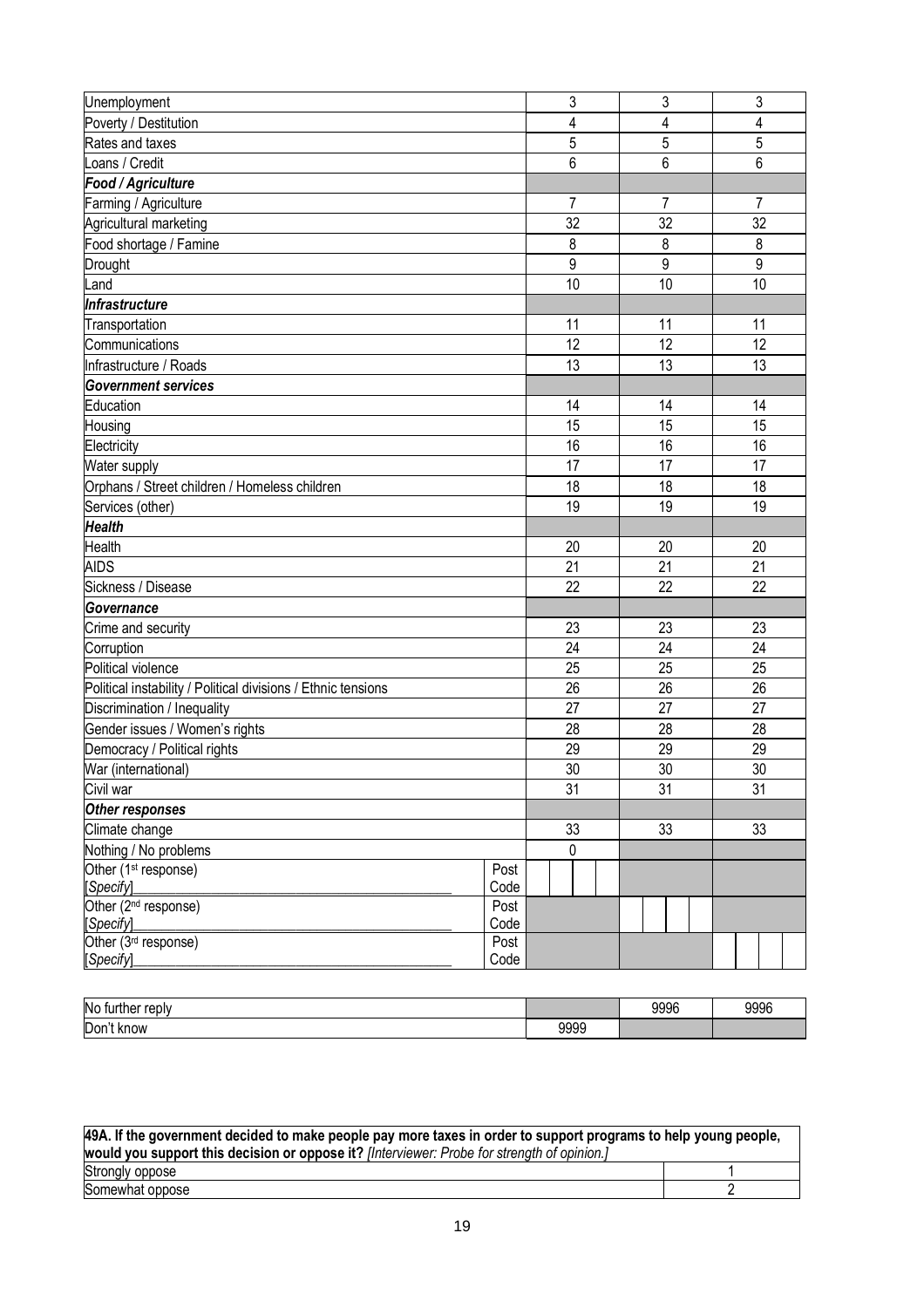| Neither support nor oppose [Do not read]                        |  |
|-----------------------------------------------------------------|--|
| Somewhat support                                                |  |
| Strongly support                                                |  |
| It depends (e.g., on size of the increase) <i>[Do not read]</i> |  |
| Don't know <i>[Do not read]</i>                                 |  |

| 49B. If the government could increase its spending on programs to help young people, which of the following areas<br>do you think should be the highest priority for additional investment? [Read out options] |   |  |  |  |
|----------------------------------------------------------------------------------------------------------------------------------------------------------------------------------------------------------------|---|--|--|--|
| Job creation                                                                                                                                                                                                   |   |  |  |  |
| Education                                                                                                                                                                                                      |   |  |  |  |
| Jobs training                                                                                                                                                                                                  |   |  |  |  |
| <b>Business loans</b>                                                                                                                                                                                          |   |  |  |  |
| Social services for youth, for example to improve health and prevent drug abuse?                                                                                                                               |   |  |  |  |
| None of the above / Some other program <i>[Do not read]</i>                                                                                                                                                    |   |  |  |  |
| Government should not increase it's spending on programs to help young people (Do not read)                                                                                                                    |   |  |  |  |
| Don't know <i>[Do not read]</i>                                                                                                                                                                                | a |  |  |  |

|    | Now let's speak about the performance of the present government of this country.                                                                                                  |               |                 |                |              |                                                |  |  |  |
|----|-----------------------------------------------------------------------------------------------------------------------------------------------------------------------------------|---------------|-----------------|----------------|--------------|------------------------------------------------|--|--|--|
|    | 50. How well or badly would you say the current government is handling the following matters, or haven't you heard<br>enough to say? [Interviewer: Probe for strength of opinion] |               |                 |                |              |                                                |  |  |  |
|    |                                                                                                                                                                                   | Very<br>badly | Fairly<br>badly | Fairly<br>well | Very<br>well | Don't<br>know/Haven't<br>heard enough<br>[DNR] |  |  |  |
| Α. | <b>Managing the economy</b>                                                                                                                                                       |               | 2               | 3              | 4            |                                                |  |  |  |
| Β. | Improving the living standards of the poor                                                                                                                                        |               | 2               | 3              | 4            | 9                                              |  |  |  |
| C. | <b>Creating jobs</b>                                                                                                                                                              |               | 2               | 3              | 4            | 9                                              |  |  |  |
| D. | Keeping prices stable                                                                                                                                                             |               | $\overline{2}$  | 3              | 4            | 9                                              |  |  |  |
| Ε. | Narrowing gaps between rich and poor                                                                                                                                              |               | 2               | 3              | 4            | 9                                              |  |  |  |
| F. | <b>Reducing crime</b>                                                                                                                                                             |               | 2               | 3              | 4            | 9                                              |  |  |  |
| G. | Improving basic health services                                                                                                                                                   |               | 2               | 3              | 4            | 9                                              |  |  |  |
| H. | Addressing educational needs                                                                                                                                                      |               | 2               | 3              | 4            | 9                                              |  |  |  |
|    | Providing water and sanitation services                                                                                                                                           |               | 2               | 3              | 4            | 9                                              |  |  |  |
|    | <b>Fighting corruption in government</b>                                                                                                                                          |               | 2               | 3              | 4            | 9                                              |  |  |  |
| K. | <b>Maintaining roads and bridges</b>                                                                                                                                              |               | $\overline{2}$  | 3              | 4            | 9                                              |  |  |  |
|    | Providing a reliable supply of electricity                                                                                                                                        |               | $\overline{2}$  | 3              | 4            | 9                                              |  |  |  |
| М. | Preventing or resolving violent conflict                                                                                                                                          |               | $\overline{2}$  | 3              | 4            | 9                                              |  |  |  |
| N. | Addressing the needs of young people                                                                                                                                              |               | 2               | 3              | 4            | 9                                              |  |  |  |
| О. | Protecting rights and promoting opportunities for<br>disabled people                                                                                                              |               | 2               | 3              |              | 9                                              |  |  |  |

**Q51. Do you approve or disapprove of the way that the following people have performed their jobs over the past 12 months, or haven't you heard enough about them to say?** *[Interviewer:Probe for strength of opinion]* 

|                           |                                             | Not<br>applicable<br>[DNR] | Strongly<br>disapprove | Disapprove | Approve | Strongly<br>approve | Don't know/<br>Haven't heard<br>enough [DNR] |
|---------------------------|---------------------------------------------|----------------------------|------------------------|------------|---------|---------------------|----------------------------------------------|
| Α                         | <b>President Peter Mutharika</b>            |                            |                        |            |         |                     |                                              |
| B.                        | <b>Your member of Parliament</b>            |                            |                        |            |         |                     |                                              |
| $\overline{\mathsf{c}}$ . | Your elected local government<br>councillor |                            |                        |            |         |                     |                                              |
| D.                        | Your traditional leader                     |                            |                        | 2          |         |                     |                                              |
|                           | <b>E-MLW High and Supreme Court Judges</b>  |                            |                        | C          |         |                     |                                              |
|                           | <b>F-MLW Malawi Defence Force</b>           |                            |                        | っ          |         |                     | 9                                            |
|                           | <b>G-MLW Malawi Police Services</b>         |                            |                        | っ          |         |                     |                                              |
|                           | <b>H-MLW Civil Society Organizations</b>    |                            |                        |            |         |                     |                                              |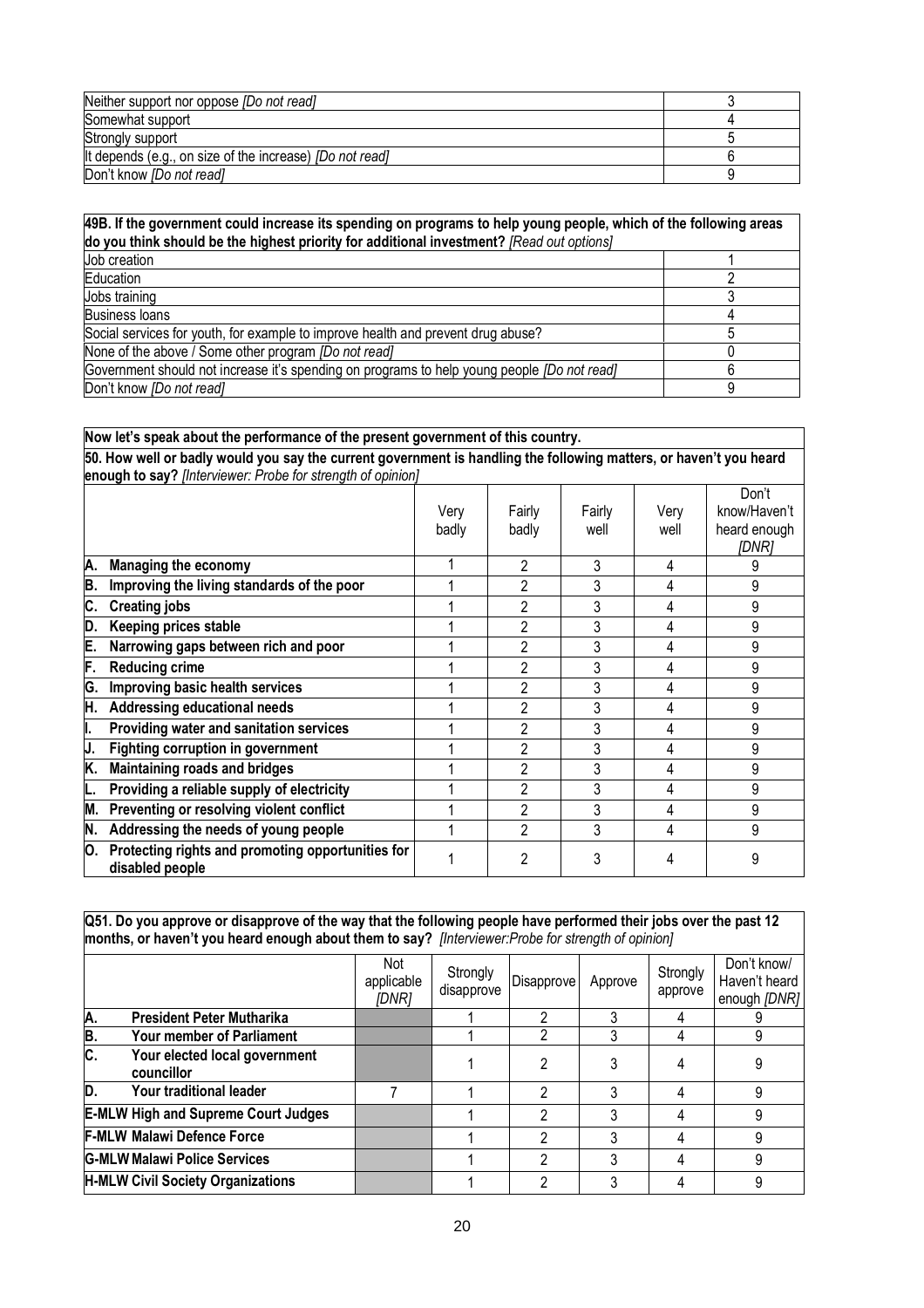**52. Who should be responsible for Making sure that, once elected, members of Parliament do their jobs? Making sure that, once elected, the president does his or her job?:** *[Read out options]*

| .  | .                              |                                               |                             |            |                 |                     |
|----|--------------------------------|-----------------------------------------------|-----------------------------|------------|-----------------|---------------------|
|    | The<br>president/<br>executive | Parliament/<br>local<br>sovernment<br>council | Their<br>political<br>party | The voters | No one<br>[DNR] | Don't know<br>[DNR] |
| A. |                                |                                               |                             |            |                 |                     |
| B. |                                |                                               |                             |            |                 |                     |

**Q53. Think about how elections work in practice in this country. How well do elections ensure that representatives to Parliament reflect the views of voters? enable voters to remove from office leaders who do not do what the people want?**

|    |                                                                                    | Verv well | Well | Not very well | Not at all<br>well | Don't know<br>IDNR1 |
|----|------------------------------------------------------------------------------------|-----------|------|---------------|--------------------|---------------------|
| A. | <b>Ensure that representatives to Parliament reflect</b><br>the views of voters?   |           |      |               |                    |                     |
| в  | Enable voters to remove from office leaders who<br>do not do what the people want? |           |      |               |                    |                     |

| Q53C. How often do you think that communities that do not vote for the ruling party suffer negative consequences,<br>such as lack of government support for local services or development projects? [Read out options] |  |  |  |  |  |
|------------------------------------------------------------------------------------------------------------------------------------------------------------------------------------------------------------------------|--|--|--|--|--|
| <b>Never</b>                                                                                                                                                                                                           |  |  |  |  |  |
| Rarely                                                                                                                                                                                                                 |  |  |  |  |  |
| Sometimes                                                                                                                                                                                                              |  |  |  |  |  |
| Often                                                                                                                                                                                                                  |  |  |  |  |  |
| Always                                                                                                                                                                                                                 |  |  |  |  |  |
| Don't know [Do not read]                                                                                                                                                                                               |  |  |  |  |  |

**54. In any society, people will sometimes disagree with one another. These disagreements occasionally escalate into physical violence. Please tell me whether, in the past two years, you have ever personally feared any of the following types of violence.** *[If yes]* **Have you actually personally experienced this type of violence in the past two years?** 

|    |                                                                                                                                      | NO.   | YES                              |                           |                     |
|----|--------------------------------------------------------------------------------------------------------------------------------------|-------|----------------------------------|---------------------------|---------------------|
|    |                                                                                                                                      | Never | Feared, but didn't<br>experience | Feared and<br>experienced | Don't know<br>[DNR] |
| А. | Violence among people in your neighbourhood or<br>village?                                                                           |       |                                  |                           |                     |
| B. | Violence at a political rally or public protest?                                                                                     |       |                                  |                           | a                   |
|    | C. An armed attack by political or religious extremists?<br>[to be asked only in countries with political or religious<br>extremists |       |                                  |                           | 9                   |

|                                                                                                                        | Now let us talk about the media and how you get information about politics and other issues. |  |  |  |  |  |  |  |  |  |
|------------------------------------------------------------------------------------------------------------------------|----------------------------------------------------------------------------------------------|--|--|--|--|--|--|--|--|--|
|                                                                                                                        | 55. How often do you get news from the following sources? [Read out options]                 |  |  |  |  |  |  |  |  |  |
| A few times a A few times a<br>Don't know<br>Less than<br>Every day<br>Never<br>[DNR]<br>month<br>once a month<br>week |                                                                                              |  |  |  |  |  |  |  |  |  |
| Α.                                                                                                                     | Radio                                                                                        |  |  |  |  |  |  |  |  |  |
| В.                                                                                                                     | <b>Television</b>                                                                            |  |  |  |  |  |  |  |  |  |
| C.                                                                                                                     | <b>Print newspapers</b>                                                                      |  |  |  |  |  |  |  |  |  |
| D.                                                                                                                     | Internet                                                                                     |  |  |  |  |  |  |  |  |  |
| E.                                                                                                                     | Social media such as Facebook,<br><b>Twitter, WhatsApp or others</b>                         |  |  |  |  |  |  |  |  |  |

**56. In your opinion, how free is the news media in this country to report and comment on the news without censorship or interference by the government?** *[Read out options]* Completely free 3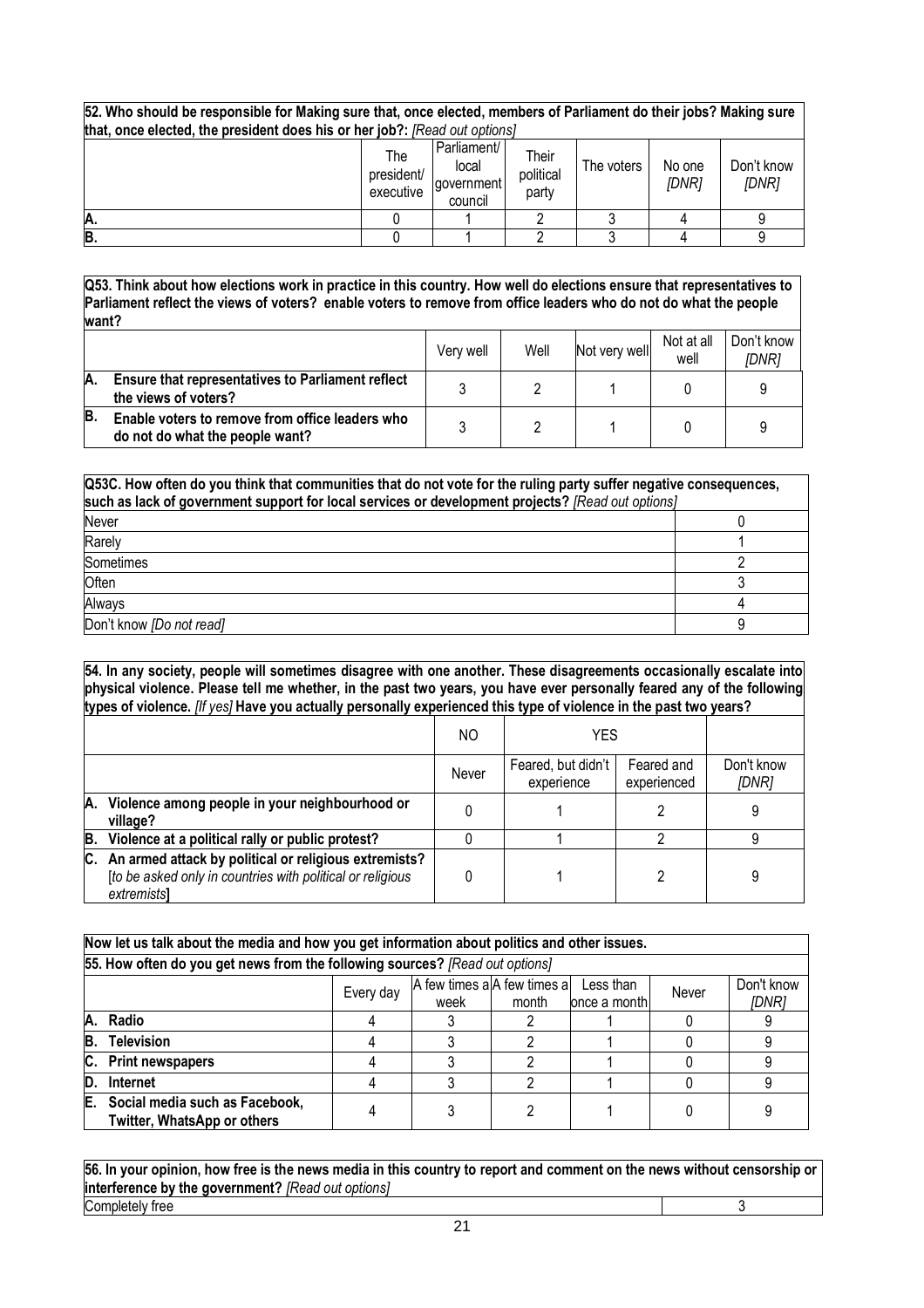| Somewhat free    |  |
|------------------|--|
| Not very free    |  |
| Not at all free  |  |
| Don't know [DNR] |  |

| 57. Please tell me how often, in this country, you think people from each of the following groups spread information that |  |
|---------------------------------------------------------------------------------------------------------------------------|--|
| they know is false? [Read out options]                                                                                    |  |

|     |                                          | Never | Rarely | Sometimes | Often | Don't know/<br>Haven't heard<br>[DNR] |
|-----|------------------------------------------|-------|--------|-----------|-------|---------------------------------------|
| А.  | <b>Government officials</b>              |       |        |           |       |                                       |
| В   | <b>Politicians and political parties</b> |       |        |           |       |                                       |
| IC. | News media and journalists               |       |        |           |       |                                       |
| D   | Social media users                       |       |        |           |       |                                       |
|     | <b>Activists and interest groups</b>     |       |        |           |       |                                       |

**Let's talk about whether the government should be able to limit the sharing of news, information, or opinions on radio and TV, in newspapers, or on the internet and social media.**

**58. Please tell me whether you agree or disagree that the government should be able to limit or prohibit sharing of:**  *[Probe for strength of opinion]*

|    |                                                                                                                      | Strongly<br>disagree | Disagree | Neither<br>agree nor<br>disagree<br>IDNR1 | Agree | Strongly<br>agree | Don't know<br>[DNR] |
|----|----------------------------------------------------------------------------------------------------------------------|----------------------|----------|-------------------------------------------|-------|-------------------|---------------------|
|    | A. News or information that is false                                                                                 |                      | າ        |                                           |       |                   |                     |
| В. | News, information, or opinions that the<br>government disapproves of                                                 |                      | າ        |                                           |       |                   |                     |
| C. | News, information, or opinions that criticize<br>or insult the [president]                                           |                      | റ        |                                           |       |                   |                     |
|    | Hate speech, that is, news, information, or<br>D. opinions designed to attack or vilify certain<br>groups in society |                      | 2        |                                           |       |                   |                     |

| 59A. Have you heard about social media, for example, Facebook, Twitter, and WhatsApp?                                                                                                                                                                                                                                    |                   |                      |                |                                           |       |                   |                     |
|--------------------------------------------------------------------------------------------------------------------------------------------------------------------------------------------------------------------------------------------------------------------------------------------------------------------------|-------------------|----------------------|----------------|-------------------------------------------|-------|-------------------|---------------------|
|                                                                                                                                                                                                                                                                                                                          |                   |                      |                |                                           |       |                   | O                   |
|                                                                                                                                                                                                                                                                                                                          |                   |                      |                |                                           |       |                   |                     |
| Don't know                                                                                                                                                                                                                                                                                                               |                   |                      |                |                                           |       |                   |                     |
| [If yes] Regardless of whether you personally use social media yourself, please tell me whether you agree or disagree<br>that social media: [Interviewer: Probe for strength of opinion] [If answer to Q59A was 0=No or 9=DK, select 7 = NA for all parts<br>B-F and continue to Q60 (tablet will do an automatic skip)] |                   |                      |                |                                           |       |                   |                     |
|                                                                                                                                                                                                                                                                                                                          | Not<br>applicable | Strongly<br>disagree | Disagree       | Neither<br>agree nor<br>disagree<br>idnri | Agree | Strongly<br>agree | Don't know<br>[DNR] |
| B. Makes people more informed about current<br>events?                                                                                                                                                                                                                                                                   | 7                 |                      | 2              | 3                                         | 4     | 5                 | 9                   |
| C. Makes people more likely to believe false<br>news?                                                                                                                                                                                                                                                                    | 7                 |                      | 2              | 3                                         | 4     | 5                 | 9                   |
| D. Helps people have more impact on political<br>processes?                                                                                                                                                                                                                                                              |                   |                      | $\mathfrak{p}$ | 3                                         | 4     | 5                 | 9                   |
| E. Makes people more intolerant of those who<br>have different political opinions?                                                                                                                                                                                                                                       | 7                 |                      | 2              | 3                                         | 4     | 5                 | 9                   |

| 59F. <i>Iff yes on Q59A]</i> Overall, do you think that the effects of social media on society are mostly positive, mostly negative, l |  |  |  |  |  |
|----------------------------------------------------------------------------------------------------------------------------------------|--|--|--|--|--|
| or haven't you heard enough to say? [Probe for strength of opinion]                                                                    |  |  |  |  |  |
| Very positive                                                                                                                          |  |  |  |  |  |
| Somewhat positive                                                                                                                      |  |  |  |  |  |
| Neither positive nor negative [DNR]                                                                                                    |  |  |  |  |  |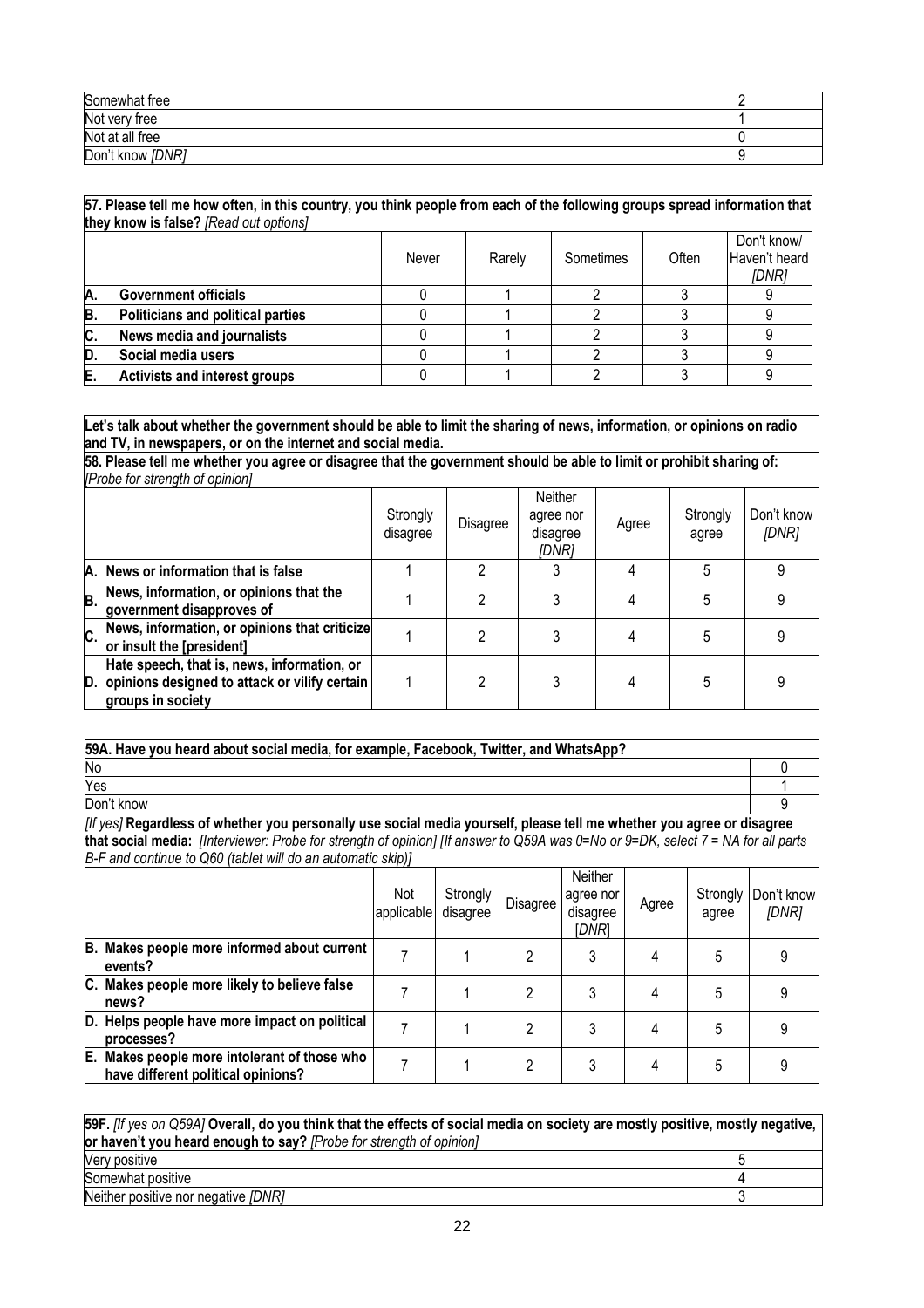| Somewhat negative                                                                                  |  |
|----------------------------------------------------------------------------------------------------|--|
| Very negative                                                                                      |  |
| Not applicable <i>fif response on Q59A was 0</i> =No or $9=DK$ (tablet will do an automatic skip)] |  |
| Don't know / Haven't heard enough [DNR]                                                            |  |

| Which of the following statements is closest to your view? Choose Statement 1 or Statement 2.<br>[?Interviewer: Probe for strength of opinion: Do you agree or agree very strongly                                                  |                        |                          |                          |  |  |  |
|-------------------------------------------------------------------------------------------------------------------------------------------------------------------------------------------------------------------------------------|------------------------|--------------------------|--------------------------|--|--|--|
| 60.                                                                                                                                                                                                                                 |                        |                          |                          |  |  |  |
| Statement 1: Unrestricted access to the Internet and social<br>Statement 2: Information shared on the Internet and social<br>media helps people to be more informed and active<br>media is dividing Malawians], so access should be |                        |                          |                          |  |  |  |
| citizens, and should be protected.                                                                                                                                                                                                  |                        | regulated by government. |                          |  |  |  |
| Agree very strongly with                                                                                                                                                                                                            | Agree with Statement 1 | Agree with Statement 2   | Agree very strongly with |  |  |  |
| Statement 1                                                                                                                                                                                                                         |                        |                          | Statement 2              |  |  |  |
|                                                                                                                                                                                                                                     |                        |                          |                          |  |  |  |
| Agree with neither [Do not read]                                                                                                                                                                                                    |                        |                          |                          |  |  |  |
| Don't know [Do not read]                                                                                                                                                                                                            |                        |                          |                          |  |  |  |

|                                                                                    | Now let's talk about how our country should relate to other countries in Southern Africa and in the world.      |                        |                                                       |  |  |  |  |
|------------------------------------------------------------------------------------|-----------------------------------------------------------------------------------------------------------------|------------------------|-------------------------------------------------------|--|--|--|--|
|                                                                                    | Which of the following statements is closest to your view? Choose Statement 1 or Statement 2.                   |                        |                                                       |  |  |  |  |
| [Interviewer: Probe for strength of opinion: Do you agree or agree very strongly?] |                                                                                                                 |                        |                                                       |  |  |  |  |
| 61.                                                                                |                                                                                                                 |                        |                                                       |  |  |  |  |
|                                                                                    | Statement 1: People living in Southern Africa should be<br>Statement 2: In order to protect their own citizens, |                        |                                                       |  |  |  |  |
| able to move freely across international borders in order                          |                                                                                                                 |                        | governments should limit the cross-border movement of |  |  |  |  |
| to trade or work in other countries.                                               |                                                                                                                 | people and goods.      |                                                       |  |  |  |  |
| Agree very strongly with                                                           | Agree with Statement 1                                                                                          | Agree with Statement 2 | Agree very strongly with                              |  |  |  |  |
| Statement 1                                                                        |                                                                                                                 |                        | Statement 2                                           |  |  |  |  |
|                                                                                    |                                                                                                                 |                        |                                                       |  |  |  |  |
| Agree with neither [Do not read]                                                   |                                                                                                                 |                        |                                                       |  |  |  |  |
| Don't know [Do not read]                                                           |                                                                                                                 |                        |                                                       |  |  |  |  |

| Q62. In your opinion, how easy or difficult is it for people in Southern Africa to cross international borders in order to<br>work or trade in other countries, or haven't you heard enough to say? [Interviewer: Probe for strength of opinion.] |  |  |  |  |
|---------------------------------------------------------------------------------------------------------------------------------------------------------------------------------------------------------------------------------------------------|--|--|--|--|
| Very easy                                                                                                                                                                                                                                         |  |  |  |  |
| Easy                                                                                                                                                                                                                                              |  |  |  |  |
| <b>Difficult</b>                                                                                                                                                                                                                                  |  |  |  |  |
| Very difficult                                                                                                                                                                                                                                    |  |  |  |  |
| Never try [Do not read]                                                                                                                                                                                                                           |  |  |  |  |
| Don't know / Haven't heard enough <i>[Do not read]</i>                                                                                                                                                                                            |  |  |  |  |

| Which of the following statements is closest to your view? Choose Statement 1 or Statement 2.                                                        |                                                                                    |                                                                                                                                                                  |                          |  |  |  |  |  |
|------------------------------------------------------------------------------------------------------------------------------------------------------|------------------------------------------------------------------------------------|------------------------------------------------------------------------------------------------------------------------------------------------------------------|--------------------------|--|--|--|--|--|
|                                                                                                                                                      | [Interviewer: Probe for strength of opinion: Do you agree or agree very strongly?] |                                                                                                                                                                  |                          |  |  |  |  |  |
|                                                                                                                                                      |                                                                                    | Q63. Which of the following statements is closest to your view? Choose Statement 1 or Statement 2.                                                               |                          |  |  |  |  |  |
| Statement 1: It is important that as an independent<br>nation, we finance development from our own<br>resources, even if it means paying more taxes. |                                                                                    | Statement 2: We should use external loans for the<br>development of the country, even if it increases our<br>indebtedness to foreign countries and institutions. |                          |  |  |  |  |  |
| Agree very strongly with                                                                                                                             | Agree with Statement 1                                                             | Agree with Statement 2                                                                                                                                           | Agree very strongly with |  |  |  |  |  |
| Statement 1                                                                                                                                          |                                                                                    |                                                                                                                                                                  | Statement 2              |  |  |  |  |  |
|                                                                                                                                                      |                                                                                    |                                                                                                                                                                  |                          |  |  |  |  |  |
| Agree with neither [Do not read]                                                                                                                     |                                                                                    |                                                                                                                                                                  |                          |  |  |  |  |  |
| Don't know [Do not read]                                                                                                                             |                                                                                    |                                                                                                                                                                  |                          |  |  |  |  |  |

| 64A.                                                                                                                                                        |                        |                                                                                                                                                                                    |                                         |  |
|-------------------------------------------------------------------------------------------------------------------------------------------------------------|------------------------|------------------------------------------------------------------------------------------------------------------------------------------------------------------------------------|-----------------------------------------|--|
| Statement 1: When other countries give loans or<br>development assistance to Malawi, they should enforce<br>strict requirements on how the funds are spent. |                        | Statement 2: When other countries give Malawi Ioans or<br>development assistance, they should allow our<br>government to make its own decisions about how to use<br>the resources. |                                         |  |
| Agree very strongly<br>with<br>Statement 1                                                                                                                  | Agree with Statement 1 | Agree with Statement 2                                                                                                                                                             | Agree very strongly with<br>Statement 2 |  |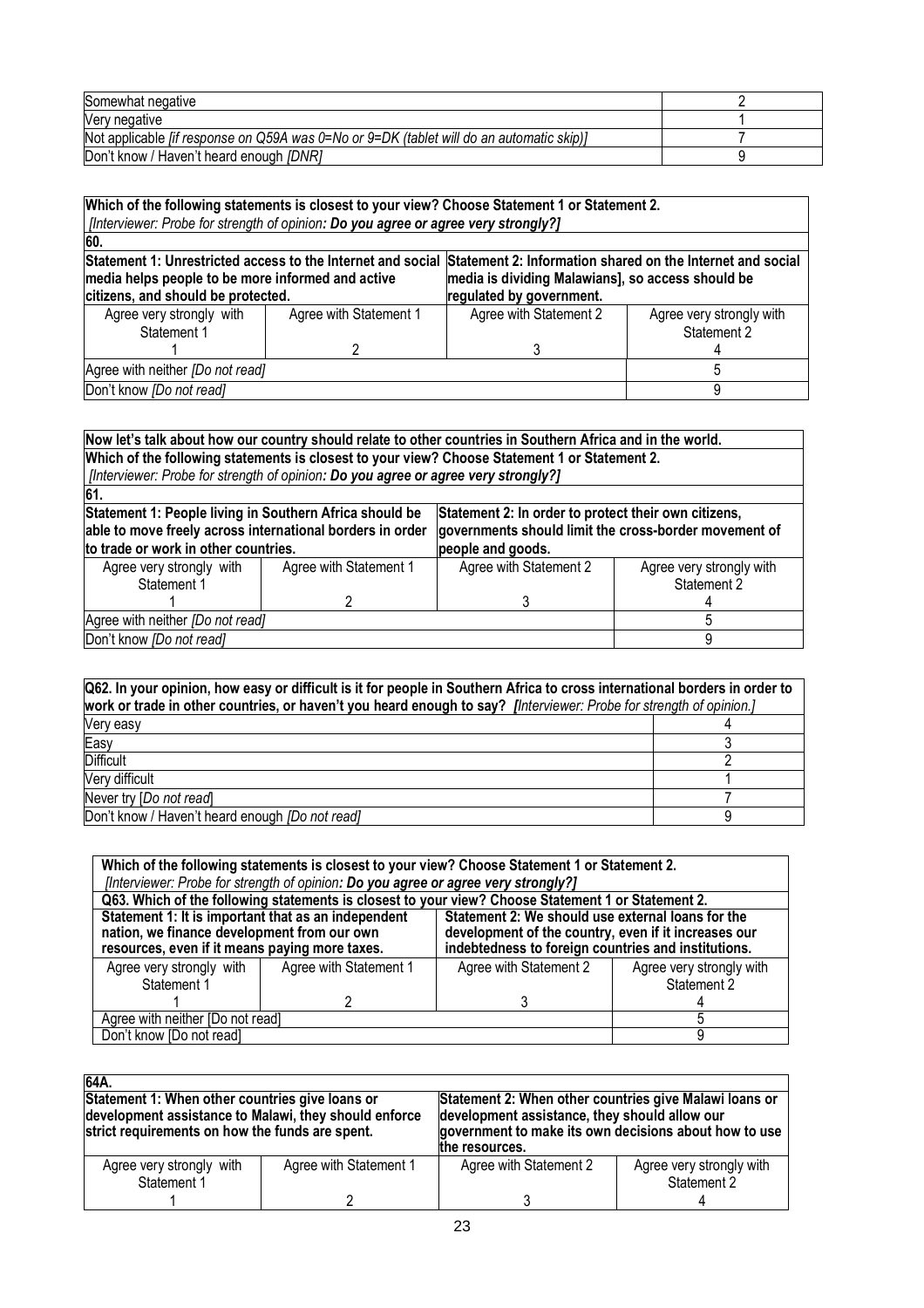| Aaree<br>read.<br>neitr<br>WIT<br>not<br>æ |  |
|--------------------------------------------|--|
| <b>Don</b><br>read<br>know<br>not<br>л     |  |

| 64B.                                                                                                                                                                                                         |                        |                                                                                                                                                                        |                          |  |  |
|--------------------------------------------------------------------------------------------------------------------------------------------------------------------------------------------------------------|------------------------|------------------------------------------------------------------------------------------------------------------------------------------------------------------------|--------------------------|--|--|
| Statement 1: When other countries give loans or<br>development assistance to Malawi, they should enforce<br>strict requirements to make sure our government<br>promotes democracy and respects human rights. |                        | Statement 2: Even if other countries give Malawi loans or<br>development assistance, our government should make<br>its own decisions about democracy and human rights. |                          |  |  |
| Agree very strongly with                                                                                                                                                                                     | Agree with Statement 1 | Agree with Statement 2                                                                                                                                                 | Agree very strongly with |  |  |
| Statement 1                                                                                                                                                                                                  |                        |                                                                                                                                                                        | Statement 2              |  |  |
|                                                                                                                                                                                                              |                        |                                                                                                                                                                        |                          |  |  |
| Agree with neither [Do not read]                                                                                                                                                                             |                        |                                                                                                                                                                        |                          |  |  |
| Don't know <i>[Do not read]</i>                                                                                                                                                                              |                        |                                                                                                                                                                        |                          |  |  |

#### **Q65A. To your knowledge, does China give loans or development assistance to our country's government, or haven't you had a chance to hear about this?**

| $\overline{N_{0}}$                                                                                               |   |
|------------------------------------------------------------------------------------------------------------------|---|
| Yes                                                                                                              |   |
| Don't know                                                                                                       | 9 |
| Q65B. [If yes on Q65A] Do you think that our government is required to repay China for the loans and development |   |
| assistance it provides to Malawi, or haven't you heard enough to say?                                            |   |
| No                                                                                                               |   |
| Yes                                                                                                              |   |
| Not applicable <i>[If response to Q65A was 0</i> =No or 9=DK (tablet will do an automatic skip)]                 |   |
| Don't know / Haven't heard enough [DNR]                                                                          |   |
| Q65C. [If yes on Q65A] Do you think our government has borrowed too much money from China, or haven't you        |   |
| heard enough to say?                                                                                             |   |
| No                                                                                                               |   |
| Yes                                                                                                              |   |
| Not applicable <i>[If response to Q65A was 0</i> =No or $9=DK$ (tablet will do an automatic skip)]               |   |
| Don't know / Haven't heard enough [DNR]                                                                          | 9 |
|                                                                                                                  |   |

#### **65D.** *[If yes on Q65A]* **When the government of China gives loans or development assistance to Malawi, do you think they put more requirements or fewer requirements on our government compared to other donor countries, or haven't you heard enough to say?** *[Probe for strength of opinion]* Far fewer requirements **1.1 Constant of the Constant of Constant Constant Constant Constant Constant Constant Constant Constant Constant Constant Constant Constant Constant Constant Constant Constant Constant Constant Cons** Somewhat fewer requirements 1<br>About the same number of requirements 2 About the same number of requirements 2<br>
Somewhat more requirements 3 Somewhat more requirements 3 Many more requirements 4 Not applicable *[If response to Q65A was 0=No or 9=DK9 (tablet will do an automatic skip)]* 7 Don't know / Haven't heard enough *[DNR]* 9

| Which of the following statements is closest to your view? Choose Statement 1 or Statement 2.<br>[Interviewer: Probe for strength of opinion: Do you agree or agree very strongly?]                                                                                                                |                        |                        |                                         |  |  |  |  |
|----------------------------------------------------------------------------------------------------------------------------------------------------------------------------------------------------------------------------------------------------------------------------------------------------|------------------------|------------------------|-----------------------------------------|--|--|--|--|
| 66.                                                                                                                                                                                                                                                                                                |                        |                        |                                         |  |  |  |  |
| Statement 1: In order to develop, our country must rely<br>Statement 2: In order to develop, our country must rely<br>on trade with the rest of the world, including by<br>on local production and protect local producers from<br>opening our borders to foreign imports.<br>foreign competition. |                        |                        |                                         |  |  |  |  |
| Agree very strongly with<br>Statement 1                                                                                                                                                                                                                                                            | Agree with Statement 1 | Agree with Statement 2 | Agree very strongly with<br>Statement 2 |  |  |  |  |
|                                                                                                                                                                                                                                                                                                    |                        |                        |                                         |  |  |  |  |
| Agree with neither [Do not read]                                                                                                                                                                                                                                                                   |                        |                        |                                         |  |  |  |  |
| Don't know [Do not read]                                                                                                                                                                                                                                                                           |                        |                        |                                         |  |  |  |  |

| 67.                                                                                                                                       |                        |                                                                                                                                                     |  |  |
|-------------------------------------------------------------------------------------------------------------------------------------------|------------------------|-----------------------------------------------------------------------------------------------------------------------------------------------------|--|--|
| Statement 1: The government should only allow                                                                                             |                        | Statement 2: The government should continue to                                                                                                      |  |  |
| citizens and companies of our own country to trade in<br>consumer goods, even if this means we will have fewer<br>goods or higher prices. |                        | permit foreigners and foreign corporations to set up<br>retail shops in this country to ensure we have a wide<br>choice of low-cost consumer goods. |  |  |
| Agree very strongly with                                                                                                                  | Agree with Statement 1 | Agree with Statement 2<br>Agree very strongly with                                                                                                  |  |  |
| Statement 1                                                                                                                               |                        | Statement 2                                                                                                                                         |  |  |
|                                                                                                                                           |                        |                                                                                                                                                     |  |  |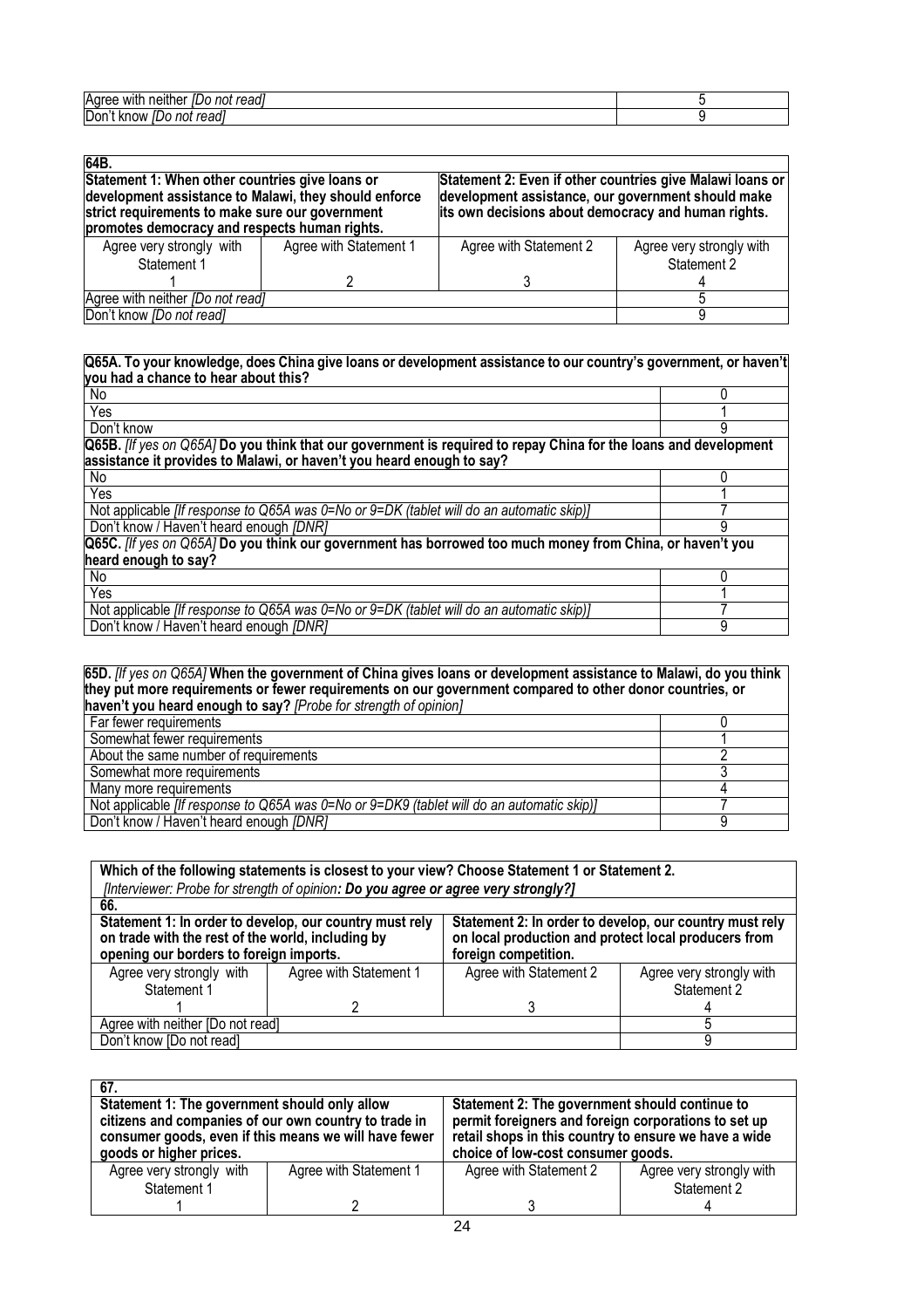| with<br>read<br>nn<br>aemer<br>и |  |
|----------------------------------|--|
| --<br>reau<br>. Know             |  |

| 68.                                                                                                                            |                        |                                                                                                                                                                           |                                         |  |  |  |
|--------------------------------------------------------------------------------------------------------------------------------|------------------------|---------------------------------------------------------------------------------------------------------------------------------------------------------------------------|-----------------------------------------|--|--|--|
| Statement 1: Communities are stronger when they are<br>made up of people from different ethnic groups, races, or<br>religions. |                        | Statement 2: Communities are stronger when they are<br>made up of people who are similar to each other, that is,<br>people from the same ethnic group, race, or religion. |                                         |  |  |  |
| Agree very strongly with<br>Statement 1                                                                                        | Agree with Statement 1 | Agree with Statement 2                                                                                                                                                    | Agree very strongly with<br>Statement 2 |  |  |  |
|                                                                                                                                |                        |                                                                                                                                                                           |                                         |  |  |  |
| Agree with neither [Do not read]                                                                                               |                        |                                                                                                                                                                           |                                         |  |  |  |
| Don't know [Do not read]                                                                                                       |                        |                                                                                                                                                                           |                                         |  |  |  |

| Q69A. In your opinion, which of the following countries, if any, would be the best model for the future development of |              |  |      |  |  |
|------------------------------------------------------------------------------------------------------------------------|--------------|--|------|--|--|
| our country, or is there some other country in Africa or elsewhere, that should be our model? [Read out options]       |              |  |      |  |  |
| <b>United States</b>                                                                                                   |              |  |      |  |  |
| China                                                                                                                  |              |  |      |  |  |
| Former colonial power, i.e., Britain                                                                                   |              |  |      |  |  |
| South Africa                                                                                                           |              |  |      |  |  |
| Ethiopia                                                                                                               |              |  |      |  |  |
| We should follow our own country's model <i>[Do not read]</i>                                                          |              |  |      |  |  |
| None of these / There is no role model <i>[Do not read]</i>                                                            |              |  |      |  |  |
| Other country [Specify]: __<br>[Do not read]                                                                           | Post<br>code |  |      |  |  |
| Don't know <i>[Do not read]</i>                                                                                        |              |  | 9999 |  |  |

| 69B. How much influence do you think China's economic activities in Malawi have on our economy, or haven't you<br>heard enough to say? [Read out options] |  |  |  |  |
|-----------------------------------------------------------------------------------------------------------------------------------------------------------|--|--|--|--|
| A lot                                                                                                                                                     |  |  |  |  |
| Some                                                                                                                                                      |  |  |  |  |
| A little                                                                                                                                                  |  |  |  |  |
| None                                                                                                                                                      |  |  |  |  |
| Don't know / Haven't heard enough [Do not read]                                                                                                           |  |  |  |  |

**Q70A. In general, do you think that the economic and political influence of African Union SADC United Nations agencies Britain China United States South Africa Russia on Malawi is mostly positive, mostly negative, or haven't you heard enough to say?** *[Probe for strength of opinion]*

|     |                                | Verv<br>negative | Somewhat<br>negative | Neither<br>positive nor<br>negative | Somewhat<br>positive | Verv<br>positive | Don't know<br>[DNR] |
|-----|--------------------------------|------------------|----------------------|-------------------------------------|----------------------|------------------|---------------------|
| IA. | <b>African Union</b>           |                  |                      |                                     |                      |                  |                     |
| IB. | <b>SADC</b>                    |                  |                      |                                     |                      |                  |                     |
| IC. | <b>United Nations agencies</b> |                  |                      |                                     |                      |                  |                     |

**And what about the following countries? Do you think that the economic and political influence of each of the following countries on Malawi is mostly positive, mostly negative, or haven't you heard enough to say?** *[Probe for strength of opinion]*

|     |                      | Very<br>negative | Somewhat<br>negative | Neither<br>positive nor<br>negative | Somewhat<br>positive | Verv<br>positive | Don't know<br>[DNR] |
|-----|----------------------|------------------|----------------------|-------------------------------------|----------------------|------------------|---------------------|
| ID. | <b>Britain</b>       |                  |                      |                                     |                      |                  |                     |
| E.  | China                |                  |                      |                                     |                      |                  |                     |
| IF. | <b>United States</b> |                  |                      |                                     |                      |                  |                     |
| G.  | <b>South Africa</b>  |                  |                      |                                     |                      |                  |                     |
| IH. | Russia               |                  |                      |                                     |                      |                  |                     |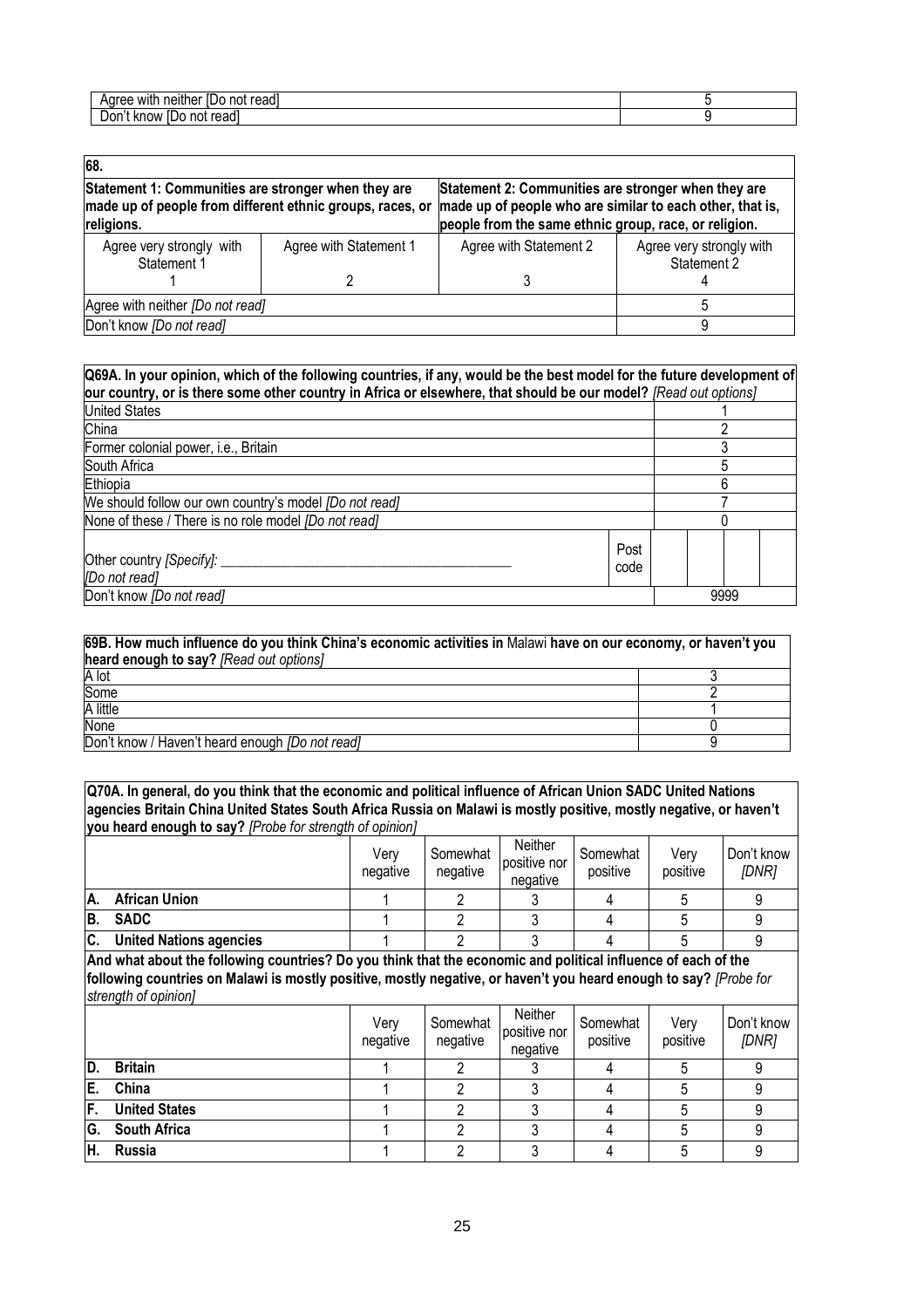| 71. In thinking about the future of the next generation in our country, which of these international languages, if any,<br>do you think is most important for young people to learn? [Read out options] |              |  |  |  |  |
|---------------------------------------------------------------------------------------------------------------------------------------------------------------------------------------------------------|--------------|--|--|--|--|
| English                                                                                                                                                                                                 |              |  |  |  |  |
| French                                                                                                                                                                                                  |              |  |  |  |  |
| Portuguese                                                                                                                                                                                              |              |  |  |  |  |
| Arabic                                                                                                                                                                                                  |              |  |  |  |  |
| Chinese                                                                                                                                                                                                 |              |  |  |  |  |
| Kiswahili                                                                                                                                                                                               |              |  |  |  |  |
| Other [Specify] [DNR] _                                                                                                                                                                                 | Post<br>code |  |  |  |  |
| None of these / No international language needed [Do not read]                                                                                                                                          |              |  |  |  |  |
| Don't know <i>[Do not read]</i>                                                                                                                                                                         |              |  |  |  |  |

| 72A. Have you heard about climate change, or haven't you had the chance to hear about this yet                                                                                    |   |
|-----------------------------------------------------------------------------------------------------------------------------------------------------------------------------------|---|
| No                                                                                                                                                                                |   |
| Yes                                                                                                                                                                               |   |
| Don't know                                                                                                                                                                        | 9 |
| 72B. Iff 1=yes to Q72A] Do you think climate change is making life in Malawi better or worse,<br>or haven't you heard enough to say? [Interviewer: probe for strength of opinion] |   |
| Much better                                                                                                                                                                       |   |
| Somewhat better                                                                                                                                                                   | っ |
| Neither / No change / About the same <i>[Do not read</i> ]                                                                                                                        |   |
| Somewhat worse                                                                                                                                                                    |   |
| Much worse                                                                                                                                                                        | 5 |
| Not applicable [If response on Q72A was 0=No or 9=DK (tablet will do an automatic skip)]                                                                                          |   |
| Don't know / Haven't heard enough [ Do not read ]                                                                                                                                 | 9 |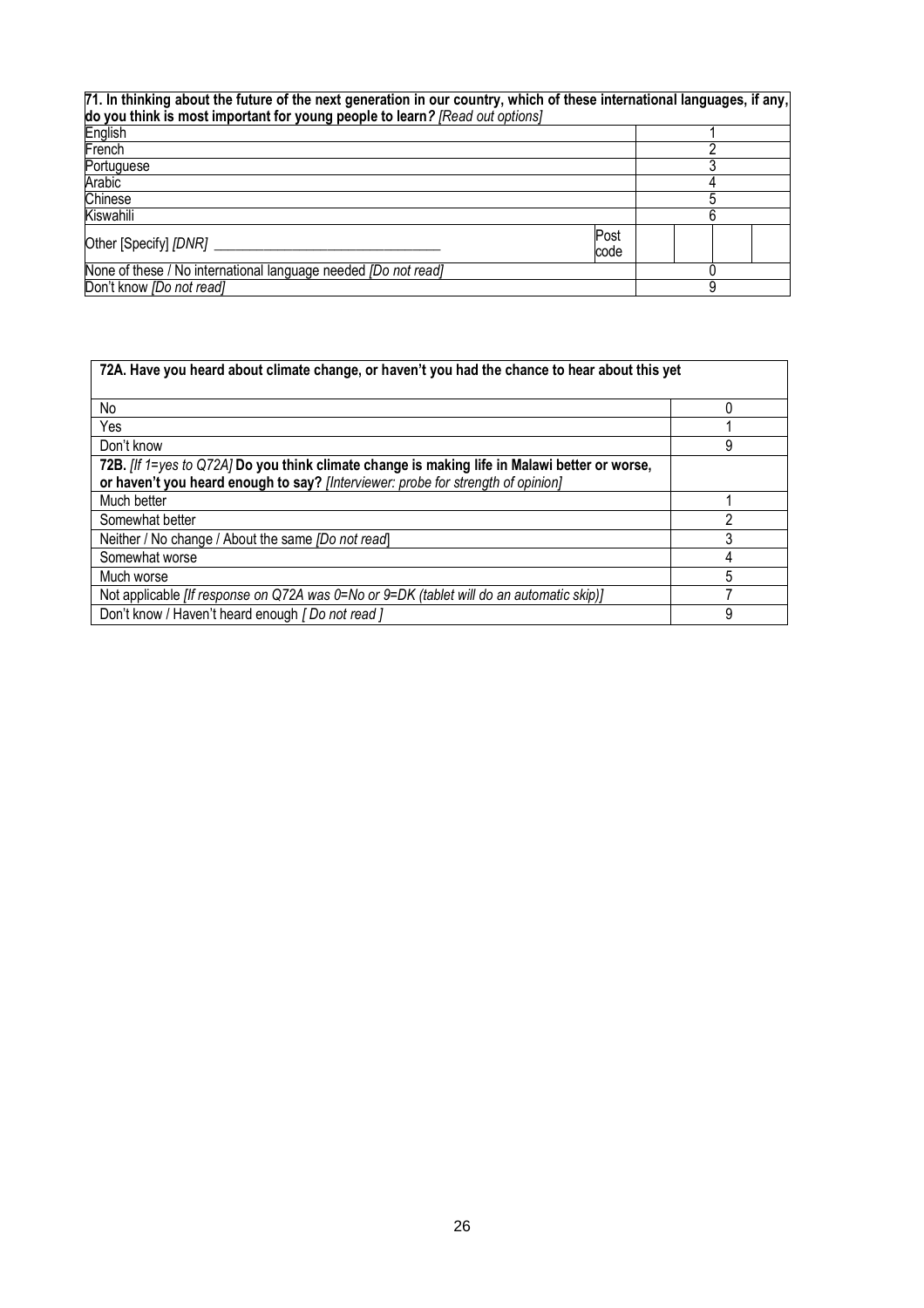**Let's talk for a moment about the kind of society you would like to have in this country. Some people say that, in order to enjoy security from violence in our society, we must limit the amount of freedom that citizens are allowed to enjoy. Others say that political liberty is too important to sacrifice and must always be maintained, even if it threatens the security of the country.**

**Which of the following statements is closest to your view? Choose Statement 1 or Statement 2.**  *[Interviewer: Probe for strength of opinion: Do you agree or agree very strongly?]*

| Q73. Which of the following statements is closest to your view? Choose Statement 1 or Statement 2.     |                        |                                                                                                                        |                          |  |  |  |
|--------------------------------------------------------------------------------------------------------|------------------------|------------------------------------------------------------------------------------------------------------------------|--------------------------|--|--|--|
| Statement 1: Even if faced with threats to public<br>security, people should be free to move about the |                        | Statement 2: When faced with threats to public security, the<br>government should be able to impose curfews and set up |                          |  |  |  |
| country at any time of day or night.                                                                   |                        | special roadblocks to prevent people from moving around.                                                               |                          |  |  |  |
| Agree very strongly with                                                                               | Agree with Statement 1 | Agree with Statement 2                                                                                                 | Agree very strongly with |  |  |  |
| Statement 1                                                                                            |                        |                                                                                                                        | Statement 2              |  |  |  |
|                                                                                                        |                        |                                                                                                                        |                          |  |  |  |
| Agree with neither [Do not read]                                                                       |                        |                                                                                                                        |                          |  |  |  |
| Don't know [Do not read]                                                                               |                        |                                                                                                                        |                          |  |  |  |

| 74.                                                                                                                                                               |  |                                                                                                                                                     |                          |  |  |
|-------------------------------------------------------------------------------------------------------------------------------------------------------------------|--|-----------------------------------------------------------------------------------------------------------------------------------------------------|--------------------------|--|--|
| Statement 1: Government should be able to monitor<br>private communications, for example on mobile phones,<br>to make sure that people are not plotting violence. |  | Statement 2: People should have the right to communicate<br>in private without a government agency reading or listening<br>to what they are saying. |                          |  |  |
| Agree with Statement 1<br>Agree very strongly with                                                                                                                |  | Agree with Statement 2                                                                                                                              | Agree very strongly with |  |  |
| Statement 1                                                                                                                                                       |  |                                                                                                                                                     | Statement 2              |  |  |
|                                                                                                                                                                   |  |                                                                                                                                                     |                          |  |  |
| Agree with neither [Do not read]                                                                                                                                  |  |                                                                                                                                                     |                          |  |  |
| Don't know <i>[Do not read]</i>                                                                                                                                   |  |                                                                                                                                                     |                          |  |  |

| 75.                                                                                                                                             |                        |                                                                                                                                                                     |                                         |  |  |
|-------------------------------------------------------------------------------------------------------------------------------------------------|------------------------|---------------------------------------------------------------------------------------------------------------------------------------------------------------------|-----------------------------------------|--|--|
| Statement 1: Freedom of religion and worship are<br>absolute, meaning that government should never limit<br>what is said in a place of worship. |                        | Statement 2: Government should have the power to regulate<br>what is said in places of worship, especially if preachers or<br>congregants threaten public security. |                                         |  |  |
| Agree very strongly with<br>Statement 1                                                                                                         | Agree with Statement 1 | Agree with Statement 2                                                                                                                                              | Agree very strongly with<br>Statement 2 |  |  |
|                                                                                                                                                 |                        |                                                                                                                                                                     |                                         |  |  |
| Agree with neither [Do not read]                                                                                                                |                        |                                                                                                                                                                     |                                         |  |  |
| Don't know [Do not read]                                                                                                                        |                        |                                                                                                                                                                     |                                         |  |  |

| 75B-MLW.                                                                                                                                                                                          |  |                                                                                                                                            |                                         |  |  |  |  |
|---------------------------------------------------------------------------------------------------------------------------------------------------------------------------------------------------|--|--------------------------------------------------------------------------------------------------------------------------------------------|-----------------------------------------|--|--|--|--|
| Statement 1: Freedom to demonstrate is absolute,<br>meaning that government should never ban<br>demonstrations and protests.<br>Agree very strongly with<br>Agree with Statement 1<br>Statement 1 |  | Statement 2: The Government should have the power to<br>limit public demonstrations and protests in the interest of<br>peace and security. |                                         |  |  |  |  |
|                                                                                                                                                                                                   |  | Agree with Statement 2                                                                                                                     | Agree very strongly with<br>Statement 2 |  |  |  |  |
|                                                                                                                                                                                                   |  |                                                                                                                                            |                                         |  |  |  |  |
| Agree with neither [Do not read]                                                                                                                                                                  |  |                                                                                                                                            |                                         |  |  |  |  |
| Don't know [Do not read]                                                                                                                                                                          |  |                                                                                                                                            |                                         |  |  |  |  |

**Now, I would like to discuss with you certain events that have happened following the tri-partitie elections that were held on 21 May 2019.**

| 76A_MLW. Compared with previous elections in Malawi that you are aware of, would you say that the quality of the<br>May 2019 tri-partite elections was better, the same, or worse? |  |  |  |  |
|------------------------------------------------------------------------------------------------------------------------------------------------------------------------------------|--|--|--|--|
| Much Worse                                                                                                                                                                         |  |  |  |  |
| Worse                                                                                                                                                                              |  |  |  |  |
| Same                                                                                                                                                                               |  |  |  |  |
| <b>Better</b>                                                                                                                                                                      |  |  |  |  |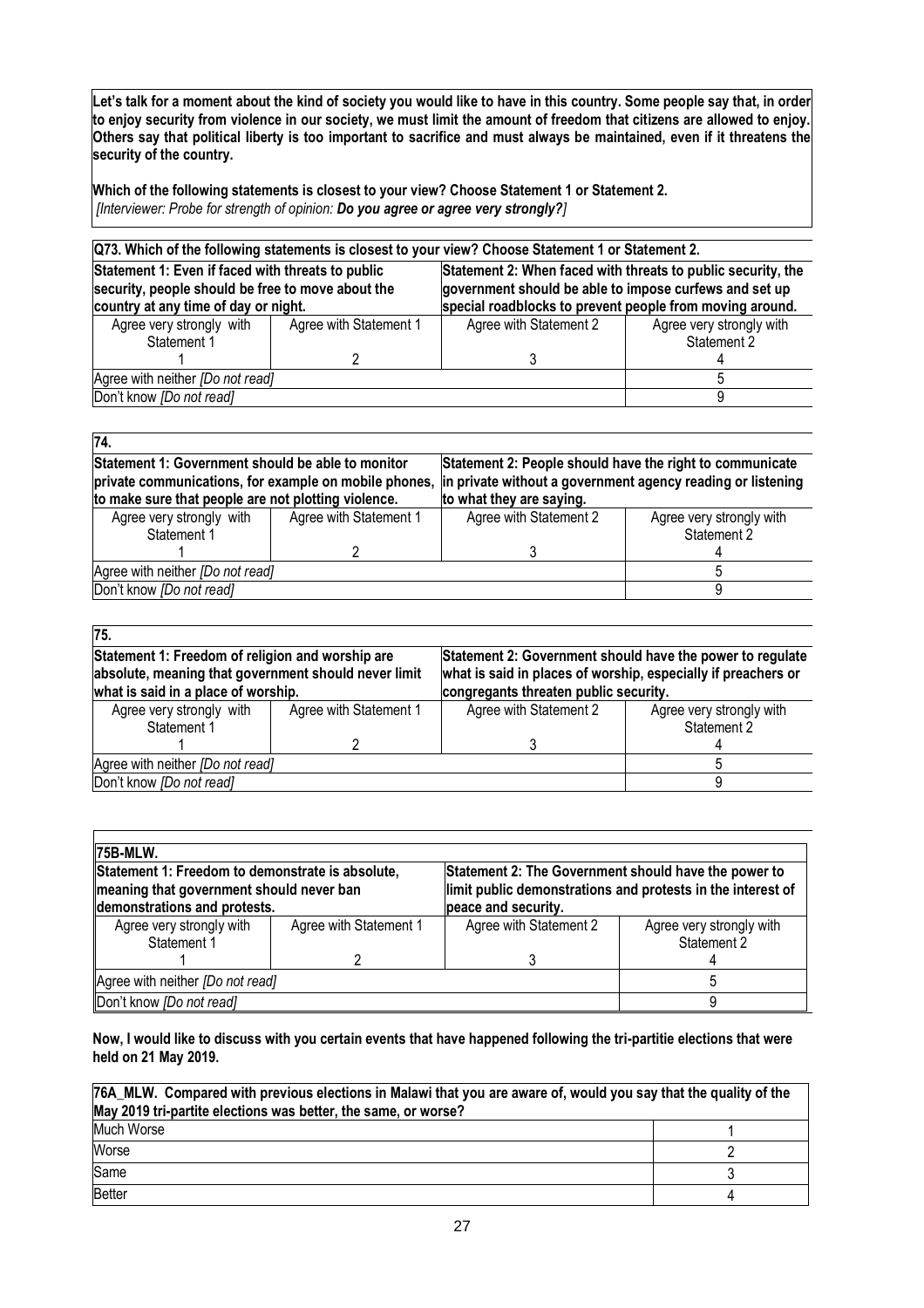| <b>Much Better</b>                                               |  |
|------------------------------------------------------------------|--|
| Don't know /Not aware of 2019 or previous elections/Do not read] |  |

| 76B_MLW. Are you aware of the court case brought by MCP and UTM presidents challenging the validity of the 2019<br>presidential election results that were announced by the Malawi Electoral Commission? |  |  |  |
|----------------------------------------------------------------------------------------------------------------------------------------------------------------------------------------------------------|--|--|--|
| No                                                                                                                                                                                                       |  |  |  |
| Yes                                                                                                                                                                                                      |  |  |  |
| Don't know [Do not read]                                                                                                                                                                                 |  |  |  |

| 76C_MLW. [If yes to Q76B-MLW] In your opinion, would you say that the MCP and UTM presidents are justified or not |  |  |  |  |
|-------------------------------------------------------------------------------------------------------------------|--|--|--|--|
| justified in challenging the election results in court? [Probe for strength of opinion]                           |  |  |  |  |
| Not justified at all                                                                                              |  |  |  |  |
| Not justified                                                                                                     |  |  |  |  |
| Justified                                                                                                         |  |  |  |  |
| Very Justified                                                                                                    |  |  |  |  |
| Don't know <i>[Do not read]</i>                                                                                   |  |  |  |  |

## **77A\_MLW. Are you aware of the demonstrations organized by Civil Society Organizations calling for the resignation of the Chairperson of the Malawi Electoral Commission, Justice Jane Ansah for her handling of the 2019 tri-partite elections?**

| No                       |  |  |
|--------------------------|--|--|
| Yes                      |  |  |
| Don't know [Do not read] |  |  |

| 77B_MLW. [If yes to Q77A-MLW] In your opinion, would you say the demonstrations that have been organized by Civil     |  |  |  |  |
|-----------------------------------------------------------------------------------------------------------------------|--|--|--|--|
| Society Organizations calling for the resignation of the Chairperson of the Malawi Electoral Commission, Justice Jane |  |  |  |  |
| Ansah, for her handling of the 2019 elections are justified or not justified? [Probe for strength of opinion]         |  |  |  |  |
| Not justified at all                                                                                                  |  |  |  |  |
| Not justified                                                                                                         |  |  |  |  |
| Justified                                                                                                             |  |  |  |  |
| Very Justified                                                                                                        |  |  |  |  |
| Don't know <i>[Do not read]</i>                                                                                       |  |  |  |  |

**78-MLW. It is sometimes said that some government departments and agencies perfom their duties and functions as neutral bodies, guided only by law, while others make decisions that favour particular people, parties or interests. For the following organizations, please tell me whether you think they perfom their duties as a neutral boldies, guided only by law or would you say they make decisions that favour particular people, parties or interest?** *[Read out options]*

|    |                                               | Favours particular<br>people, parties or<br>interest | Perfoms duties as a<br>neutral body guided<br>only by law | Don't know/<br>Haven't heard [DNR] |
|----|-----------------------------------------------|------------------------------------------------------|-----------------------------------------------------------|------------------------------------|
|    | <b>Malawi Electoral Commission or MEC</b>     |                                                      |                                                           |                                    |
| B. | <b>Malawi Police Services</b>                 |                                                      |                                                           |                                    |
| C. | <b>Malawi Defence Forces</b>                  |                                                      |                                                           |                                    |
| D. | <b>Anti Corruption Bureau</b>                 |                                                      |                                                           |                                    |
| E. | <b>Malawi Broadcasting Corporation or MBC</b> |                                                      |                                                           |                                    |
| F. | <b>Malawi Revenue Authority or MRA</b>        |                                                      |                                                           |                                    |
| G. | Courts of law                                 |                                                      |                                                           |                                    |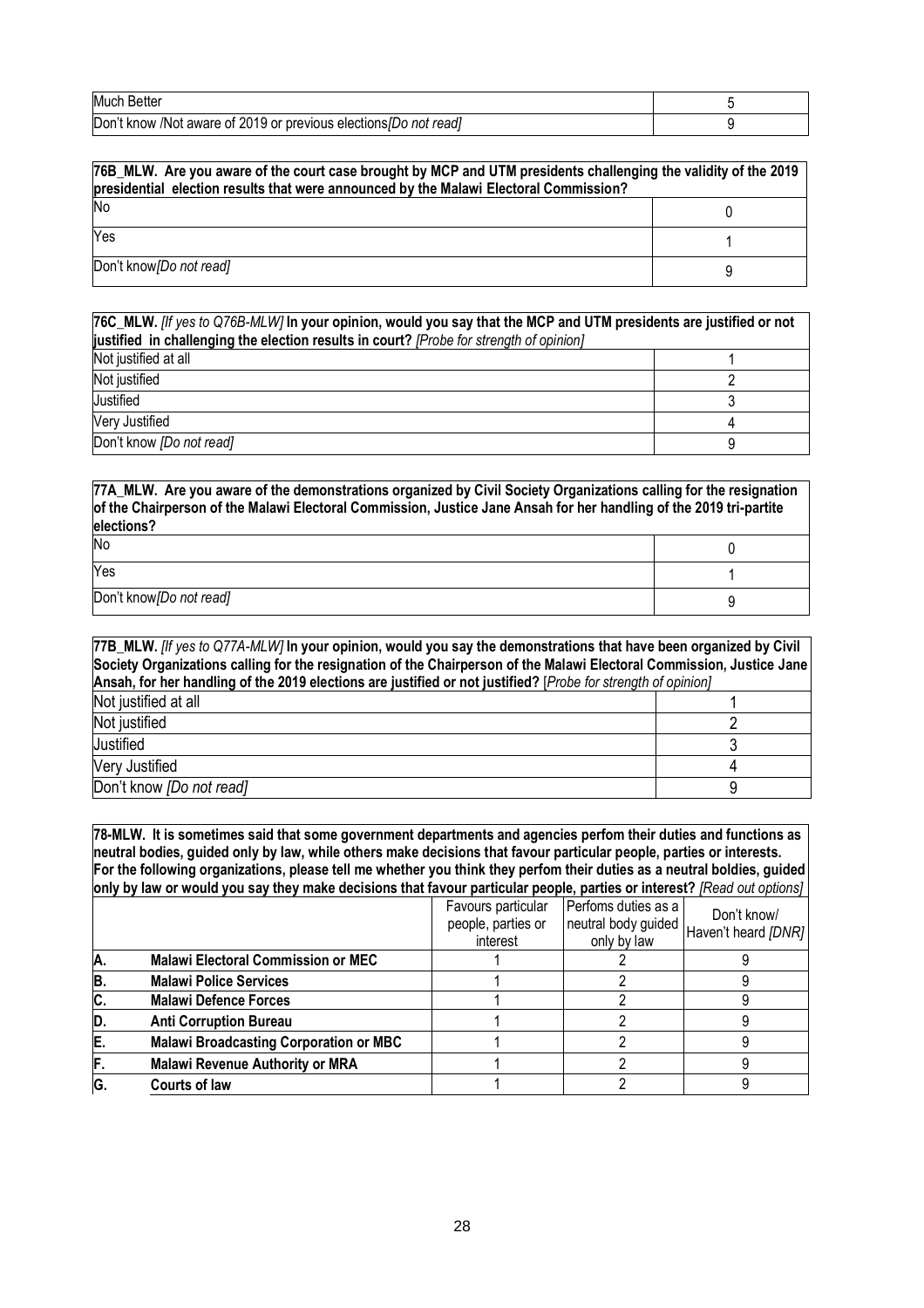|    | [79-MLW. Please tell me whether you agree or disagree with the following statements: [Probe for strength of opinion]                                                                                     |                      |                 |                                        |       |                   |                     |  |
|----|----------------------------------------------------------------------------------------------------------------------------------------------------------------------------------------------------------|----------------------|-----------------|----------------------------------------|-------|-------------------|---------------------|--|
|    |                                                                                                                                                                                                          | Strongly<br>disagree | <b>Disagree</b> | Neither agree<br>nor disagree<br>[DNR] | Agree | Strongly<br>agree | Don't know<br>[DNR] |  |
| А. | The Chairperson of the Malawi Electoral<br>Commission, Justice Jane Ansah, should<br>resign for her handling of the 2019<br>elections.                                                                   |                      | 2               |                                        |       |                   | 9                   |  |
| B. | In order to promote equitable development<br>across Malawi, the country should adopt a<br>federal system which would mean that each<br>of the three regions would have their own<br>regional governments |                      | 2               | 3                                      | 4     | 5                 | 9                   |  |

| 80A_MLW. In some countries, people pool money together so that when they need medical care, they use the<br>money from the pool to pay for the health care. If something like this was put in place in this country, would you<br>enrol? |  |  |  |  |  |
|------------------------------------------------------------------------------------------------------------------------------------------------------------------------------------------------------------------------------------------|--|--|--|--|--|
| No [Skip to Q80A-MLW]                                                                                                                                                                                                                    |  |  |  |  |  |
| Yes [Skip to Q80B-MLW]                                                                                                                                                                                                                   |  |  |  |  |  |
| Don't know [Do not read]                                                                                                                                                                                                                 |  |  |  |  |  |

| 80B_MLW. [If No to Q80A-MLW] Which of the following reasons would make you not to enrol? [Read out responses] |   |  |  |  |  |
|---------------------------------------------------------------------------------------------------------------|---|--|--|--|--|
| If do not believe the money can be kept safely or managed properly                                            |   |  |  |  |  |
| I and my family are too poor                                                                                  |   |  |  |  |  |
| If have never heard about this and would want to hear more first                                              |   |  |  |  |  |
| We already have our own health insurance                                                                      | 4 |  |  |  |  |
| Other [Specify], [Do not read<br><b>[Post</b><br>Code]                                                        |   |  |  |  |  |
| Don't know <i>[Do not read]</i>                                                                               |   |  |  |  |  |

| 80C_MLW. [If Yes to Q80A-MLW] Which of the following reasons would motivate you to enrol? [Read out responses]     |   |  |  |  |  |
|--------------------------------------------------------------------------------------------------------------------|---|--|--|--|--|
| It can reduce the burden on the patient or relations whenever medical care is required                             |   |  |  |  |  |
| It can help to cover for the cost of expensive medical care which an individual would<br>otherwise struggle to pay |   |  |  |  |  |
| It can help to bring people together                                                                               | ર |  |  |  |  |
| Other [Specify], [Do not read<br>[Post<br>Code]                                                                    |   |  |  |  |  |
| Don't know [Do not read]                                                                                           |   |  |  |  |  |

| Let's go back to talking about you.                                                                                   |     |                                                                                                                          |     |  |  |  |  |  |
|-----------------------------------------------------------------------------------------------------------------------|-----|--------------------------------------------------------------------------------------------------------------------------|-----|--|--|--|--|--|
| 81. What is your ethnic community, cultural group, or tribe? [Do NOT read options. Code from response] [If respondent |     |                                                                                                                          |     |  |  |  |  |  |
|                                                                                                                       |     | does not identify any group on this question - that is, IF they REFUSE to answer (9998), DON'T KNOW (9999) or mention    |     |  |  |  |  |  |
|                                                                                                                       |     | "Malawi only (9990)"- then select 7=Not applicable for Q82A and Q82B and continue to Q82C (for interviews on tablets the |     |  |  |  |  |  |
| skip wil be done automatially)]                                                                                       |     |                                                                                                                          |     |  |  |  |  |  |
| Tumbuka                                                                                                               | 460 | Sena                                                                                                                     | 468 |  |  |  |  |  |
| 461<br><b>Nkhonde</b><br>469<br>Sukwa                                                                                 |     |                                                                                                                          |     |  |  |  |  |  |
| Lambya                                                                                                                | 462 | Senga                                                                                                                    | 470 |  |  |  |  |  |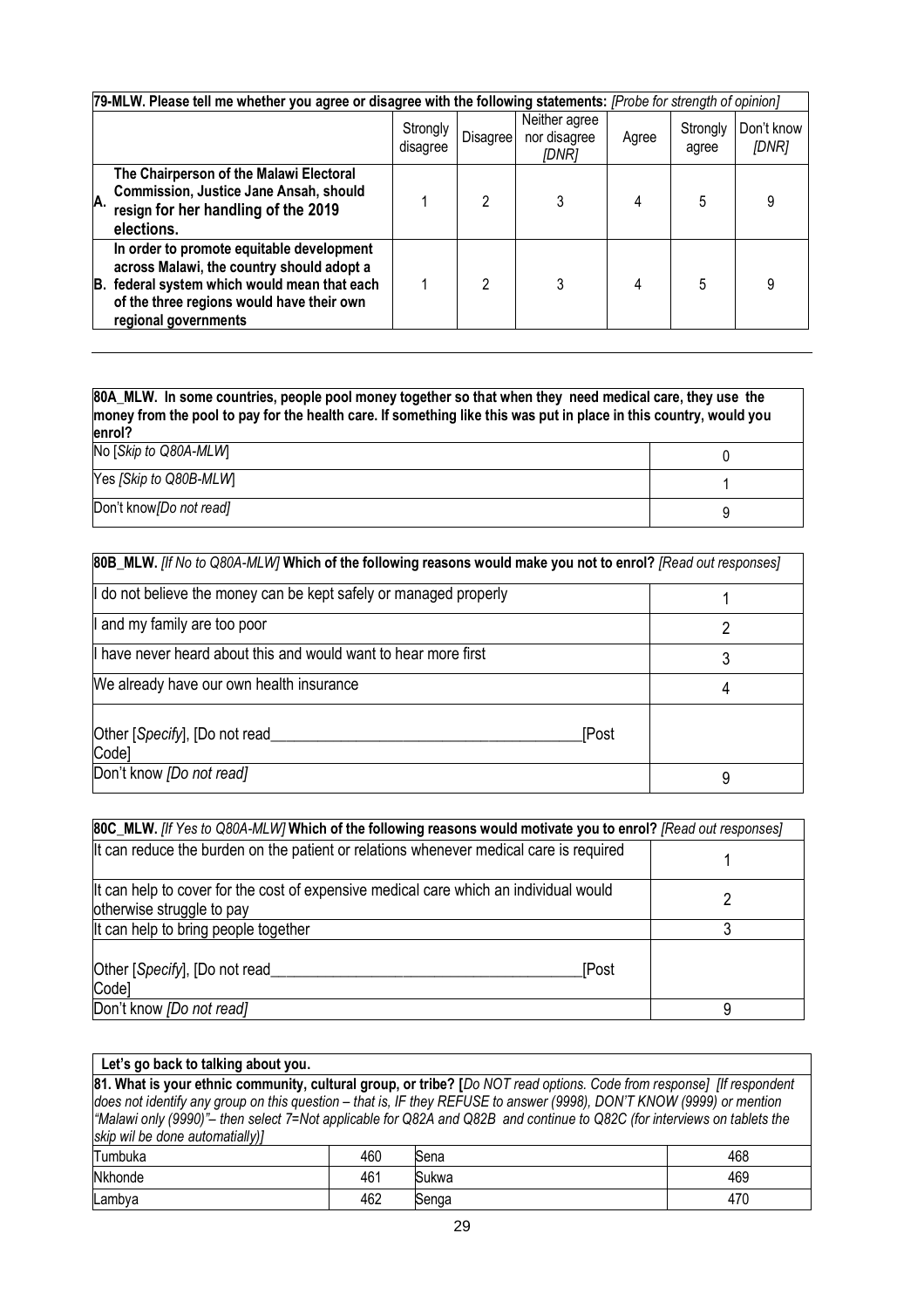| Chewa     | 463 | Tonga                                                       | 471  |      |  |  |  |
|-----------|-----|-------------------------------------------------------------|------|------|--|--|--|
| Yao       | 464 | Malawian only, or "doesn't think of self in<br>those terms" | 9990 |      |  |  |  |
| Ngoni     | 465 | Refused to answer                                           | 9998 |      |  |  |  |
| Lomwe     | 466 | Don't know                                                  |      | 9999 |  |  |  |
| Mang'anja | 467 | Other [Specify]:<br>Post<br>code                            |      |      |  |  |  |

**82A. How often, if ever, are \_\_\_\_\_\_\_\_\_\_\_s** *[R's ethnic group]* **treated unfairly by the government?** *[Read out options] [If response to Q81 was 9990=Malawi only, 9998=Refused, or 9999=DK, select 7 = Not applicable for Q82A and Q82B and continue to Q82C (table will do an automatic skip)]*  Never and the contract of the contract of the contract of the contract of the contract of the contract of the contract of the contract of the contract of the contract of the contract of the contract of the contract of the Sometimes and the state of the state of the state of the state of the state of the state of the state of the state of the state of the state of the state of the state of the state of the state of the state of the state of Often 2016 - 2022 - 2022 - 2022 - 2022 - 2022 - 2022 - 2022 - 2023 - 2023 - 2023 - 2023 - 2023 - 2023 - 2023 -Always 3. In the contract of the contract of the contract of the contract of the contract of the contract of the contract of the contract of the contract of the contract of the contract of the contract of the contract of t Not applicable *[Do not read]* 7 Don't know *[Do not read]* 9

| 82B. Let us suppose that you had to choose between being a Malawian and being a                                     | [R's ethnic group]. Which |
|---------------------------------------------------------------------------------------------------------------------|---------------------------|
| of the following statements best expresses your feelings? [If response to Q81 was 9990=Malawi only, 9998=Refused or |                           |
| 9999=DK, select 7=Not applicable for Q82B and continue to Q82C (tablet will do an automatic skip)                   |                           |
| I feel only Malawian                                                                                                |                           |
| I feel more Malawian than<br>[insert R's ethnic group]                                                              |                           |
| [insert R's ethnic group]<br>I feel equally Malawian and                                                            |                           |
| I feel more<br><i>finsert R's ethnic group]</i> than Malawian                                                       |                           |
| I feel only<br>[insert R's ethnic group]                                                                            |                           |
| Not applicable [Do not read]                                                                                        |                           |
| Don't know [Do not read]                                                                                            |                           |

|   | 82. Do you feel comfortable:                             |    |     |                                                                                                                                                                                  |                     |  |  |  |  |
|---|----------------------------------------------------------|----|-----|----------------------------------------------------------------------------------------------------------------------------------------------------------------------------------|---------------------|--|--|--|--|
|   |                                                          | No | Yes | Not applicable<br>[DNR; Use only if respondent<br>volunteers e.g. that they do not<br>speak their mother tongue, or that<br>they do not have a traditional or<br>cultural dressl | Don't know<br>[DNR] |  |  |  |  |
|   | Speaking your mother tongue in public?                   |    |     |                                                                                                                                                                                  |                     |  |  |  |  |
| D | Wearing your traditional or cultural dress in<br>public? |    |     |                                                                                                                                                                                  | 9                   |  |  |  |  |

| 83. Generally speaking, would you say that most people can be trusted or that you must be very careful in dealing<br>with people? |  |  |  |  |  |
|-----------------------------------------------------------------------------------------------------------------------------------|--|--|--|--|--|
| Most people can be trusted                                                                                                        |  |  |  |  |  |
| Must be very careful                                                                                                              |  |  |  |  |  |
| Don't know [Do not read]                                                                                                          |  |  |  |  |  |

**84. In the past year, how often, if ever, have you personally been treated unfairly by other Malawians based on:** *[Read out options]*

|    |                                                            | Never | Once or<br>twice | Several times Many times | Don't know<br><i>IDNR1</i> |
|----|------------------------------------------------------------|-------|------------------|--------------------------|----------------------------|
| A. | Your economic status, that is, how rich or poor<br>vou are |       |                  |                          |                            |
| B. | Your religion?                                             |       |                  |                          |                            |
| C. | Your ethnicity?                                            |       |                  |                          |                            |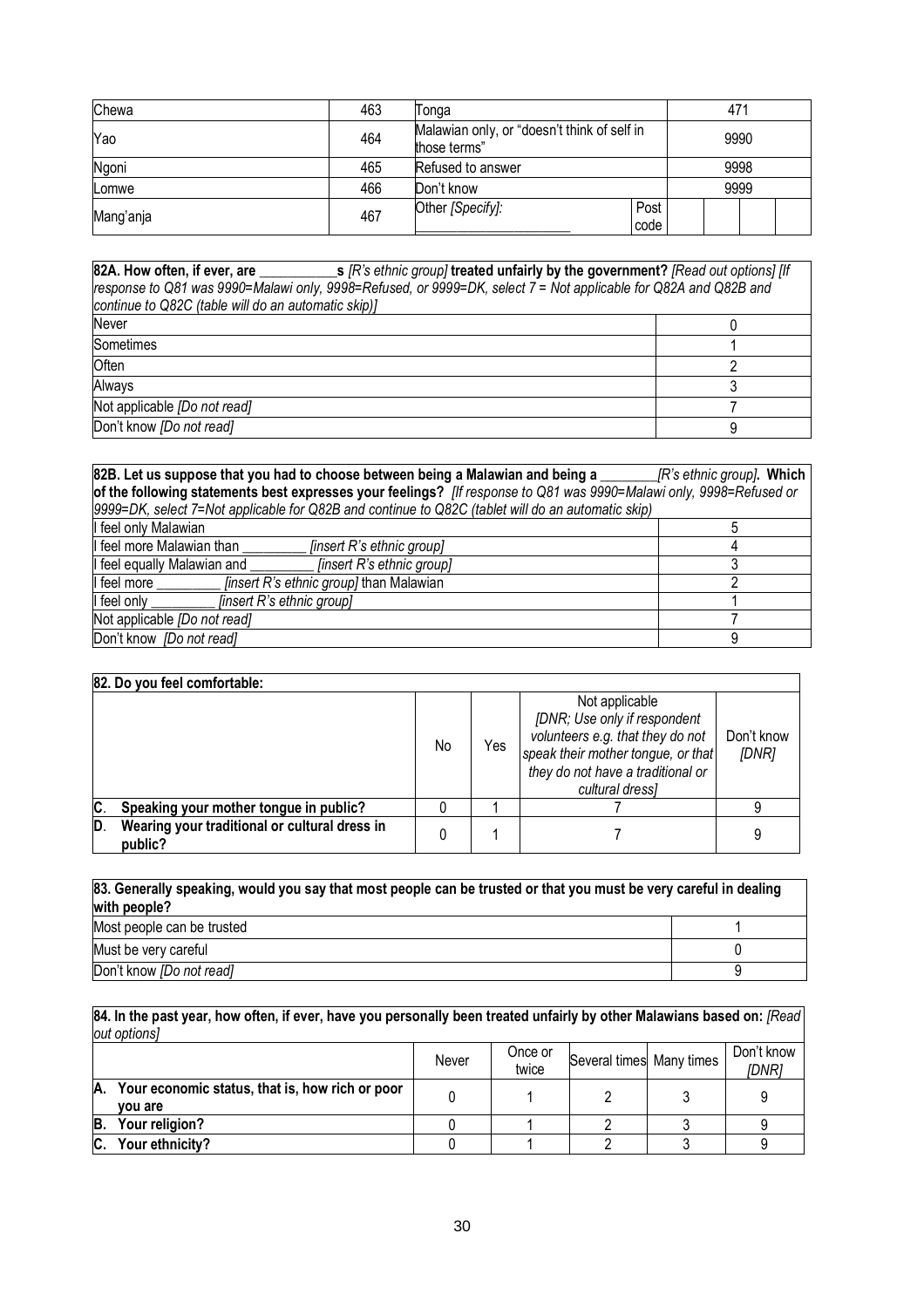| 85. Malawians are very diverse. They come from different religions, ethnic groups, political parties, and economic<br>and social backgrounds. Overall, would you say that there is more that unites all Malawians as one people, or more<br>that divides them? [Probe for strength of opinion] |  |  |  |  |  |
|------------------------------------------------------------------------------------------------------------------------------------------------------------------------------------------------------------------------------------------------------------------------------------------------|--|--|--|--|--|
| Much more that unites us                                                                                                                                                                                                                                                                       |  |  |  |  |  |
| Somewhat more that unites us                                                                                                                                                                                                                                                                   |  |  |  |  |  |
| Somewhat more that divides us                                                                                                                                                                                                                                                                  |  |  |  |  |  |
| Much more that divides us                                                                                                                                                                                                                                                                      |  |  |  |  |  |
| Don't know [Do not read]                                                                                                                                                                                                                                                                       |  |  |  |  |  |

### **86. For each of the following types of people, please tell me whether you would like having people from this group as neighbours, dislike it, or not care:** *[Interviewer: Probe for strength of opinion]*

|    |                                                    | dislike | dislike | like | like | Strongly Somewhat Would not Somewhat Strongly Don't know [DNR] |
|----|----------------------------------------------------|---------|---------|------|------|----------------------------------------------------------------|
| А. | People of a different religion?                    |         |         |      |      |                                                                |
| В. | People from other ethnic groups?                   |         |         |      |      |                                                                |
| C. | Homosexuals?                                       |         |         |      |      |                                                                |
| D. | Immigrants or foreign workers?                     |         |         |      |      |                                                                |
| E. | People who support a different political<br>party? |         |         |      |      |                                                                |

**Now let's talk about traditional leaders and their role in politics and government in this country.**

**Q87. How much influence do traditional leaders currently have in governing your local community allocating land influencing how people in their communities vote solving local disputes**

|     |                                                  | A lot | Some | A small<br>amount | None | Don't kno<br>[DNR] |
|-----|--------------------------------------------------|-------|------|-------------------|------|--------------------|
| Α.  | Governing your local community                   |       |      |                   |      |                    |
| B.  | <b>Allocating land</b>                           |       |      |                   |      |                    |
| IC. | Influencing how people in their communities vote |       |      |                   |      |                    |
|     | <b>Solving local disputes</b>                    |       |      |                   |      |                    |

**Q87E. Do you think that the amount of influence traditional leaders have in governing your local community should increase, stay the same, or decrease?** *[Interviewer: Probe for strength of opinion.]*

| Increase a lot           |  |
|--------------------------|--|
| Increase somewhat        |  |
| Stay the same            |  |
| Decrease somewhat        |  |
| Decrease a lot           |  |
| Don't know [Do not read] |  |

**Q88. Which of these three statements is closest to your own opinion? Statement 1: Traditional leaders mostly look out for what is best for the people in their communities**. **Statement 2: Traditional leaders mostly serve the interests of politicians and government officials. Statement 3: Traditional leaders mostly look out for their own personal interests**. **Statement 1: Traditional leaders mostly look out for what is best for the people in their communities**. 3 **Statement 2: Traditional leaders mostly serve the interests of politicians and government officials.** <sup>2</sup> **Statement 3: Traditional leaders mostly look out for their own personal interests**. 1 Do not agree with any of these statements *[DNR]* 0 Don't know *[Do not read]* 9

**Which of the following statements is closest to your view? Choose Statement 1 or Statement 2.** *[Interviewer: Probe for strength of opinion: Do you agree or agree very strongly?]*

**Q89A. Which of the following statements is closest to your view? Choose Statement 1 or Statement 2.**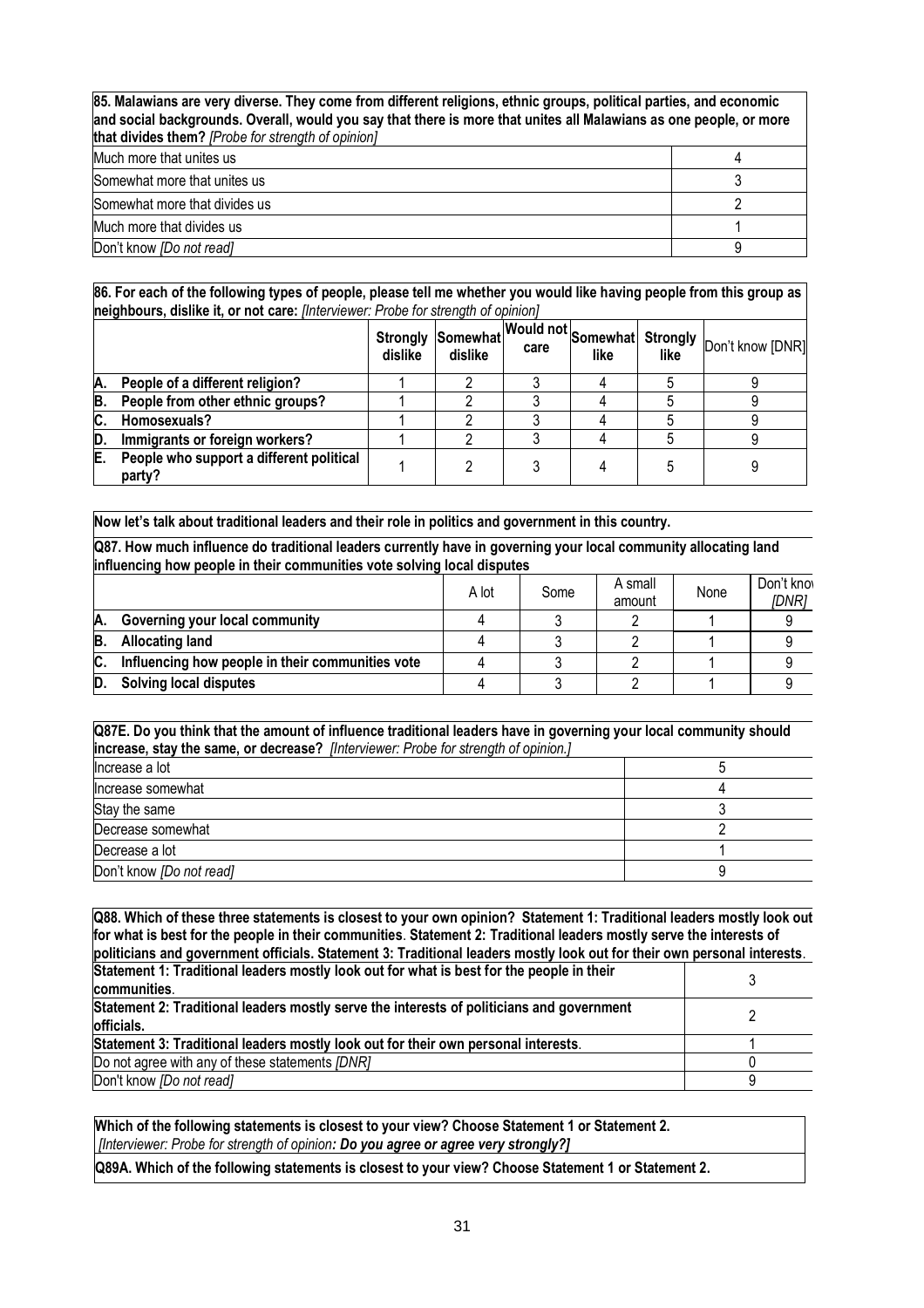| Statement 1: Traditional leaders have a better grasp of<br>political issues than ordinary people; they should give<br>their people advice about how to vote. |                        | Statement 2: Traditional leaders should stay out of<br>politics and leave people to make their own decisions<br>about how to vote. |                                    |  |
|--------------------------------------------------------------------------------------------------------------------------------------------------------------|------------------------|------------------------------------------------------------------------------------------------------------------------------------|------------------------------------|--|
| Strongly agree with<br>Statement 1                                                                                                                           | Agree with Statement 1 | Agree with Statement 2                                                                                                             | Strongly agree with<br>Statement 2 |  |
|                                                                                                                                                              |                        |                                                                                                                                    |                                    |  |
| Agree with neither [Do not read]                                                                                                                             |                        |                                                                                                                                    |                                    |  |
| Don't know [Do not read]                                                                                                                                     |                        |                                                                                                                                    |                                    |  |
|                                                                                                                                                              |                        |                                                                                                                                    |                                    |  |

|  | 89B. Which of the following statements is closest to your view? Choose Statement 1 or Statement 2. |  |
|--|----------------------------------------------------------------------------------------------------|--|
|  |                                                                                                    |  |

| Statement 1: Traditional leaders are mostly in competition<br>with elected leaders for resources, power and influence. |                        | Statement 2: Traditional leaders mostly work in cooperation<br>with elected leaders to get things done. |                                         |  |
|------------------------------------------------------------------------------------------------------------------------|------------------------|---------------------------------------------------------------------------------------------------------|-----------------------------------------|--|
| Agree very strongly with<br>Statement 1                                                                                | Agree with Statement 1 | Agree with Statement 2                                                                                  | Agree very strongly with<br>Statement 2 |  |
|                                                                                                                        |                        |                                                                                                         |                                         |  |
| Agree with neither [Do not read]                                                                                       |                        |                                                                                                         |                                         |  |
| Don't know [Do not read]                                                                                               |                        |                                                                                                         |                                         |  |

**90. Some people think that because traditional leaders are not elected, they are bad for democracy, but other people think that traditional leaders can work together with elected leaders to make democracy work better. What about you? Do you think that traditional leaders strengthen democracy, weaken democracy, or don't make a difference?**

| Strengthen democracy    |  |
|-------------------------|--|
| Don't make a difference |  |
| Weaken democracy        |  |
| Don't know [DNR]        |  |

| Q91A. Do you feel close to any particular political party? |  |
|------------------------------------------------------------|--|
| No (does NOT feel close to ANY party)                      |  |
| Yes (feels close to a party)                               |  |
| Refused to answer                                          |  |
| Don't know [Do not read]                                   |  |

| Q91B. <i>[Interviewer: if "Yes" to Q91A]</i> Which party is that?                               |      |      |      |  |  |
|-------------------------------------------------------------------------------------------------|------|------|------|--|--|
| Alliance for Democracy (AFORD)                                                                  |      |      | 460  |  |  |
| Democratic Progressive Party (DPP)                                                              |      |      | 461  |  |  |
| Malawi Forum for Unity and Development (MAFUNDE)                                                |      |      | 462  |  |  |
| Malawi Congress Party (MCP)                                                                     |      |      | 463  |  |  |
| National Salvation Front (NSF)                                                                  |      |      | 464  |  |  |
| New Rainbow Coalition Party (NARC)                                                              |      |      | 465  |  |  |
| People's Democratic Movement (PDM)                                                              |      |      | 466  |  |  |
| People's Party (PP)                                                                             |      |      | 467  |  |  |
| People's Progressive Movement (PPM)                                                             |      |      | 468  |  |  |
| People's Transformation Party (PETRA)                                                           |      |      | 469  |  |  |
| Republican Party (RP)                                                                           |      |      | 470  |  |  |
| United Democratic Front (UDF)                                                                   |      |      | 471  |  |  |
| New Labor Party (NLP)                                                                           |      |      | 472  |  |  |
| Chipani Cha Fuko (CCP)                                                                          |      |      | 473  |  |  |
| United Independent Party (UIP)                                                                  |      |      | 474  |  |  |
| UTM                                                                                             |      |      | 475  |  |  |
| Other [Specify]: _                                                                              | Post |      |      |  |  |
|                                                                                                 | code |      |      |  |  |
| Not applicable [If response to Q91A was 0=No," "9=Don't know," or "8=Refused to answer" (tablet |      |      | 9997 |  |  |
| will do an automatic skip)]                                                                     |      |      |      |  |  |
| Refused to answer <i>[i.e. answered "Yes" to Q91A, but respondent will not identify party]</i>  |      | 9998 |      |  |  |
| Don't know                                                                                      |      | 9999 |      |  |  |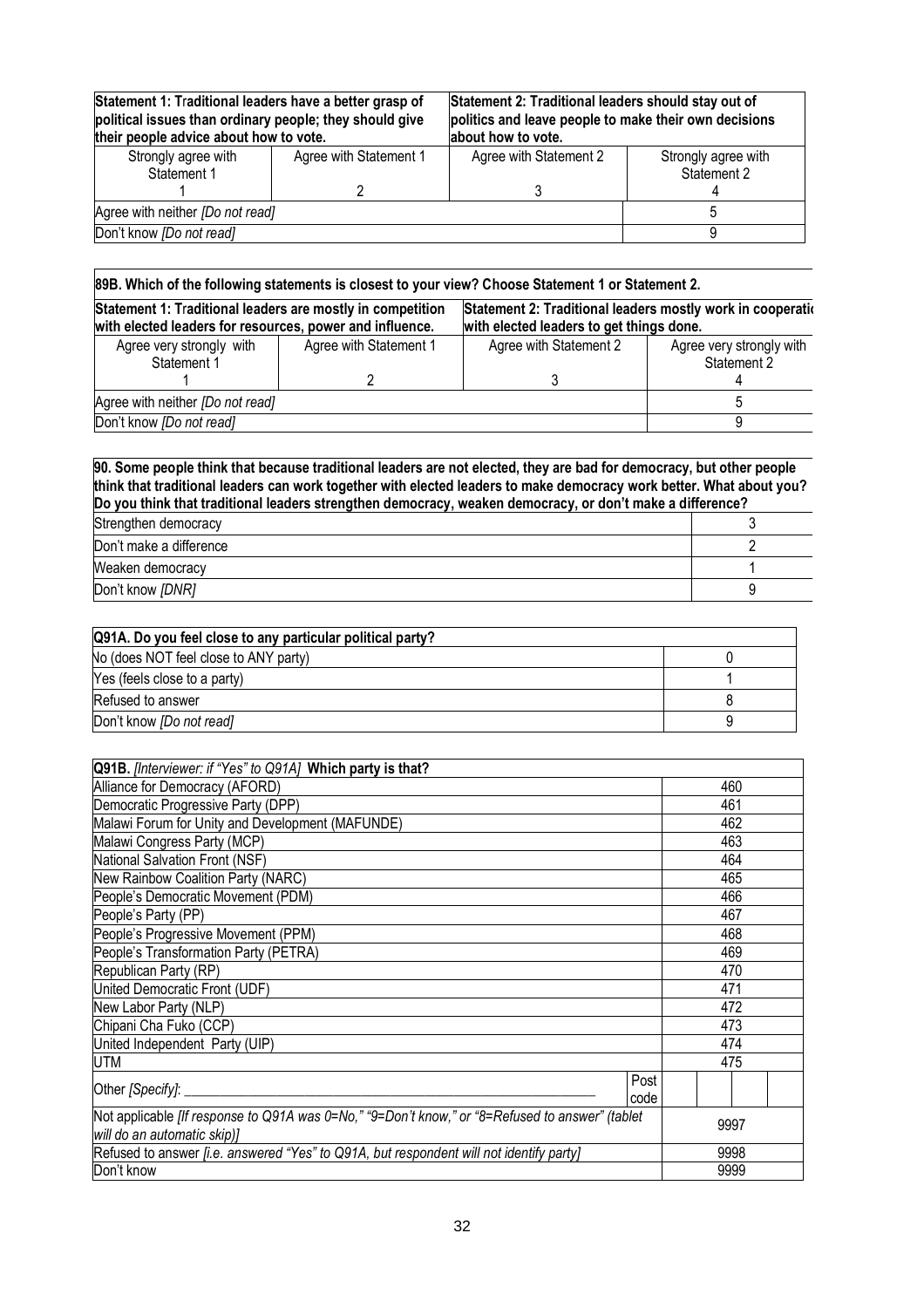| 92. Which of these things do you personally own? [If "No," ask]: Does anyone else in your household<br>lown one? |                   |                   |                |            |
|------------------------------------------------------------------------------------------------------------------|-------------------|-------------------|----------------|------------|
|                                                                                                                  | Yes               | Someone           | No one in      | Don't know |
|                                                                                                                  | (personally owns) | else in household | household owns | [DNR]      |
|                                                                                                                  |                   | owns              |                |            |
| A. Radio                                                                                                         |                   |                   |                |            |
| <b>Television</b><br>B.                                                                                          |                   |                   |                |            |
| C. Motor vehicle or motorcycle                                                                                   |                   |                   |                |            |
| D. Computer                                                                                                      |                   |                   |                |            |
| <b>Bank account</b><br>E.                                                                                        |                   |                   |                |            |
| F.<br>Mobile phone                                                                                               |                   |                   |                |            |

| 92G. [If "Yes" to personally owning a mobile phone] Does your phone have access to the Internet? |  |  |
|--------------------------------------------------------------------------------------------------|--|--|
| No (Does not have Internet access)                                                               |  |  |
| Yes (Has Internet access)                                                                        |  |  |
| Not applicable (does not personally have mobile phone)                                           |  |  |
| Don't know <i>[Do not read]</i>                                                                  |  |  |

| 92. How often do you use: [Read out options] |           |                                     |       |                            |       |                     |
|----------------------------------------------|-----------|-------------------------------------|-------|----------------------------|-------|---------------------|
|                                              | Every day | A few times a A few times a<br>week | month | Less than<br>once a monthl | Never | Don't know<br>IDNR1 |
| $H.$ A mobile phone?                         |           |                                     |       |                            |       |                     |
| The Internet?                                |           |                                     |       |                            |       |                     |

| 93A. What is your main source of water for household use? [Do not read. Code from response] |    |  |
|---------------------------------------------------------------------------------------------|----|--|
| Piped water into dwelling                                                                   |    |  |
| Piped water into yard, plot or compound                                                     | 2  |  |
| Public tap or standpipe                                                                     | 3  |  |
| Tubewell or borehole                                                                        | 4  |  |
| Protected dug well                                                                          | 5  |  |
| Unprotected dug well                                                                        | 6  |  |
| Protected spring                                                                            | 7  |  |
| Unprotected spring                                                                          | 8  |  |
| Rainwater collection                                                                        | 9  |  |
| <b>Bottled water</b>                                                                        | 10 |  |
| Purchased from a cart with a small tank or drum                                             | 11 |  |
| Purchased from a tanker truck                                                               | 12 |  |
| Surface water, like a river, dam, lake, pond, stream, canal or irrigation channel           | 13 |  |
| Other                                                                                       | 95 |  |
| Don't know                                                                                  | 99 |  |

| 93B. Do you have a toilet, water closet or latrine available for your use? [If yes] Is it inside your house, inside your<br>compound, or outside your compound, or is there none available? |   |  |
|---------------------------------------------------------------------------------------------------------------------------------------------------------------------------------------------|---|--|
| No, none available                                                                                                                                                                          |   |  |
| Yes, inside the house                                                                                                                                                                       |   |  |
| Yes, inside the compound                                                                                                                                                                    |   |  |
| Yes, outside the compound                                                                                                                                                                   |   |  |
| Don't know [Do not read]                                                                                                                                                                    | a |  |

**94A.** *[Interviewer: If it is 100% clear that there is no electricity supply to the home, e.g. in an unserved rural area, do not ask this question. Just select 0=No electricity supply and continue to Q94C.]* **Do you have an electric connection to your home from the [national power grid]?** No 0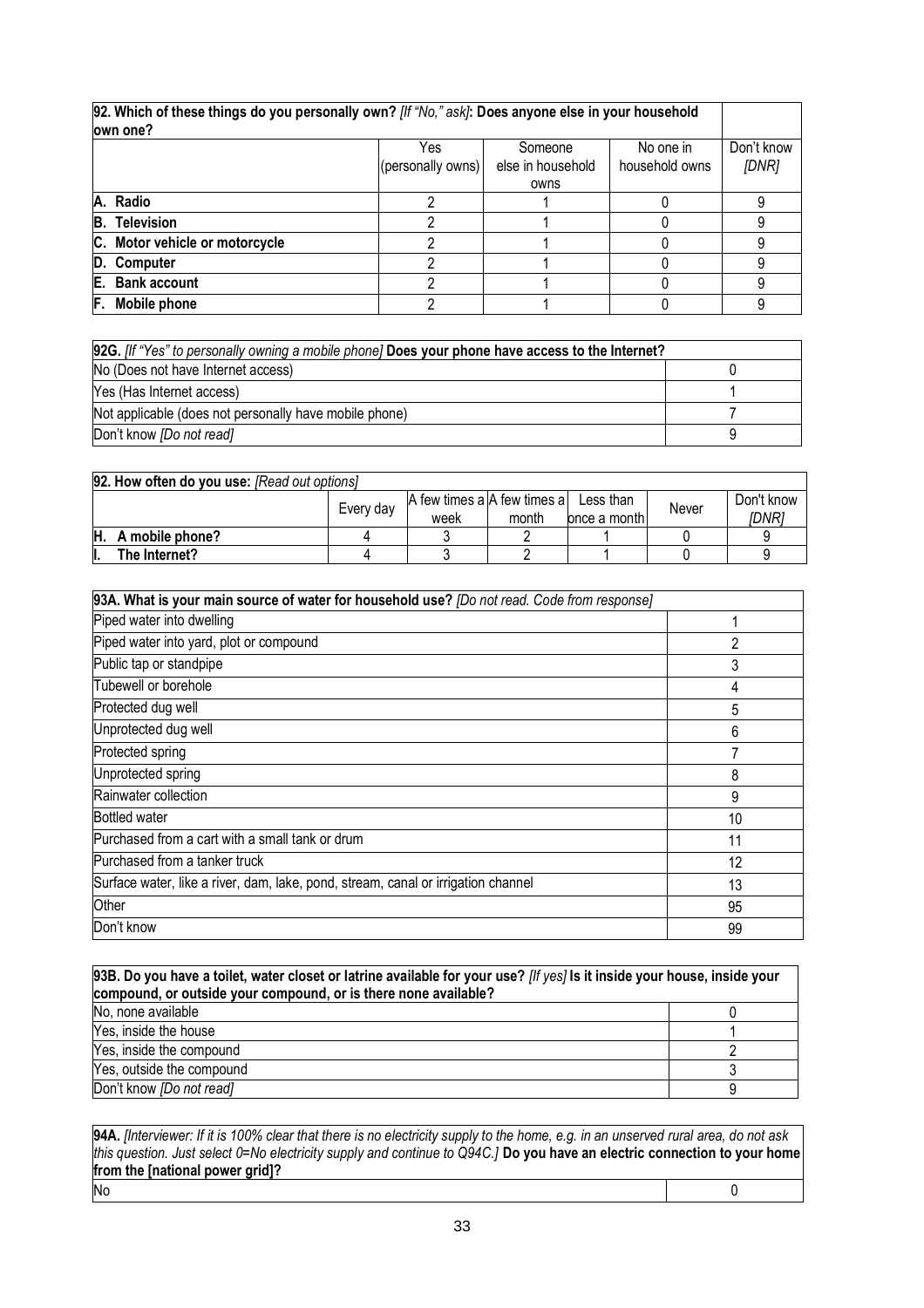| Yes                                                                                                    |   |
|--------------------------------------------------------------------------------------------------------|---|
| Don't know                                                                                             | 9 |
| 94B. [If yes to Q94A] How often is electricity actually available from this connection?                |   |
| Never                                                                                                  |   |
| Occasionally                                                                                           |   |
| About half of the time                                                                                 |   |
| Most of the time                                                                                       |   |
| All of the time                                                                                        |   |
| Not applicable [Do not read; if response to Q94A was 0=No or $9=DK$ (tablet will do an automatic skip) |   |
| Don't know [Do not read]                                                                               | 9 |

| 94C. Does your house use electric power from any source other than [the national power grid]?                               |                |
|-----------------------------------------------------------------------------------------------------------------------------|----------------|
| No                                                                                                                          | 0              |
| Yes                                                                                                                         |                |
| Don't know                                                                                                                  | 9              |
| 94D. [If yes to Q94C] What is the source of the electricity for this connection? [Read out options]                         |                |
| Batteries or power bank                                                                                                     |                |
| <b>Generator</b>                                                                                                            | $\overline{2}$ |
| Solar panels                                                                                                                | 3              |
| Wind power                                                                                                                  | 4              |
| Hydro power                                                                                                                 | 5              |
| <b>Biogas</b>                                                                                                               | 6              |
| Other [Do not read]                                                                                                         | 95             |
| Multiple sources [Do not read]                                                                                              | 96             |
| Not applicable <i>[Do not read; if response to Q94C was 0</i> =No or 9=DK (tablet will do automatic skip)]                  | 97             |
| Don't know [Do not read]                                                                                                    | 99             |
| 94E. [If yes to Q94C] Is the electricity source owned by your household, or does it come from outside of your<br>household. |                |
| Owned by household                                                                                                          |                |
| Owned outside of household                                                                                                  | 2              |
| Get power from sources both within and outside of household <i>[Do not read]</i>                                            | 3              |
| Not applicable [Do not read; if response to Q94C was 0=No or 9=DK (tablet will do automatic skip)]                          | 7              |
| Don't know [Do not read]                                                                                                    | 9              |

| 95A. Do you have a job that pays a cash income? [If yes, ask:] Is it full time or part time? [If no, ask:] Are you<br>currently looking for a job? |  |  |
|----------------------------------------------------------------------------------------------------------------------------------------------------|--|--|
| No (not looking)                                                                                                                                   |  |  |
| No (looking)                                                                                                                                       |  |  |
| Yes, part time                                                                                                                                     |  |  |
| Yes, full time                                                                                                                                     |  |  |
| Don't know [Do not read]                                                                                                                           |  |  |

| 95B. [If respondent answered "No (not looking)", "No (looking)", or 9=DK to Q95A, selecte 7=Not applicalbe for this question<br>and continue to Q95C (tablet will do an automatic skip). Otherwise ask:] If you have paid employment, that is, regular<br>employment for which you receive something like an hourly wage or a regular salary, are you required to pay an |  |  |
|--------------------------------------------------------------------------------------------------------------------------------------------------------------------------------------------------------------------------------------------------------------------------------------------------------------------------------------------------------------------------|--|--|
| income tax, that is, a tax deducted from your wages by your employer? [Read out options]                                                                                                                                                                                                                                                                                 |  |  |
| No, am not required to pay                                                                                                                                                                                                                                                                                                                                               |  |  |
| Yes, am required to pay                                                                                                                                                                                                                                                                                                                                                  |  |  |
| Not applicable <i>[Do not read]</i>                                                                                                                                                                                                                                                                                                                                      |  |  |
| Don't know <i>[Do not read]</i>                                                                                                                                                                                                                                                                                                                                          |  |  |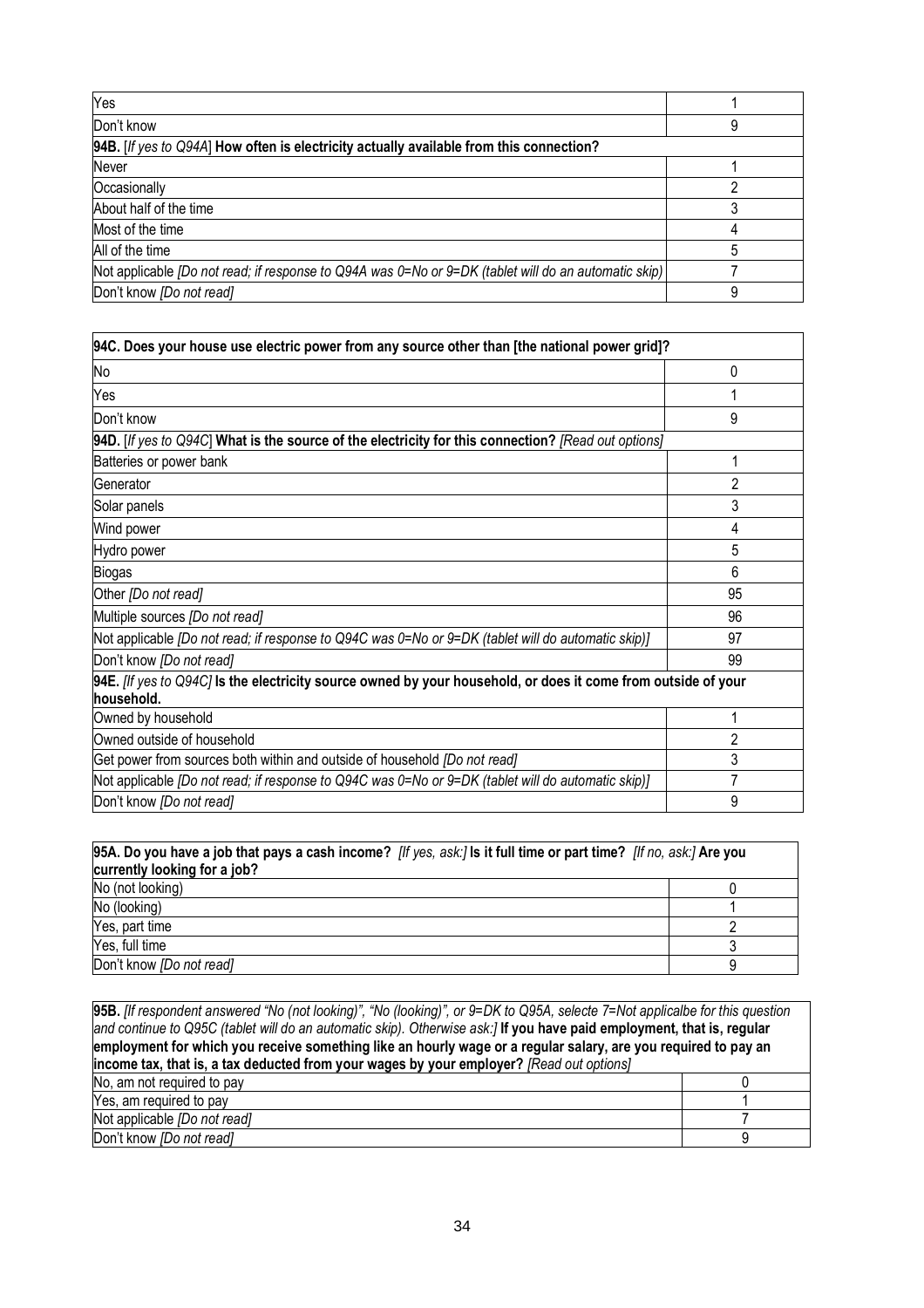| 95C. What is your main occupation? [If unemployed, retired, or disabled, ask:] What was your last main occupation? [Do |      |
|------------------------------------------------------------------------------------------------------------------------|------|
| not read options. Code from responses.]                                                                                |      |
| Never had a job                                                                                                        |      |
| Student                                                                                                                |      |
| Housewife / Homemaker                                                                                                  | ∩    |
| Agriculture / Farming / Fishing / Forestry                                                                             | 3    |
| Trader / Hawker / Vendor                                                                                               |      |
| Retail / Shop                                                                                                          | 5    |
| Unskilled manual worker (e.g. cleaner, laborer, domestic help, unskilled manufacturing worker)                         | 6    |
| Artisan or skilled manual worker (e.g. trades like electrician, mechanic, machinist, or skilled                        |      |
| manufacturing worker)                                                                                                  |      |
| Clerical or secretarial                                                                                                | 8    |
| Supervisor / Foreman / Senior manager                                                                                  | 9    |
| Security services (police, army, private security)                                                                     | 10   |
| Mid-level professional (e.g. teacher, nurse, mid-level government officer)                                             | 11   |
| Upper-level professional (e.g. banker / finance, doctor, lawyer, engineer, accountant, professor, senior-              | 12   |
| level government officer)                                                                                              |      |
| Post<br>Other [Specify]: ______<br>code                                                                                |      |
| Don't know [Do not read]                                                                                               | 9999 |

**95D.** *[If respondent has an occupation, i.e. responses on Q95B other than 0=Never had a job, 1=Student, 2= Housewife / Homemaker, ask:]* **Do you work for yourself, for someone else in the private sector or the non-governmental sector, or for government***? [If respondent indicated in previous question that they were unemployed, retired or disabled, ask:]* **In your last job, did you work for yourself, for someone else in the private sector or the non-governmental sector, or for government?** *[Read out options]*  Works for self 2008 and 2008 and 2008 and 2008 and 2008 and 2008 and 2008 and 2008 and 2008 and 2008 and 2008 and 2008 and 2008 and 2008 and 2008 and 2008 and 2008 and 2008 and 2008 and 2008 and 2008 and 2008 and 2008 and Private sector<br>Non-governmental organisation or civil society sector<br>3 Non-governmental organisation or civil society sector 3<br>Government<br>4 Government 4 and 2008 and 2009 and 2009 and 2009 and 2009 and 2009 and 2009 and 2009 and 2009 and 2009 and 200 Not applicable *[i.e. if answer to Q95B was 0=never had a job, 1= student, or 2=homemaker (tablet will do an automatic skip)]* <sup>7</sup> Don't know *[Do not read]* 9

| 96A. What is the main way that decisions are made about how to use any money that you have or earn, for example<br>from a job, a business, selling things or other activities?[Interviewer: Read out options] |  |  |
|---------------------------------------------------------------------------------------------------------------------------------------------------------------------------------------------------------------|--|--|
| You make the decisions yourself                                                                                                                                                                               |  |  |
| Your spouse makes the decisions                                                                                                                                                                               |  |  |
| You make the decisions jointly with your spouse                                                                                                                                                               |  |  |
| You make the decisions jointly with other family members                                                                                                                                                      |  |  |
| Other family members make the decisions without you                                                                                                                                                           |  |  |
| None of the above / Some other response [DNR]                                                                                                                                                                 |  |  |
| Not applicable / No earnings [DNR]                                                                                                                                                                            |  |  |
| Don't know [Do not read]                                                                                                                                                                                      |  |  |

| 96B. Who is the head of this household, that is, the person who has primary responsibility for making decisions on |  |  |
|--------------------------------------------------------------------------------------------------------------------|--|--|
| behalf of the household? [Interviewer: Do not read options. Code from responses]                                   |  |  |
| You [respondent]                                                                                                   |  |  |
| Respondent's spouse                                                                                                |  |  |
| Respondent's father                                                                                                |  |  |
| Respondent's mother                                                                                                |  |  |
| Respondent's son                                                                                                   |  |  |
| Respondent's daughter                                                                                              |  |  |
| Respondent's grandfather                                                                                           |  |  |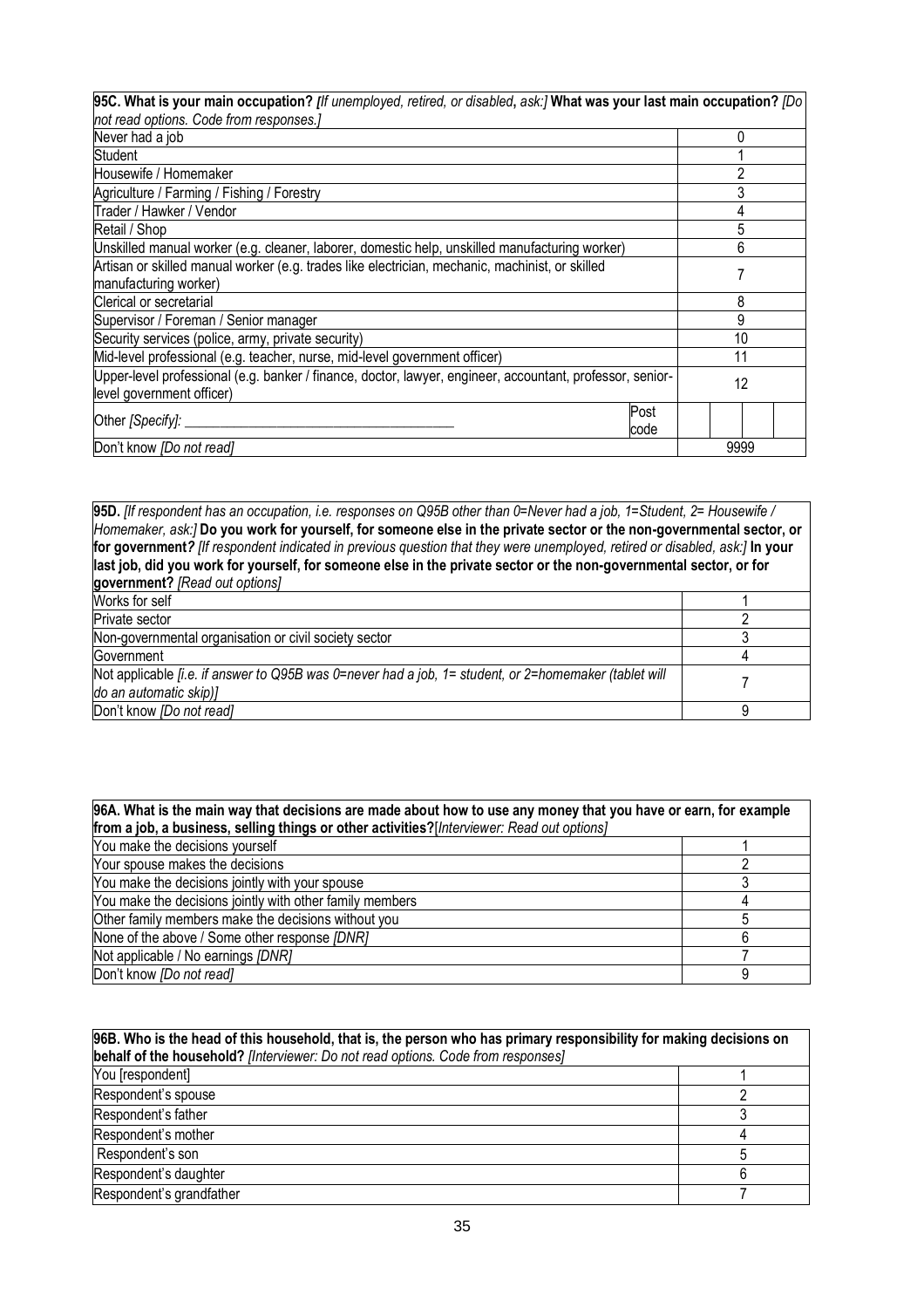| Respondent's grandmother   |    |
|----------------------------|----|
| Another male relative      |    |
| Another female relative    |    |
| Someone else               |    |
| More than one person [DNR] |    |
| Don't know [Do not read]   | 99 |

**96C.** *[If respondent is not the head of household, i.e. if the response to 96B was NOT 1=You [respondent] or 99=Don't know, ask:]* **What is the main occupation of the head of the household?** *[If unemployed, retired, or disabled***,** *ask:]* **What was his** 

| or her last main occupation?) [Do not read options. Code from responses.]                                 |    |  |
|-----------------------------------------------------------------------------------------------------------|----|--|
| Not applicable [If respondent is head of household (tablet will do automatic skip)]                       | 97 |  |
| Never had a job                                                                                           |    |  |
| <b>Student</b>                                                                                            |    |  |
| Housewife / Homemaker                                                                                     | 2  |  |
| Agriculture / Farming / Fishing / Forestry                                                                | 3  |  |
| Trader / Hawker / Vendor                                                                                  | 4  |  |
| Retail / Shop                                                                                             | 5  |  |
| Unskilled manual worker (e.g. cleaner, laborer, domestic help, unskilled manufacturing worker)            | 6  |  |
| Artisan or skilled manual worker (e.g. trades like electrician, mechanic, machinist, or skilled           |    |  |
| manufacturing worker)                                                                                     |    |  |
| Clerical or secretarial                                                                                   | 8  |  |
| Supervisor / Foreman / Senior manager                                                                     | 9  |  |
| Security services (police, army, private security)                                                        | 10 |  |
| Mid-level professional (e.g. teacher, nurse, mid-level government officer)                                | 11 |  |
| Upper-level professional (e.g. banker / finance, doctor, lawyer, engineer, accountant, professor, senior- | 12 |  |
| level government officer)                                                                                 |    |  |
| Other                                                                                                     | 95 |  |
| Don't know [Do not read]                                                                                  | 99 |  |

| 97. What is your highest level of education? [Code from answer. Do not read options]                        |    |  |
|-------------------------------------------------------------------------------------------------------------|----|--|
| No formal schooling                                                                                         |    |  |
| Informal schooling only (including Koranic schooling)                                                       |    |  |
| Some primary schooling                                                                                      |    |  |
| Primary school completed                                                                                    |    |  |
| Intermediate school or some secondary school / high school                                                  |    |  |
| Secondary school / high school completed                                                                    |    |  |
| Post-secondary qualifications other than university, e.g. a diploma or degree from a polytechnic or college |    |  |
| Some university                                                                                             |    |  |
| University completed                                                                                        |    |  |
| Post-graduate                                                                                               | 9  |  |
| Don't know [Do not read]                                                                                    | 99 |  |

| 98A. What is your religion, if any? [Interviewer: Code from answer. Do not read options.]       |   |  |
|-------------------------------------------------------------------------------------------------|---|--|
| None                                                                                            | 0 |  |
| <b>CHRISTIAN GROUPS / DENOMINATIONS</b>                                                         |   |  |
| Christian only (i.e. respondent says only "Christian" without identifying a specific sub-group) |   |  |
| Roman Catholic                                                                                  | 2 |  |
| Orthodox                                                                                        | 3 |  |
| Coptic                                                                                          | 4 |  |
| <b>Protestant - Mainline</b>                                                                    |   |  |
| Anglican                                                                                        | 5 |  |
| Lutheran                                                                                        | 6 |  |
| Methodist                                                                                       |   |  |
| Presbyterian                                                                                    | 8 |  |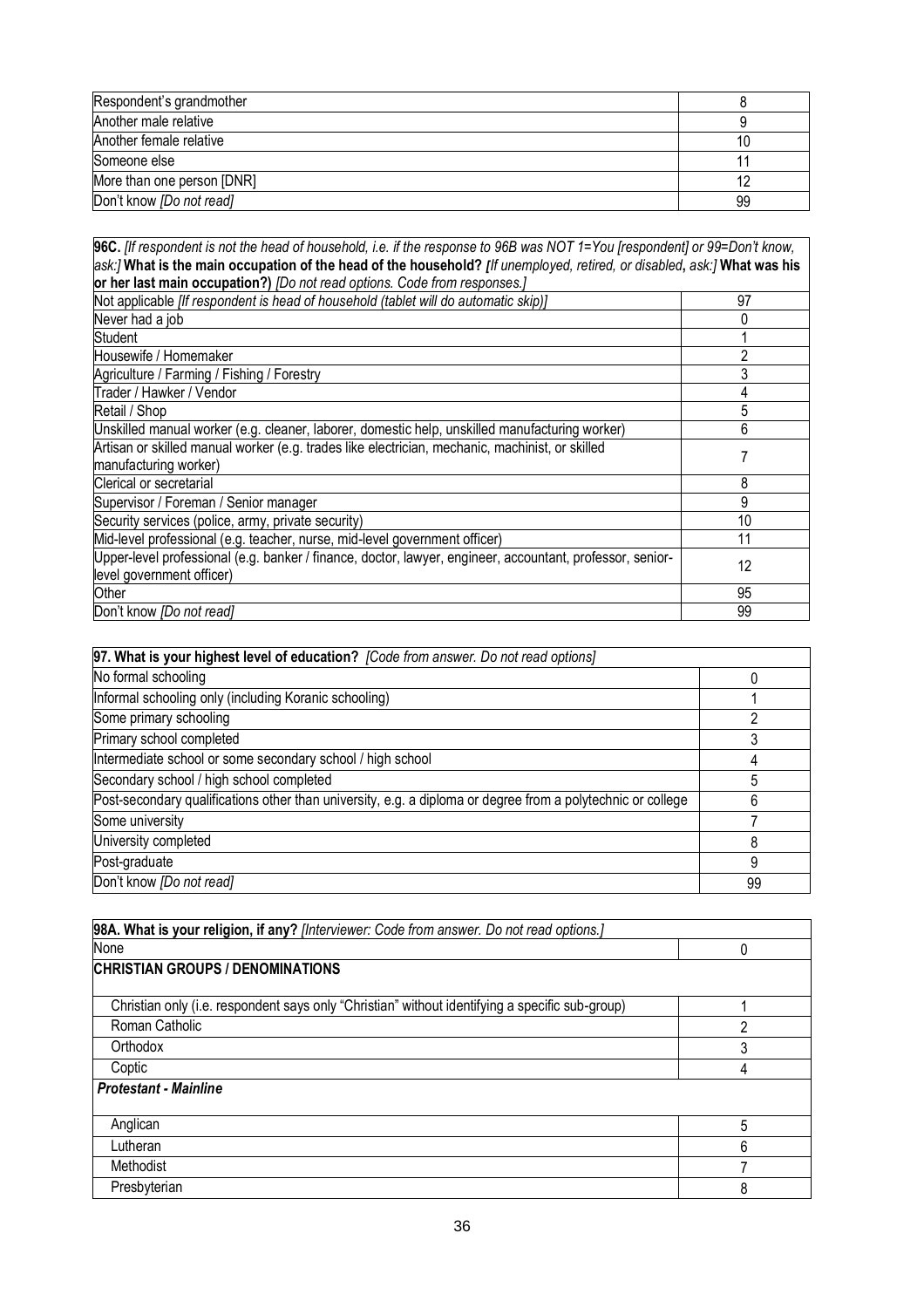| <b>Baptist</b>                                                                                                |      | 9                |  |
|---------------------------------------------------------------------------------------------------------------|------|------------------|--|
| Quaker / Friends                                                                                              |      | 10               |  |
| Mennonite                                                                                                     |      | 11               |  |
| Dutch Reformed                                                                                                |      | 30               |  |
| Calvinist                                                                                                     |      | 31               |  |
| Protestant - Non-mainline                                                                                     |      |                  |  |
| Evangelical                                                                                                   |      | 12               |  |
| Pentecostal (e.g. "born again" and / or "saved")                                                              |      | 13               |  |
| Independent (e.g. "African Independent Church")                                                               |      | 14               |  |
| Church of Christ                                                                                              |      | 32               |  |
| Zionist Christian Church                                                                                      |      | 33               |  |
| <b>Others</b>                                                                                                 |      |                  |  |
| Jehovah's Witness                                                                                             |      | 15               |  |
| Seventh-day Adventist                                                                                         |      | 16               |  |
| Mormon                                                                                                        |      | 17               |  |
| <b>MUSLIM GROUPS / DENOMINATIONS</b>                                                                          |      |                  |  |
| Muslim only (i.e. respondent says only "Muslim" without identifying a specific sub-group)                     |      | 18               |  |
| Sunni                                                                                                         |      |                  |  |
| Sunni only (i.e. respondent says only "Sunni" or "Sunni Muslim" without identifying a specific sub-<br>group) |      | 19               |  |
| Ismaeli                                                                                                       |      | 20               |  |
| Mouridiya Brotherhood                                                                                         |      | 21               |  |
| Tijaniya Brotherhood                                                                                          |      | 22               |  |
| Qadiriya Brotherhood                                                                                          |      | 23               |  |
| <b>Ilnsert other</b>                                                                                          |      | [Insert country- |  |
| country-specific categories if necessary]                                                                     |      | Specific codes]  |  |
| Shia                                                                                                          |      |                  |  |
| Shia                                                                                                          |      | 24               |  |
| <b>Insert other</b>                                                                                           |      | [Insert country- |  |
| country-specific categories if necessary]                                                                     |      | Specific codes]  |  |
| <b>OTHER</b>                                                                                                  |      |                  |  |
| Traditional / Ethnic religion                                                                                 |      | 25               |  |
| Hindu                                                                                                         | 26   |                  |  |
| Bahai                                                                                                         |      | 27               |  |
| Agnostic (Do not know if there is a God)                                                                      |      | 28               |  |
| Atheist (Do not believe in a God)                                                                             |      | 29               |  |
| Jewish                                                                                                        | 34   |                  |  |
| Post Code<br>Other [Specify]:                                                                                 |      |                  |  |
| Refused                                                                                                       |      | 9998             |  |
| Don't know                                                                                                    | 9999 |                  |  |

| 98B. How often, if ever, are __________<br>s [R's religious group] treated unfairly by the government? [Read out options] |  |  |
|---------------------------------------------------------------------------------------------------------------------------|--|--|
| [If respondent did not identify any religion on Q98A – that is, IF they said 0=None, 9998=Refused, or 9999=Don't know –   |  |  |
| then select $7 =$ Not applicable for Q98B and continue to Q99. (tablet will do automatic skip)]                           |  |  |
| Never                                                                                                                     |  |  |
| Sometimes                                                                                                                 |  |  |
| <b>Often</b>                                                                                                              |  |  |
| Always                                                                                                                    |  |  |
| Not applicable [Do not read]                                                                                              |  |  |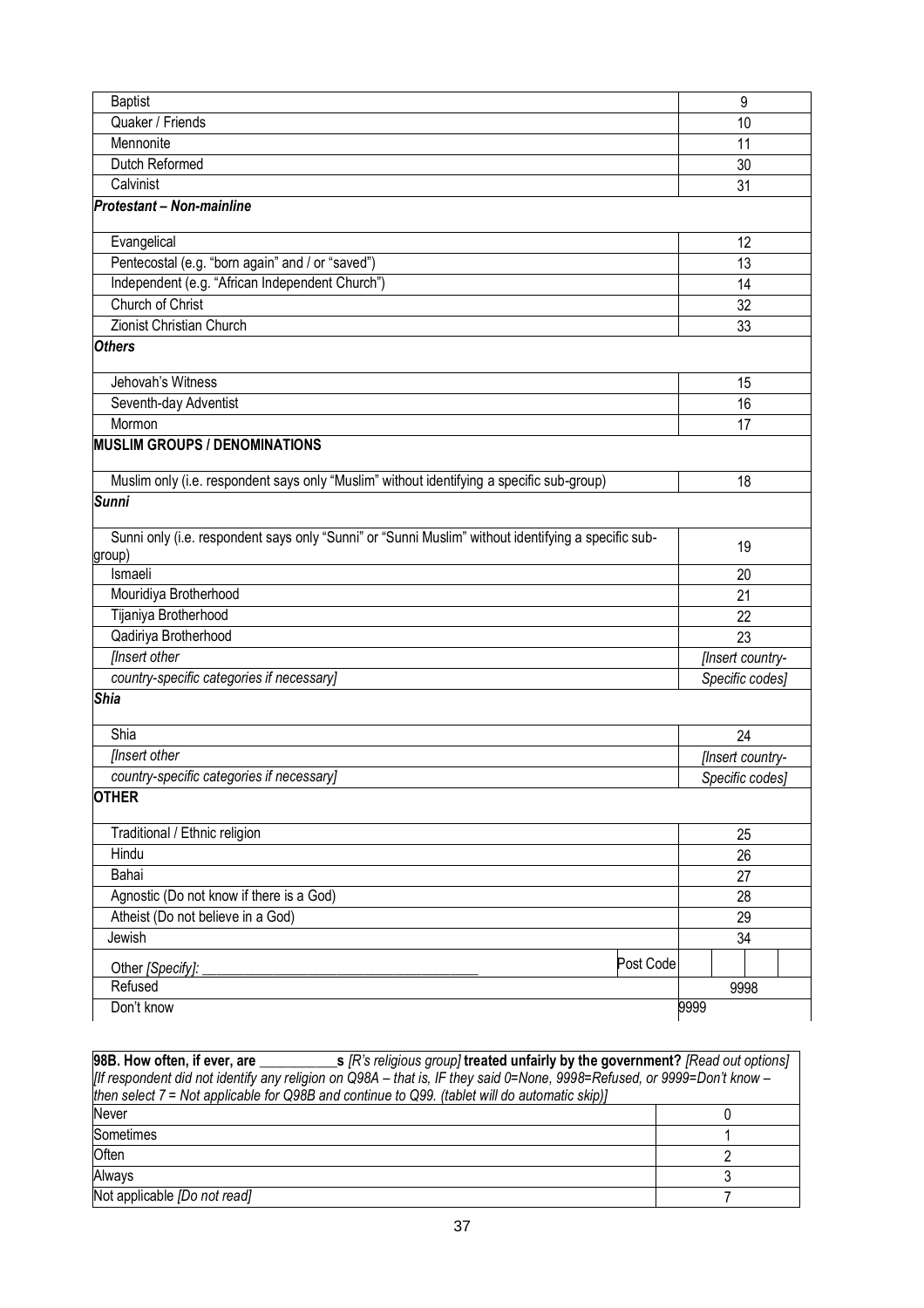| readl<br>∣Don′<br>know<br>not<br>IDC |  |
|--------------------------------------|--|
|                                      |  |

| Q99. If Presidential elections were held tomorrow, which candidate's party would you vote for? [Do not read options. |      |  |
|----------------------------------------------------------------------------------------------------------------------|------|--|
| Code from response]                                                                                                  |      |  |
| Alliance for Democracy (AFORD)                                                                                       | 460  |  |
| Democratic Progressive Party (DPP)                                                                                   | 461  |  |
| Malawi Forum for Unity and Development (MAFUNDE)                                                                     | 462  |  |
| Malawi Congress Party (MCP)                                                                                          | 463  |  |
| National Salvation Front (NSF)                                                                                       | 464  |  |
| New Rainbow Coalition Party (NARC)                                                                                   | 465  |  |
| People's Democratic Movement (PDM)                                                                                   | 466  |  |
| People's Party (PP)                                                                                                  | 467  |  |
| People's Progressive Movement (PPM)                                                                                  | 468  |  |
| People's Transformation Party (PETRA)                                                                                | 469  |  |
| Republican Party (RP)                                                                                                | 470  |  |
| United Democratic Front (UDF)                                                                                        | 471  |  |
| New Labor Party (NLP)                                                                                                | 472  |  |
| Chipani Cha Fuko (CCP)                                                                                               | 473  |  |
| United Independent Party (UIP)                                                                                       | 474  |  |
| UTM                                                                                                                  | 475  |  |
| Post                                                                                                                 |      |  |
| Other [Specify]:<br>Code                                                                                             |      |  |
| Would not vote                                                                                                       | 9997 |  |
| Refused to answer                                                                                                    | 9998 |  |
| Don't know                                                                                                           | 9999 |  |

| [100. Just one more question: Who do you think sent us to do this interview? [Do not read options. Code from response.]                   |    |  |
|-------------------------------------------------------------------------------------------------------------------------------------------|----|--|
| No one                                                                                                                                    |    |  |
| "Afrobarometer" or Center for Social Research <i>[i.e. the correct response]</i>                                                          |    |  |
| Research company / organisation / programme [not Center for Social Research]                                                              | 2  |  |
| Non-government or religious organisation                                                                                                  | 3  |  |
| University / School / College                                                                                                             | 4  |  |
| Private company                                                                                                                           | 5  |  |
| Media                                                                                                                                     | 6  |  |
| Political party or politician                                                                                                             |    |  |
| Government (including any government official, government agency or ministry, or any other part of<br>government named by the respondent) | 8  |  |
| International organisation or another country                                                                                             | 9  |  |
| God                                                                                                                                       | 10 |  |
| Other                                                                                                                                     | 95 |  |
| Refused to answer                                                                                                                         | 98 |  |
| Don't know                                                                                                                                | 99 |  |

## **THANK YOU VERY MUCH. YOUR ANSWERS HAVE BEEN VERY HELPFUL.**

## *END INTERVIEW -- DON'T FORGET TO COMPLETE NEXT SECTION ALL SUBSEQUENT QUESTIONS SHOULD BE ANSWERED BY THE INTERVIEWER AFTER THE INTERVIEW IS CONCLUDED*

|                                                                                                              | Hour |  |  |
|--------------------------------------------------------------------------------------------------------------|------|--|--|
| <b>ENDTIME.</b><br>Time interview ended <i>Interviewer: Enter hour and minute</i> ,<br>, using 24-hour clock |      |  |  |

| LENG<br>minutes<br>Use:<br>ır<br>.)ttice<br><b>VIEW</b><br><b>Duration</b><br>۰or<br>inter<br>OT<br>п. |  |  |
|--------------------------------------------------------------------------------------------------------|--|--|
|                                                                                                        |  |  |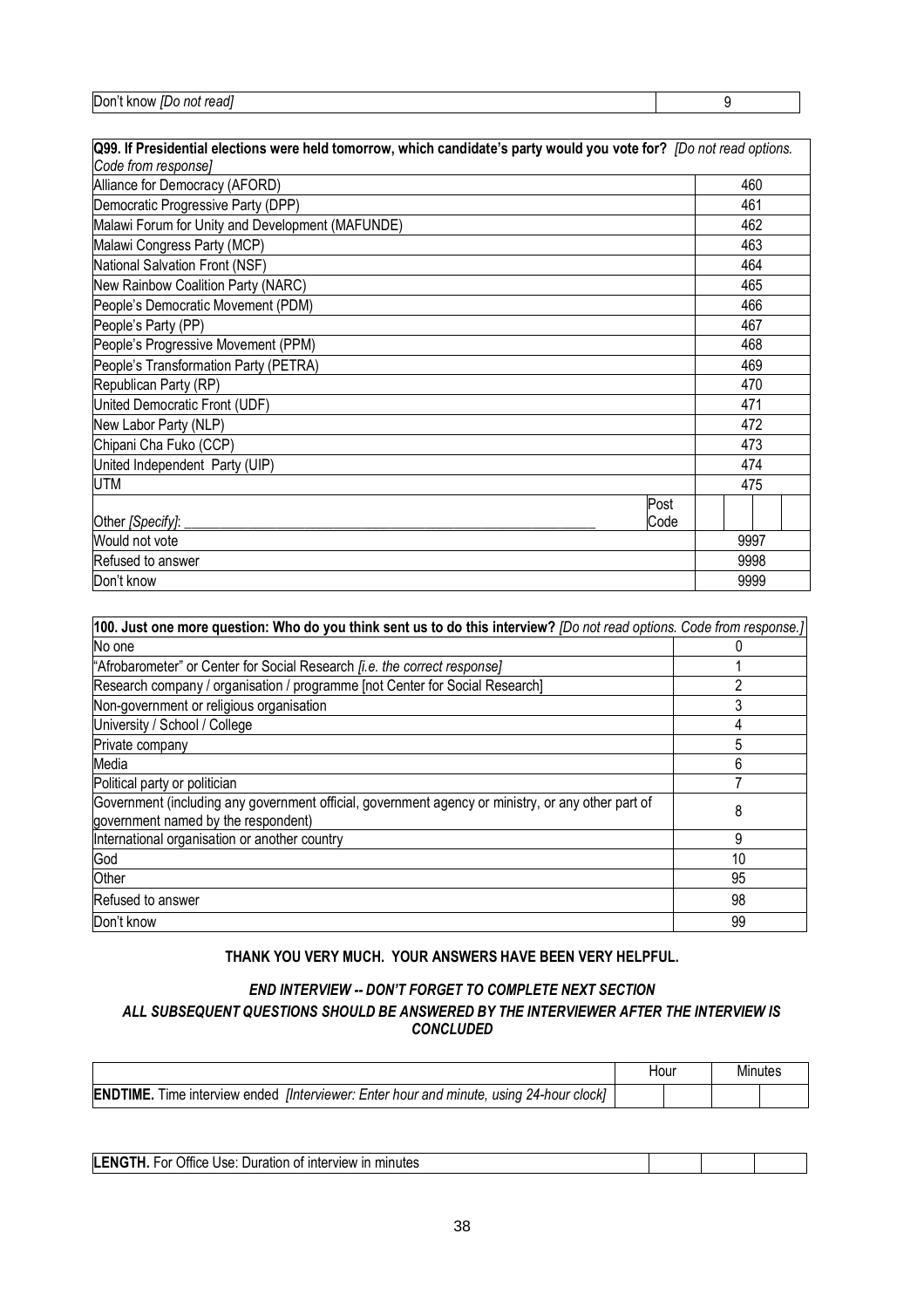| 101. Respondent's gender |  |
|--------------------------|--|
| Male                     |  |
| $E$ <sub>emale</sub>     |  |

| 102. Respondent's race?         |                                                |      |
|---------------------------------|------------------------------------------------|------|
| Black / African                 | South Asian (Indian, Pakistani, etc.)          |      |
| White / European                | East Asian (Chinese, Korean, Indonesian, etc.) |      |
| Coloured / Mixed race           | Other [Specify]                                | 9995 |
| Arab / Lebanese / North African | Don't know                                     | 9999 |

| 103. What was the primary language used in the interview? |     |                  |              |  |  |
|-----------------------------------------------------------|-----|------------------|--------------|--|--|
| English                                                   |     |                  |              |  |  |
| Chitumbuka                                                | 460 |                  |              |  |  |
| Chichewa                                                  | 461 |                  |              |  |  |
|                                                           |     | Other [Specify]: | Post<br>code |  |  |

| 104. In what type of shelter does the respondent live? |  |  |
|--------------------------------------------------------|--|--|
| Non-traditional / Formal house                         |  |  |
| Traditional house / Hut                                |  |  |
| Temporary structure / Shack                            |  |  |
| Flat in a block of flats                               |  |  |
| Single room in a larger dwelling structure or backyard |  |  |
| Hostel in an industrial compound or farming compound   |  |  |
| Other                                                  |  |  |

| 105. What was the roof of the respondent's home or shelter made of? |    |
|---------------------------------------------------------------------|----|
| Metal, aluminum, tin, or zinc                                       |    |
| Tiles                                                               |    |
| <b>Shingles</b>                                                     |    |
| Thatch or grass                                                     |    |
| Plastic sheets                                                      | 5  |
| Asbestos                                                            | 6  |
| Multiple materials                                                  |    |
| Concrete                                                            |    |
| Some other material                                                 | 9  |
| Could not tell / Could not see                                      | 10 |

| 106. Were there any other people immediately present who might be listening during the interview? |  |  |  |  |
|---------------------------------------------------------------------------------------------------|--|--|--|--|
| No one                                                                                            |  |  |  |  |
| Spouse only                                                                                       |  |  |  |  |
| Children only                                                                                     |  |  |  |  |
| A few others                                                                                      |  |  |  |  |
| Small crowd                                                                                       |  |  |  |  |

| 107.                                                                             |  | No |
|----------------------------------------------------------------------------------|--|----|
| A. Did the respondent check with others for information to answer any question?  |  |    |
| B. Do you think anyone influenced the respondent's answers during the interview? |  |    |
| C. Were you approached by community and / or political party representatives?    |  |    |
| D. Did you feel threatened during the interview?                                 |  |    |
| E. Were you physically threatened during the interview?                          |  |    |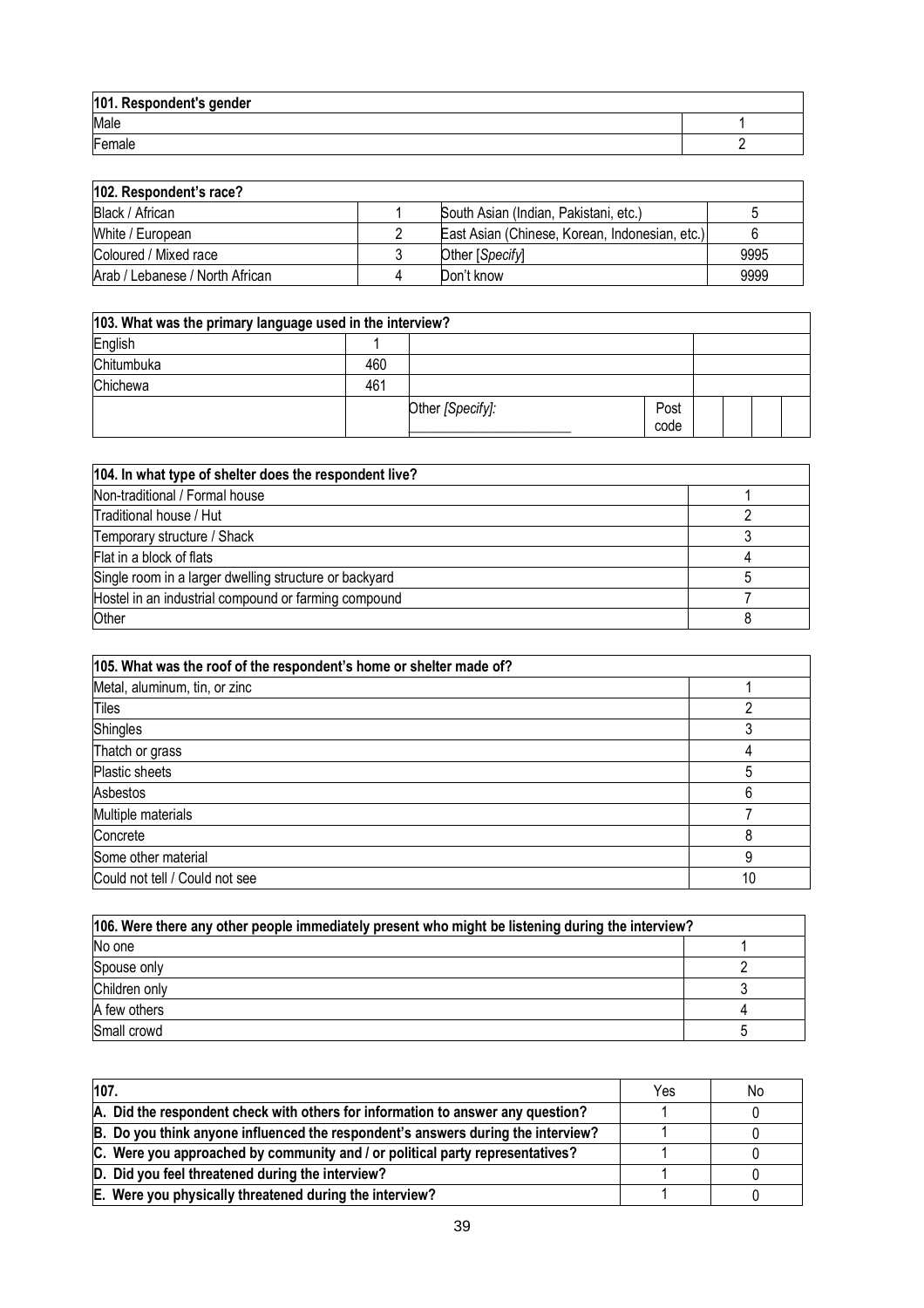| 108. What proportion of the questions do you feel the respondent had difficulty answering? |  |  |  |  |
|--------------------------------------------------------------------------------------------|--|--|--|--|
| All                                                                                        |  |  |  |  |
| Most                                                                                       |  |  |  |  |
| Some                                                                                       |  |  |  |  |
| Few                                                                                        |  |  |  |  |
| None                                                                                       |  |  |  |  |

| 109. Which questions did the respondent have trouble answering? <i>[Identify up to three. If the respondent had trouble</i><br>with less than three, enter "000" in the boxes. |  |  |  |  |  |
|--------------------------------------------------------------------------------------------------------------------------------------------------------------------------------|--|--|--|--|--|
| A. First question                                                                                                                                                              |  |  |  |  |  |
| <b>B.</b> Second question                                                                                                                                                      |  |  |  |  |  |
| <b>C.</b> Third question                                                                                                                                                       |  |  |  |  |  |

| 110. What was the respondent's attitude toward you during the interview? |             |                 |                    |  |  |  |
|--------------------------------------------------------------------------|-------------|-----------------|--------------------|--|--|--|
| A. Was he or she                                                         | Friendly    | 2<br>In between | Hostile            |  |  |  |
| B. Was he or she                                                         | Interested  | 2<br>In between | <b>Bored</b>       |  |  |  |
| C. Was he or she                                                         | Cooperative | າ<br>In between | 3<br>Uncooperative |  |  |  |
| D. Was he or she                                                         | Patient     | າ<br>In between | Impatient          |  |  |  |
| E. Was he or she                                                         | At ease     | In between      | Suspicious         |  |  |  |
| F. Was he or she                                                         | Honest      | າ<br>In between | Misleading         |  |  |  |

## *INTERVIEWER DETAILS*

| 111. Interviewer's name [Write in] |   |  |   |  |  |
|------------------------------------|---|--|---|--|--|
| 112. Interviewer's number          | M |  | W |  |  |
| 113. Interviewer's age             |   |  |   |  |  |

| 114. Interviewer's gender |  |
|---------------------------|--|
| Male                      |  |
| Female                    |  |

| 115. Do you come from a rural or urban area? |  |
|----------------------------------------------|--|
| Rural                                        |  |
| Urban                                        |  |

| 116. Interviewer's home language: |     |                  |              |     |  |
|-----------------------------------|-----|------------------|--------------|-----|--|
| English                           |     | Chilomwe         |              | 466 |  |
| Chitumbuka                        | 460 | Chimang'anja     | 467          |     |  |
| Chinkhonde                        | 461 | Chisena          |              | 468 |  |
| Chilambya                         | 462 | Chisukwa         |              | 469 |  |
| Chichewa                          | 463 | Chisenga         | 470          |     |  |
| Chiyao                            | 464 | Chitonga         |              | 471 |  |
| Chingoni                          | 465 | Other [Specify]: | Post<br>code |     |  |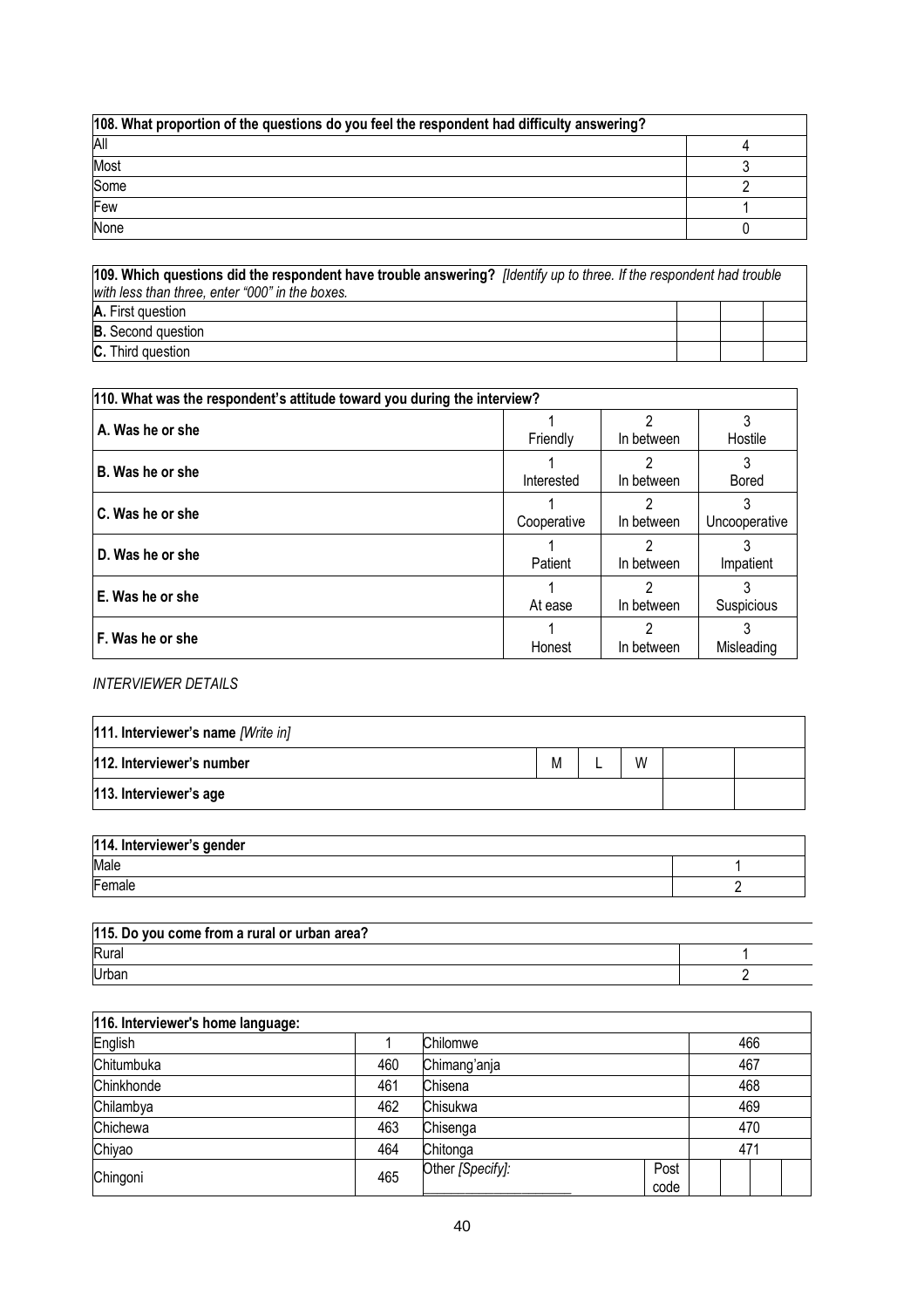| 117. Interviewer's ethnic group / tribe: |     |                  |      |     |
|------------------------------------------|-----|------------------|------|-----|
| Tumbuka                                  | 460 | Lomwe            |      | 466 |
| Nkhonde                                  | 461 | Mang'anja        |      | 467 |
| Lambya                                   | 462 | Sena             |      | 468 |
| Chewa                                    | 463 | Sukwa            |      | 469 |
| Yao                                      | 464 | Senga            |      | 470 |
| Ngoni                                    | 465 | Tonga            |      | 471 |
|                                          |     | Other [Specify]: | Post |     |
|                                          |     |                  | code |     |

| 118. Interviewer's highest level of education                                                               |  |
|-------------------------------------------------------------------------------------------------------------|--|
| Primary school completed                                                                                    |  |
| Some secondary school / high school                                                                         |  |
| Secondary school / High school completed                                                                    |  |
| Post-secondary qualifications other than university, e.g. a diploma or degree from a polytechnic or college |  |
| Some university                                                                                             |  |
| University completed                                                                                        |  |
| Post-graduate                                                                                               |  |

| 119. Which Malawian languages do you speak? [Tick all that apply] |     |                  |      |     |     |  |  |
|-------------------------------------------------------------------|-----|------------------|------|-----|-----|--|--|
| Chitumbuka                                                        | 460 | Chilomwe         |      |     | 466 |  |  |
| Chinkhonde                                                        | 461 | Chimang'anja     |      |     | 467 |  |  |
| Chilambya                                                         | 462 | Chisena          |      |     | 468 |  |  |
| Chichewa                                                          | 463 | Chisukwa         |      | 469 |     |  |  |
| Chiyao                                                            | 464 | Chisenga         |      |     | 470 |  |  |
| Chingoni                                                          | 465 | Chitonga         |      |     | 471 |  |  |
|                                                                   |     | Other [Specify]: | Post |     |     |  |  |
|                                                                   |     |                  | code |     |     |  |  |

## *SIGNATURE*

**120. INTERVIEWER: Do you have any other comments on the interview? For example, did anything else significant happen during the interview?**

**121. INTERVIEWER: I hereby certify that this interview was conducted in accordance with instructions received during training. All responses recorded here are those of the respondent who was chosen by the appropriate selection method.**

### **INTERVIEWER SIGNATURE:**

**122. SUPERVISOR: Do you have any other comments on the interview? For example, did anything else significant happen during the interview?**

**\_\_\_\_\_\_\_\_\_\_\_\_\_\_\_\_\_\_\_\_\_\_\_\_\_\_\_\_\_\_\_\_\_\_\_\_\_\_\_\_\_\_\_\_\_\_\_\_\_\_\_\_\_\_\_\_\_\_\_\_\_\_\_\_\_\_\_\_\_\_\_\_\_\_\_**